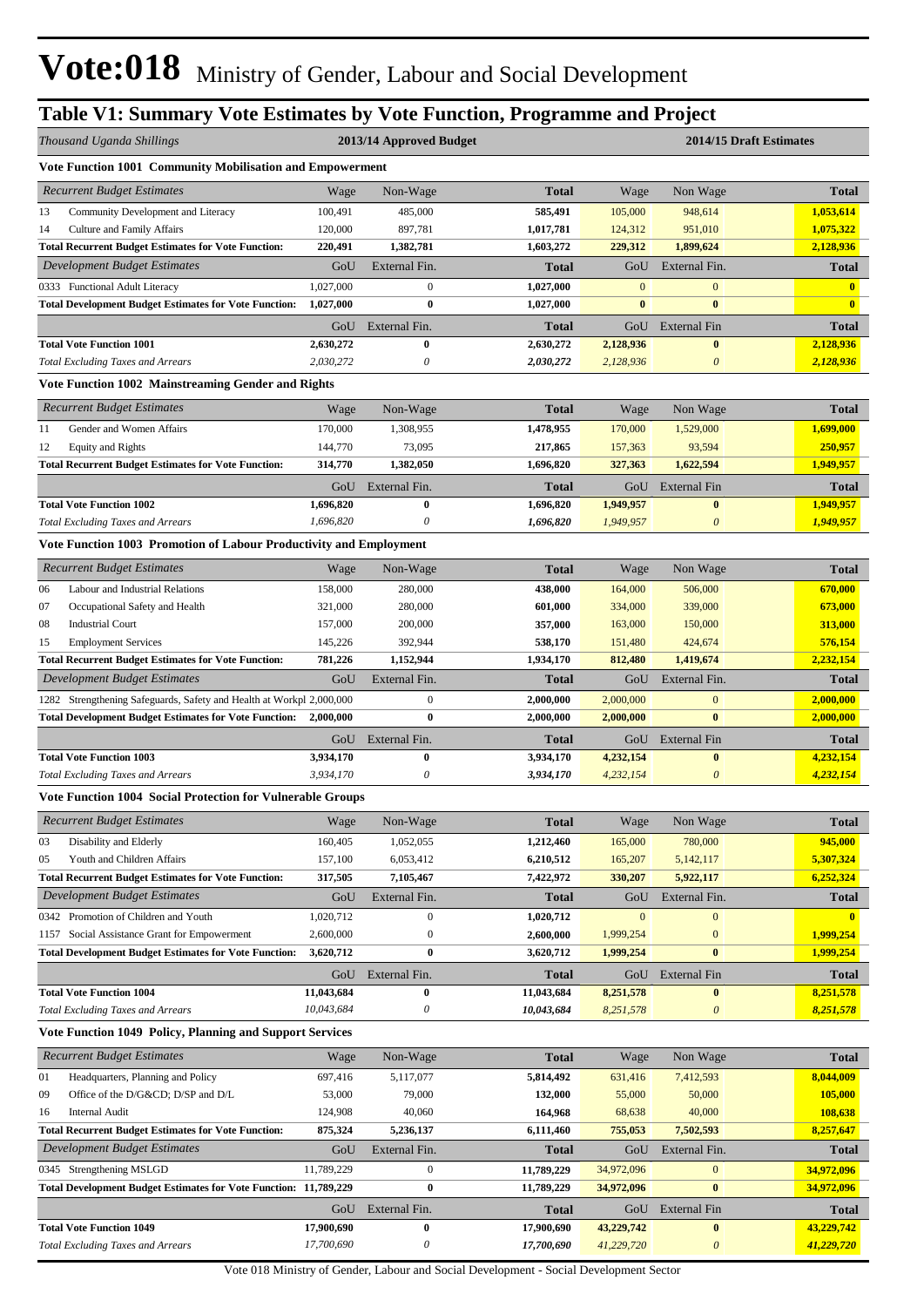| Table V1: Summary Vote Estimates by Vote Function, Programme and Project |            |                         |            |                         |   |            |  |  |  |  |
|--------------------------------------------------------------------------|------------|-------------------------|------------|-------------------------|---|------------|--|--|--|--|
| Thousand Uganda Shillings                                                |            | 2013/14 Approved Budget |            | 2014/15 Draft Estimates |   |            |  |  |  |  |
| <b>Total Vote 018</b>                                                    | 37,205,636 |                         | 37,205,636 | 59,792,367              | 0 | 59.792.367 |  |  |  |  |
| <b>Total Excluding Taxes and Arrears</b>                                 | 35,405,636 |                         | 35,405,636 | 57,792,345              | 0 | 57,792,345 |  |  |  |  |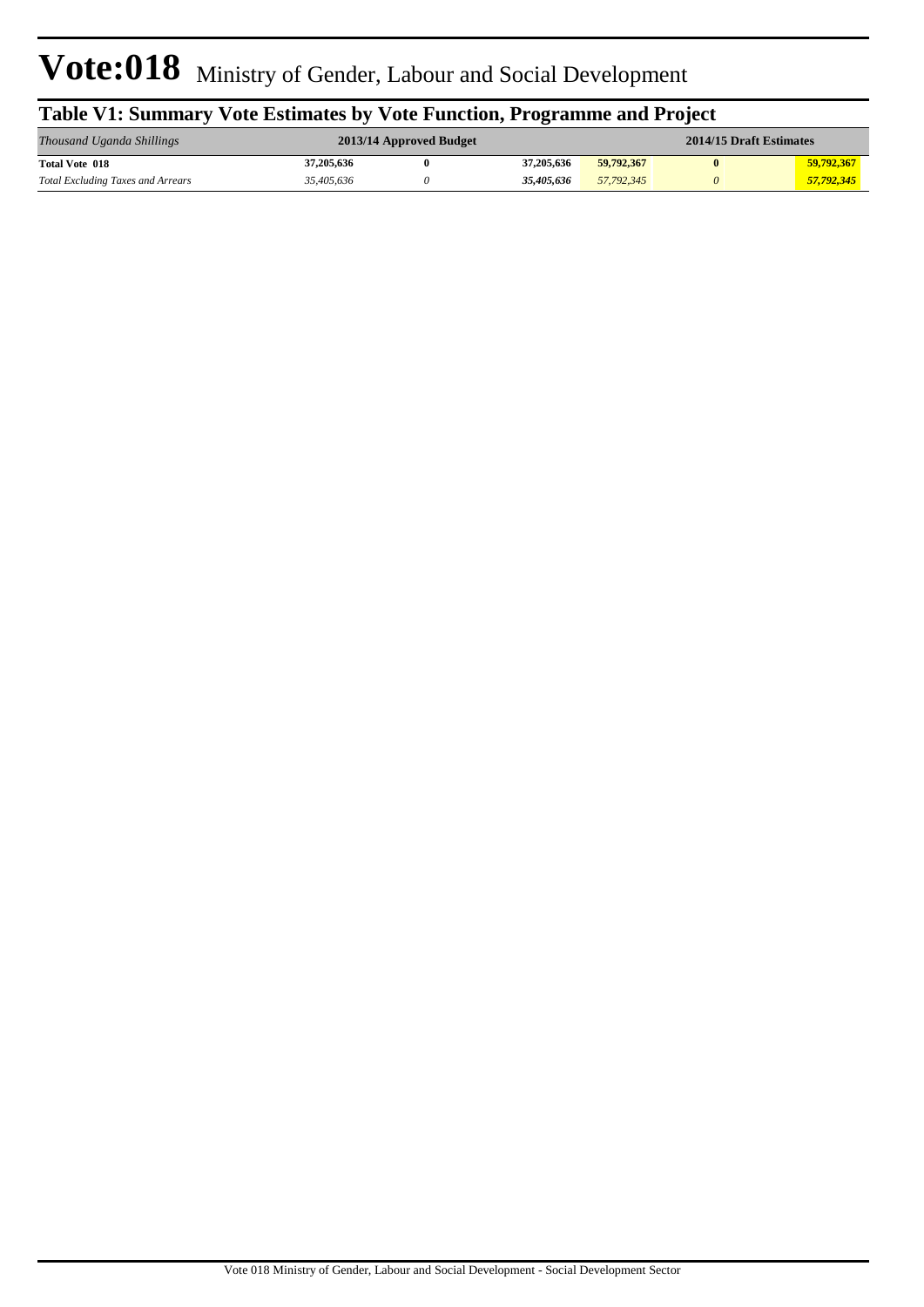# **Table V2: Summary Vote Estimates by Item**

| Thousand Uganda Shillings                                    |                  | 2013/14 Approved Budget | 2014/15 Draft Estimates |                |                       |              |
|--------------------------------------------------------------|------------------|-------------------------|-------------------------|----------------|-----------------------|--------------|
|                                                              |                  | GoU External Fin.       | <b>Total</b>            |                | GoU External Fin.     | <b>Total</b> |
| <b>Employees, Goods and Services (Outputs Provided)</b>      | 23,033,881       | 0                       | 23,033,881              | 18,196,482     | $\boldsymbol{\theta}$ | 18,196,482   |
| 211101 General Staff Salaries                                | 2,454,416        | $\boldsymbol{0}$        | 2,454,416               | 2,454,416      | $\boldsymbol{0}$      | 2,454,416    |
| 211102 Contract Staff Salaries (Incl. Casuals, Temporary)    | 1,028,798        | $\boldsymbol{0}$        | 1,028,798               | 2,213,332      | $\mathbf{0}$          | 2,213,332    |
| 211103 Allowances                                            | 1,058,245        | $\overline{0}$          | 1,058,245               | 2,839,854      | $\mathbf{0}$          | 2,839,854    |
| 211104 Statutory salaries                                    | 54,900           | 0                       | 54,900                  | $\mathbf{0}$   | $\mathbf{0}$          | $\bf{0}$     |
| 212101 Social Security Contributions                         | $\mathbf{0}$     | 0                       | $\bf{0}$                | 263,237        | $\mathbf{0}$          | 263,237      |
| 213001 Medical expenses (To employees)                       | 38,279           | 0                       | 38,279                  | $\overline{0}$ | $\mathbf{0}$          | $\mathbf{0}$ |
| 213002 Incapacity, death benefits and funeral expenses       | 105,576          | 0                       | 105,576                 | 41,024         | $\overline{0}$        | 41,024       |
| 221001 Advertising and Public Relations                      | 187,564          | $\overline{0}$          | 187,564                 | 373,096        | $\mathbf{0}$          | 373,096      |
| 221002 Workshops and Seminars                                | 776,586          | 0                       | 776,586                 | 742,818        | $\mathbf{0}$          | 742,818      |
| 221003 Staff Training                                        | 345,879          | 0                       | 345,879                 | 81,951         | $\mathbf{0}$          | 81,951       |
| 221005 Hire of Venue (chairs, projector, etc)                | 35,860           | $\overline{0}$          | 35,860                  | 99,287         | $\mathbf{0}$          | 99,287       |
| 221007 Books, Periodicals & Newspapers                       | 31,873           | 0                       | 31,873                  | 34,192         | $\mathbf{0}$          | 34,192       |
| 221008 Computer supplies and Information Technology (IT)     | 7,962            | $\boldsymbol{0}$        | 7,962                   | 26,609         | $\mathbf{0}$          | 26,609       |
| 221009 Welfare and Entertainment                             | 197,665          | 0                       | 197,665                 | 268,352        | $\boldsymbol{0}$      | 268,352      |
| 221010 Special Meals and Drinks                              | 18,000           | 0                       | 18,000                  | $\mathbf{0}$   | $\mathbf{0}$          | $\bf{0}$     |
| 221011 Printing, Stationery, Photocopying and Binding        | 398,589          | 0                       | 398,589                 | 689,863        | $\bf{0}$              | 689,863      |
| 221012 Small Office Equipment                                | 66,500           | $\boldsymbol{0}$        | 66,500                  | 4,586          | $\mathbf{0}$          | 4,586        |
| 221016 IFMS Recurrent costs                                  | 61,000           | $\boldsymbol{0}$        | 61,000                  | 63,964         | $\mathbf{0}$          | 63,964       |
| 221020 IPPS Recurrent Costs                                  | $\mathbf{0}$     | 0                       | $\bf{0}$                | 25,000         | $\mathbf{0}$          | 25,000       |
| 222001 Telecommunications                                    | 144,730          | 0                       | 144,730                 | 142,131        | $\boldsymbol{0}$      | 142,131      |
| 222002 Postage and Courier                                   | 29,983           | 0                       | 29,983                  | 16,268         | $\boldsymbol{0}$      | 16,268       |
| 223003 Rent – (Produced Assets) to private entities          | 1,880,000        | $\overline{0}$          | 1,880,000               | 2,432,000      | $\mathbf{0}$          | 2,432,000    |
| 223004 Guard and Security services                           | 96,908           | 0                       | 96,908                  | 168,900        | $\boldsymbol{0}$      | 168,900      |
| 223005 Electricity                                           | 120,000          | 0                       | 120,000                 | 120,000        | $\mathbf{0}$          | 120,000      |
| 223006 Water                                                 | 72,000           | 0                       | 72,000                  | 120,000        | $\boldsymbol{0}$      | 120,000      |
| 224002 General Supply of Goods and Services                  | 4,434,078        | 0                       | 4,434,078               | $\mathbf{0}$   | $\boldsymbol{0}$      | $\mathbf{0}$ |
| 225001 Consultancy Services- Short term                      | 74,500           | $\overline{0}$          | 74,500                  | 236,313        | $\boldsymbol{0}$      | 236,313      |
| 225002 Consultancy Services-Long-term                        | 319,000          | 0                       | 319,000                 | 200,000        | $\boldsymbol{0}$      | 200,000      |
| 227001 Travel inland                                         | 1,097,984        | $\overline{0}$          | 1,097,984               | 2,210,238      | $\mathbf{0}$          | 2,210,238    |
| 227002 Travel abroad                                         | 471,344          | 0                       | 471,344                 | 603,915        | $\mathbf{0}$          | 603,915      |
| 227004 Fuel, Lubricants and Oils                             | 1,095,254        | $\overline{0}$          | 1,095,254               | 683,263        | $\mathbf{0}$          | 683,263      |
| 228002 Maintenance - Vehicles                                | 282,113          | $\overline{0}$          | 282,113                 | 284,273        | $\mathbf{0}$          | 284,273      |
| 228003 Maintenance - Machinery, Equipment & Furniture        | $\boldsymbol{0}$ | 0                       | $\bf{0}$                | 4,980          | $\mathbf{0}$          | 4,980        |
| 228004 Maintenance – Other                                   | 129,600          | 0                       | 129,600                 | $\mathbf{0}$   | $\boldsymbol{0}$      | $\bf{0}$     |
| 273102 Incapacity, death benefits and funeral expenses       | 119,660          | 0                       | 119,660                 | $\bf{0}$       | $\bf{0}$              | $\mathbf{0}$ |
| 282103 Scholarships and related costs                        | $\boldsymbol{0}$ | $\boldsymbol{0}$        | $\bf{0}$                | 752,619        | $\overline{0}$        | 752,619      |
| 321422 Conditional transfers to Contracts committee/DSC/P    | 19,880           | $\boldsymbol{0}$        | 19,880                  | $\mathbf{0}$   | $\boldsymbol{0}$      | $\bf{0}$     |
| 321440 Other grants                                          | 5,779,156        | $\boldsymbol{0}$        | 5,779,156               | $\mathbf{0}$   | $\mathbf{0}$          | $\mathbf{0}$ |
| Grants, Transfers and Subsides (Outputs Funded)              | 6,216,305        | $\pmb{\theta}$          | 6,216,305               | 38,261,115     | $\boldsymbol{\theta}$ | 38,261,115   |
| 262201 Contributions to International Organisations (Capital | 49,400           | $\mathbf{0}$            | 49,400                  | 92,500         | $\mathbf{0}$          | 92,500       |
| 263106 Other Current grants                                  | 136,635          | 0                       | 136,635                 | 732,635        | $\mathbf{0}$          | 732,635      |
| 263206 Other Capital grants                                  | 597,000          | 0                       | 597,000                 | 32,006,979     | $\mathbf{0}$          | 32,006,979   |
| 264101 Contributions to Autonomous Institutions              | 4,084,733        | 0                       | 4,084,733               | 4,107,464      | $\boldsymbol{0}$      | 4,107,464    |
| 264102 Contributions to Autonomous Institutions (Wage Su     | 688,537          | 0                       | 688,537                 | 661,537        | $\mathbf{0}$          | 661,537      |
| 264103 Grants to Cultural Institutions/ Leaders              | 660,000          | $\boldsymbol{0}$        | 660,000                 | 660,000        | $\mathbf{0}$          | 660,000      |
| <b>Investment</b> (Capital Purchases)                        | 7,955,450        | 0                       | 7,955,450               | 2,286,556      | $\boldsymbol{\theta}$ | 2,286,556    |
| 231001 Non Residential buildings (Depreciation)              | 50,000           | $\boldsymbol{0}$        | 50,000                  | $\mathbf{0}$   | $\mathbf{0}$          |              |
| 231004 Transport equipment                                   | 2,205,950        | 0                       | 2,205,950               | 960,000        | $\boldsymbol{0}$      | 960,000      |
| 231005 Machinery and equipment                               | 3,549,500        | 0                       | 3,549,500               | 284,748        | $\boldsymbol{0}$      | 284,748      |
| 231006 Furniture and fittings (Depreciation)                 | 350,000          | 0                       | 350,000                 | 65,000         | $\boldsymbol{0}$      | 65,000       |
| 231007 Other Fixed Assets (Depreciation)                     | $\boldsymbol{0}$ | 0                       | 0                       | 25,000         | $\mathbf{0}$          | 25,000       |
| 312204 Taxes on Machinery, Furniture & Vehicles              | $\boldsymbol{0}$ | 0                       | $\bf{0}$                | 951,808        | $\boldsymbol{0}$      | 951,808      |
| 312206 Gross Tax                                             | 1,800,000        | $\boldsymbol{0}$        | 1,800,000               | $\mathbf{0}$   | $\mathbf{0}$          | $\bf{0}$     |
| <b>Arrears</b>                                               | 0                | $\pmb{\theta}$          | 0                       | 1,048,214      | $\boldsymbol{\theta}$ | 1,048,214    |
| 321605 Domestic arrears (Budgeting)                          | $\boldsymbol{0}$ | $\boldsymbol{0}$        | $\bf{0}$                | 1,048,214      | $\boldsymbol{0}$      | 1,048,214    |
| <b>Grand Total Vote 018</b>                                  | 37,205,636       | $\bf{0}$                | 37,205,636              | 59,792,367     | $\bf{0}$              | 59,792,367   |
| <b>Total Excluding Taxes and Arrears</b>                     | 35,405,636       | 0                       | 35,405,636              | 57,792,345     | $\boldsymbol{\theta}$ | 57,792,345   |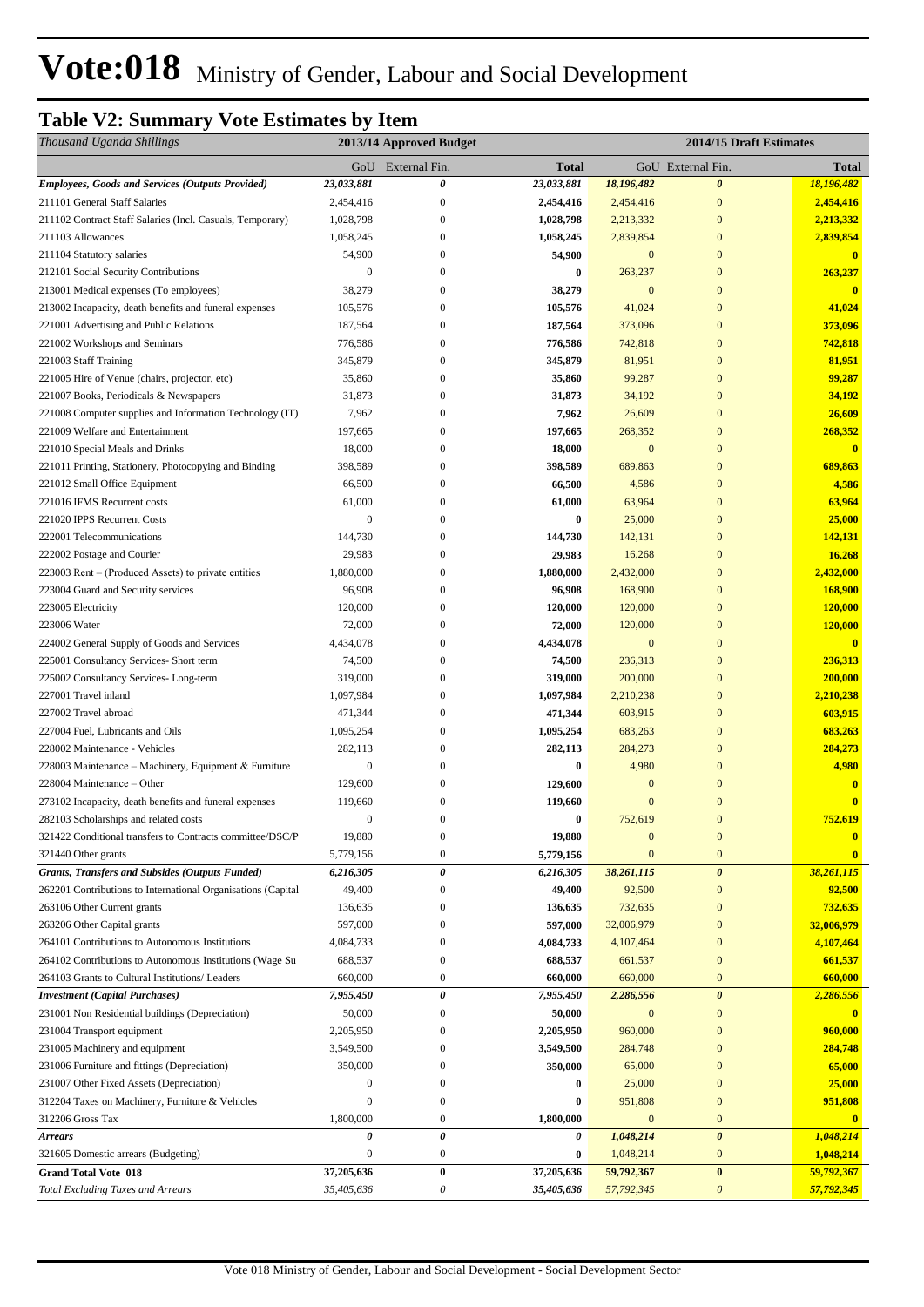## *Vote Function 1001 Community Mobilisation and Empowerment*

#### *Recurrent Budget Estimates*

#### **Programme 13 Community Development and Literacy**

| Thousand Uganda Shillings                                                                               |                       | 2013/14 Approved Budget   |                       |                           | 2014/15 Draft Estimates |          |                         |
|---------------------------------------------------------------------------------------------------------|-----------------------|---------------------------|-----------------------|---------------------------|-------------------------|----------|-------------------------|
| <b>Outputs Provided</b>                                                                                 | Wage                  | Non-Wage                  | <b>Total</b>          | Wage                      | Non Wage                |          | <b>Total</b>            |
| Output:100101 Policies, Sector plans Guidelines and Standards on Community Mobilisation and Empowerment |                       |                           |                       |                           |                         |          |                         |
| 211101 General Staff Salaries                                                                           | 100,491               | $\boldsymbol{0}$          | 100,491               | 105,000                   | $\bf{0}$                |          | 105,000                 |
| 211103 Allowances                                                                                       | $\overline{0}$        | $\mathbf{0}$              | $\bf{0}$              | $\mathbf{0}$              | 18,202                  |          | 18,202                  |
| 212101 Social Security Contributions                                                                    | $\theta$              | $\boldsymbol{0}$          | $\bf{0}$              | $\mathbf{0}$              | 1,961                   |          | 1,961                   |
| 221002 Workshops and Seminars                                                                           | $\mathbf{0}$          | 4,444                     | 4,444                 | $\mathbf{0}$              | 56,682                  |          | 56,682                  |
| 221008 Computer supplies and Information Tec                                                            | $\theta$              | $\bf{0}$                  | $\bf{0}$              | $\mathbf{0}$              | 1,963                   |          | 1,963                   |
| 221011 Printing, Stationery, Photocopying and                                                           | $\Omega$              | $\mathbf{0}$              | 0                     | $\mathbf{0}$              | 28,570                  |          | 28,570                  |
| 221012 Small Office Equipment                                                                           | $\Omega$              | $\theta$                  | 0                     | $\mathbf{0}$              | 3,003                   |          | 3,003                   |
| 222001 Telecommunications                                                                               | $\Omega$              | $\Omega$                  | 0                     | $\mathbf{0}$              | 2,000                   |          | 2,000                   |
| 222002 Postage and Courier                                                                              | $\Omega$              | $\theta$                  | 0                     | $\mathbf{0}$              | 2,000                   |          | 2,000                   |
| 225001 Consultancy Services- Short term                                                                 | $\theta$              | $\mathbf{0}$              | 0                     | $\mathbf{0}$              | 15,225                  |          | 15,225                  |
| 227001 Travel inland                                                                                    | $\theta$              | $\boldsymbol{0}$          | $\bf{0}$              | $\mathbf{0}$              | 23,120                  |          | 23,120                  |
| 227004 Fuel, Lubricants and Oils                                                                        | $\boldsymbol{0}$      | 2,227                     | 2,227                 | $\mathbf{0}$              | 12,880                  |          | 12,880                  |
| 228002 Maintenance - Vehicles                                                                           | $\overline{0}$        | $\mathbf{0}$              | $\bf{0}$              | $\mathbf{0}$              | 10,698                  |          | 10,698                  |
| Total Cost of Output 100101:                                                                            | 100,491               | 6,670                     | 107,161               | 105,000                   | 176,304                 |          | 281,304                 |
| Output:100102 Advocacy and Networking                                                                   |                       |                           |                       |                           |                         |          |                         |
| 211103 Allowances                                                                                       | $\boldsymbol{0}$      | $\bf{0}$                  | 0                     | $\mathbf{0}$              | 29,782                  |          | 29,782                  |
| 212101 Social Security Contributions                                                                    | $\Omega$              | $\theta$                  | 0                     | $\mathbf{0}$              | 1,310                   |          | 1,310                   |
| 221001 Advertising and Public Relations                                                                 | $\Omega$              | $\mathbf{0}$              | 0                     | $\mathbf{0}$              | 10,700                  |          | 10,700                  |
| 221005 Hire of Venue (chairs, projector, etc)                                                           | $\Omega$              | $\Omega$                  | 0                     | $\mathbf{0}$              | 18,602                  |          | 18,602                  |
| 221009 Welfare and Entertainment                                                                        | $\Omega$              | $\Omega$                  | 0                     | $\mathbf{0}$              | 1,010                   |          | 1,010                   |
| 221011 Printing, Stationery, Photocopying and                                                           | $\Omega$              | $\Omega$                  | 0                     | $\mathbf{0}$              | 41,825                  |          | 41,825                  |
| 222001 Telecommunications                                                                               | $\Omega$              | $\Omega$                  | 0                     | $\mathbf{0}$              | 500                     |          | 500                     |
| 222002 Postage and Courier                                                                              | $\Omega$              | $\theta$                  | $\mathbf 0$           | $\mathbf{0}$              | 630                     |          | 630                     |
| 227001 Travel inland                                                                                    | $\Omega$              | $\theta$                  | $\bf{0}$              | $\mathbf{0}$              | 18,366                  |          | 18,366                  |
| 227004 Fuel, Lubricants and Oils                                                                        | $\Omega$              | $\boldsymbol{0}$          | $\bf{0}$              | $\mathbf{0}$              | 10,595                  |          | 10,595                  |
| Total Cost of Output 100102:                                                                            | 0                     | 0                         | $\boldsymbol{\theta}$ | $\boldsymbol{\theta}$     | 133,320                 |          | 133,320                 |
| Output:100104 Training, Skills Development and Training Materials                                       |                       |                           |                       |                           |                         |          |                         |
| 211103 Allowances                                                                                       | 0                     | $\boldsymbol{0}$          | $\bf{0}$              | $\mathbf{0}$              | 11,782                  |          | 11,782                  |
| 212101 Social Security Contributions                                                                    | $\mathbf{0}$          | $\boldsymbol{0}$          | 0                     | $\mathbf{0}$              | 1,310                   |          | 1,310                   |
| 221002 Workshops and Seminars                                                                           | $\theta$              | $\boldsymbol{0}$          | 0                     | $\mathbf{0}$              | 3,340                   |          | 3,340                   |
| 221011 Printing, Stationery, Photocopying and                                                           | $\Omega$              | $\theta$                  | 0                     | $\mathbf{0}$              | 21,001                  |          | 21,001                  |
| 222002 Postage and Courier                                                                              | $\Omega$              | 0                         | 0                     | $\mathbf{0}$              | 1,660                   |          | 1,660                   |
| 227004 Fuel, Lubricants and Oils                                                                        | $\Omega$              | 0                         | -0                    | $\mathbf{0}$              | 22,587                  |          | 22,587                  |
| Total Cost of Output 100104:                                                                            | $\theta$              | $\theta$                  | $\theta$              | $\theta$                  | 61,680                  |          | 61,680                  |
| Output:100105 Monitoring, Technical Support Supervision and Backstopping                                |                       |                           |                       |                           |                         |          |                         |
| 211103 Allowances                                                                                       |                       | 0                         | $\bf{0}$              | $\Omega$                  | 23,564                  |          | 23,564                  |
| 212101 Social Security Contributions                                                                    | $\boldsymbol{0}$      | $\boldsymbol{0}$          | $\bf{0}$              | $\mathbf{0}$              | 2,960                   |          | 2,960                   |
| 221002 Workshops and Seminars                                                                           | $\mathbf{0}$          | 5,713                     | 5,713                 | $\mathbf{0}$              | $\bf{0}$                |          | $\mathbf{0}$            |
| 221009 Welfare and Entertainment                                                                        | $\mathbf{0}$          | 3,500                     | 3,500                 | $\mathbf{0}$              | 4,231                   |          | 4,231                   |
| 221011 Printing, Stationery, Photocopying and                                                           | $\theta$              | 5,545                     | 5,545                 | $\mathbf{0}$              | $\mathbf{0}$            |          | $\mathbf{0}$            |
| 222001 Telecommunications                                                                               | $\theta$              | $\boldsymbol{0}$          | $\bf{0}$              | $\mathbf{0}$              | 1,594                   |          | 1,594                   |
| 227001 Travel inland                                                                                    | $\Omega$              | $\boldsymbol{0}$          | $\bf{0}$              | $\mathbf{0}$              | 76,160                  |          | 76,160                  |
| 227002 Travel abroad                                                                                    | 0                     | 8,039                     | 8,039                 | $\mathbf{0}$              | $\mathbf{0}$            |          | $\overline{\mathbf{0}}$ |
| 227004 Fuel, Lubricants and Oils                                                                        | $\mathbf{0}$          | 15,982                    | 15,982                | $\mathbf{0}$              | 18,471                  |          | 18,471                  |
| 228002 Maintenance - Vehicles                                                                           | $\mathbf{0}$          | 8,221                     | 8,221                 | $\mathbf{0}$              | 19,000                  |          | 19,000                  |
| Total Cost of Output 100105:                                                                            | 0                     | 47,000                    | 47,000                | $\boldsymbol{\theta}$     | 145,980                 |          | 145,980                 |
| <b>Total Cost of Outputs Provided</b>                                                                   | 100,491               | 53,670                    | 154,161               | 105,000                   | 517,284                 |          | 622,284                 |
| <b>Outputs Funded</b>                                                                                   | Wage                  | Non-Wage                  | <b>Total</b>          | Wage                      | Non Wage                |          | <b>Total</b>            |
| Output:100152 Support to National Library of Uganda (Development Project, Wage and Non Wage Subvention) |                       |                           |                       |                           |                         |          |                         |
| 264101 Contributions to Autonomous Institutio                                                           | $\boldsymbol{0}$      | 150,000                   | 150,000               | $\bf{0}$                  | 150,000                 |          | 150,000                 |
| is to Autonomous Inst. (National Library of Uganda)                                                     | $\boldsymbol{\theta}$ | $\boldsymbol{\mathit{0}}$ | 0                     | $\boldsymbol{\mathit{0}}$ | 150,000                 | $\theta$ | 150,000                 |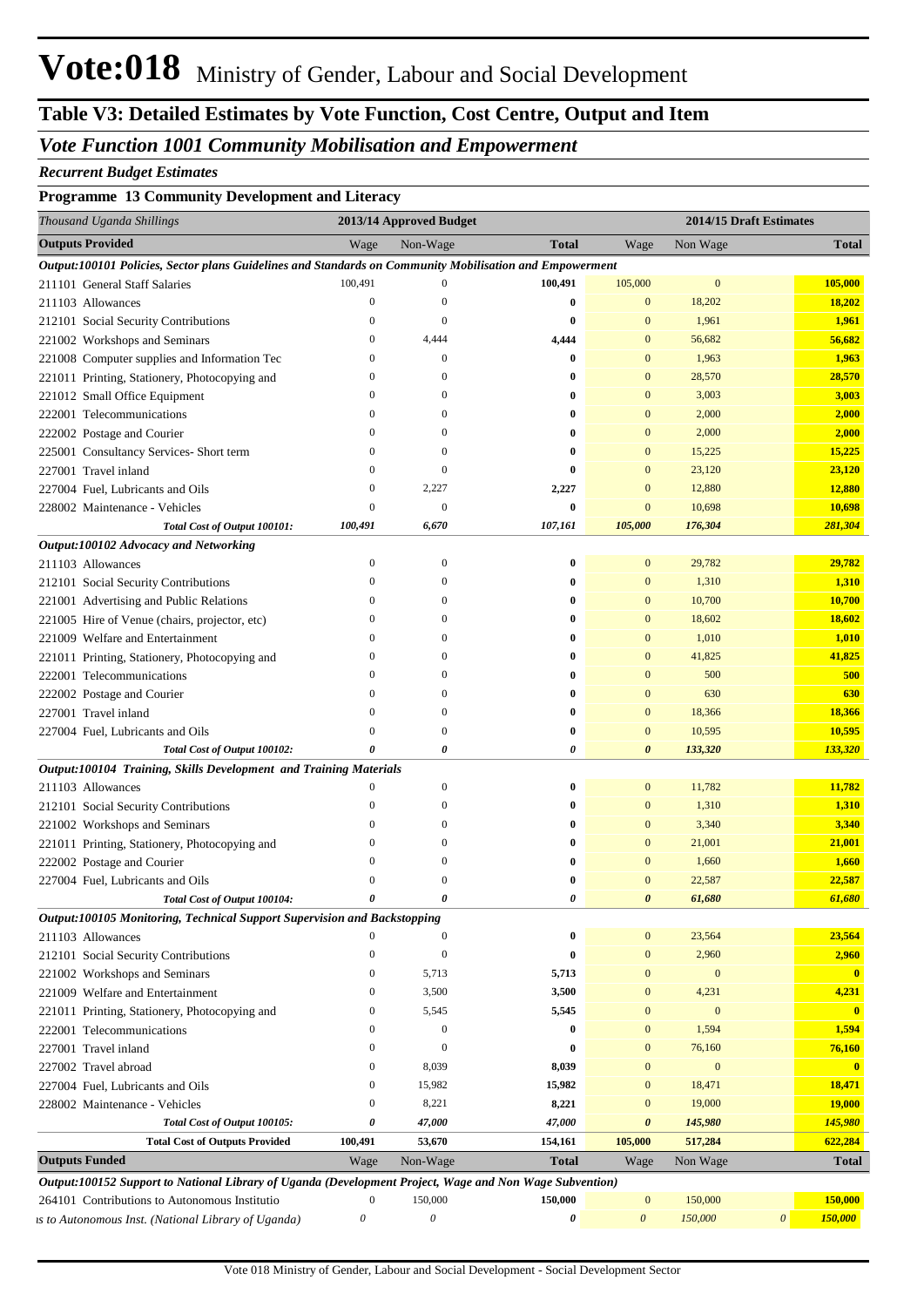## *Vote Function 1001 Community Mobilisation and Empowerment*

**Programme 13 Community Development and Literacy**

| Thousand Uganda Shillings                                                                               |                  | 2013/14 Approved Budget   |              |                       |                  | 2014/15 Draft Estimates |                         |  |
|---------------------------------------------------------------------------------------------------------|------------------|---------------------------|--------------|-----------------------|------------------|-------------------------|-------------------------|--|
| <b>Outputs Funded</b>                                                                                   | Wage             | Non-Wage                  | <b>Total</b> | Wage                  | Non Wage         |                         | <b>Total</b>            |  |
| 264102 Contributions to Autonomous Institutio                                                           | $\mathbf{0}$     | 281,330                   | 281,330      | $\mathbf{0}$          | 281,330          |                         | 281,330                 |  |
| 'nst (National Library of Uganda) Wage Subventions                                                      | $\theta$         | $\boldsymbol{\mathit{0}}$ | 0            | $\boldsymbol{\theta}$ | 281,330          | $\boldsymbol{\theta}$   | 281,330                 |  |
| Total Cost of Output 100152:                                                                            | 0                | 431,330                   | 431,330      | 0                     | 431,330          |                         | 431,330                 |  |
| <b>Total Cost of Outputs Funded</b>                                                                     | $\bf{0}$         | 431,330                   | 431,330      | $\bf{0}$              | 431,330          |                         | 431,330                 |  |
| <b>Total Programme 13</b>                                                                               | 100,491          | 485,000                   | 585,491      | 105,000               | 948,614          |                         | 1,053,614               |  |
| <b>Total Excluding Arrears</b>                                                                          | 100,491          | 485,000                   | 585,491      | 105,000               | 948,614          |                         | 1,053,614               |  |
| <b>Programme 14 Culture and Family Affairs</b>                                                          |                  |                           |              |                       |                  |                         |                         |  |
| Thousand Uganda Shillings                                                                               |                  | 2013/14 Approved Budget   |              |                       |                  | 2014/15 Draft Estimates |                         |  |
| <b>Outputs Provided</b>                                                                                 | Wage             | Non-Wage                  | <b>Total</b> | Wage                  | Non Wage         |                         | <b>Total</b>            |  |
| Output:100101 Policies, Sector plans Guidelines and Standards on Community Mobilisation and Empowerment |                  |                           |              |                       |                  |                         |                         |  |
| 211101 General Staff Salaries                                                                           | 120,000          | $\mathbf{0}$              | 120,000      | 124,312               | $\mathbf{0}$     |                         | 124,312                 |  |
| 221002 Workshops and Seminars                                                                           | $\overline{0}$   | $\mathbf{0}$              | $\bf{0}$     | $\boldsymbol{0}$      | 73,312           |                         | 73,312                  |  |
| 221005 Hire of Venue (chairs, projector, etc)                                                           | $\mathbf{0}$     | $\mathbf{0}$              | $\bf{0}$     | $\overline{0}$        | 2,000            |                         | 2,000                   |  |
| 221011 Printing, Stationery, Photocopying and                                                           | $\theta$         | 18,750                    | 18,750       | $\overline{0}$        | 53,268           |                         | 53,268                  |  |
| 222002 Postage and Courier                                                                              | $\Omega$         | 5,000                     | 5,000        | $\overline{0}$        | $\mathbf{0}$     |                         | $\overline{\mathbf{0}}$ |  |
| 227004 Fuel, Lubricants and Oils                                                                        | $\mathbf{0}$     | 2,350                     | 2,350        | $\overline{0}$        | 720              |                         | 720                     |  |
| Total Cost of Output 100101:                                                                            | 120,000          | 26,100                    | 146,100      | 124,312               | 129,300          |                         | 253,612                 |  |
| Output:100102 Advocacy and Networking                                                                   |                  |                           |              |                       |                  |                         |                         |  |
| 221001 Advertising and Public Relations                                                                 | $\boldsymbol{0}$ | 2,000                     | 2,000        | $\boldsymbol{0}$      | 1,400            |                         | 1,400                   |  |
| 221002 Workshops and Seminars                                                                           | $\theta$         | 9,240                     | 9,240        | $\mathbf{0}$          | $\boldsymbol{0}$ |                         | $\overline{\mathbf{0}}$ |  |
| 221005 Hire of Venue (chairs, projector, etc)                                                           | $\Omega$         | 1,960                     | 1,960        | $\mathbf{0}$          | 1,190            |                         | 1,190                   |  |
| 221007 Books, Periodicals & Newspapers                                                                  | $\theta$         | 681                       | 681          | $\mathbf{0}$          | $\mathbf{0}$     |                         | $\overline{\mathbf{0}}$ |  |
| 221009 Welfare and Entertainment                                                                        | $\Omega$         | 2,200                     | 2,200        | $\mathbf{0}$          | 13,700           |                         | 13,700                  |  |
| 221011 Printing, Stationery, Photocopying and                                                           | $\theta$         | $\boldsymbol{0}$          | 0            | $\Omega$              | 5,220            |                         | 5,220                   |  |
| 222002 Postage and Courier                                                                              | $\Omega$         | $\boldsymbol{0}$          | $\mathbf{0}$ | $\mathbf{0}$          | 2,250            |                         | 2,250                   |  |
| 224002 General Supply of Goods and Services                                                             | $\mathbf{0}$     | 10,600                    | 10,600       | $\overline{0}$        | $\boldsymbol{0}$ |                         | $\overline{\mathbf{0}}$ |  |
| 227001 Travel inland                                                                                    | $\theta$         | $\boldsymbol{0}$          | $\bf{0}$     | $\mathbf{0}$          | 33,712           |                         | 33,712                  |  |
| 227002 Travel abroad                                                                                    | $\Omega$         | $\mathbf{0}$              | $\bf{0}$     | $\mathbf{0}$          | 48,173           |                         | 48,173                  |  |
| 227004 Fuel, Lubricants and Oils                                                                        | $\Omega$         | $\mathbf{0}$              | $\mathbf{0}$ | $\mathbf{0}$          | 6,991            |                         | 6,991                   |  |
| Total Cost of Output 100102:                                                                            | 0                | 26,681                    | 26,681       | $\boldsymbol{\theta}$ | 112,636          |                         | 112,636                 |  |
| Output:100104 Training, Skills Development and Training Materials                                       |                  |                           |              |                       |                  |                         |                         |  |
| 221002 Workshops and Seminars                                                                           | $\boldsymbol{0}$ | 35,500                    | 35,500       | $\mathbf{0}$          | 25,415           |                         | 25,415                  |  |
| 221005 Hire of Venue (chairs, projector, etc)                                                           | $\bf{0}$         | $\boldsymbol{0}$          | 0            | $\mathbf{0}$          | 500              |                         | 500                     |  |
| 221011 Printing, Stationery, Photocopying and                                                           | $\mathbf{0}$     | $\boldsymbol{0}$          | $\bf{0}$     | $\theta$              | 755              |                         | 755                     |  |
| 225001 Consultancy Services- Short term                                                                 | $\boldsymbol{0}$ | 14,500                    | 14,500       | $\bf{0}$              | $\bf{0}$         |                         | $\bullet$               |  |
| 227004 Fuel, Lubricants and Oils                                                                        | $\boldsymbol{0}$ | $\boldsymbol{0}$          | $\bf{0}$     | $\bf{0}$              | 396              |                         | 396                     |  |
| Total Cost of Output 100104:                                                                            | 0                | 50,000                    | 50,000       | $\boldsymbol{\theta}$ | 27,066           |                         | 27,066                  |  |
| Output:100105 Monitoring, Technical Support Supervision and Backstopping                                |                  |                           |              |                       |                  |                         |                         |  |
| 221011 Printing, Stationery, Photocopying and                                                           | $\overline{0}$   | 1,000                     | 1,000        | $\boldsymbol{0}$      | 144              |                         | 144                     |  |
| 227001 Travel inland                                                                                    | $\boldsymbol{0}$ | 9,000                     | 9,000        | $\bf{0}$              | 15,360           |                         | 15,360                  |  |
| 227004 Fuel, Lubricants and Oils                                                                        | $\boldsymbol{0}$ | 10,000                    | 10,000       | $\mathbf{0}$          | 4,104            |                         | 4,104                   |  |
| 228002 Maintenance - Vehicles                                                                           | $\mathbf{0}$     | $\boldsymbol{0}$          | $\bf{0}$     | $\boldsymbol{0}$      | 2,400            |                         | 2,400                   |  |
| Total Cost of Output 100105:                                                                            | 0                | 20,000                    | 20,000       | $\pmb{\theta}$        | 22,008           |                         | 22,008                  |  |
| <b>Total Cost of Outputs Provided</b>                                                                   | 120,000          | 122,781                   | 242,781      | 124,312               | 291,010          |                         | 415,322                 |  |
| <b>Outputs Funded</b>                                                                                   | Wage             | Non-Wage                  | <b>Total</b> | Wage                  | Non Wage         |                         | <b>Total</b>            |  |
|                                                                                                         |                  |                           |              |                       |                  |                         |                         |  |

*Output:100151 Support to Traditional Leaders provided*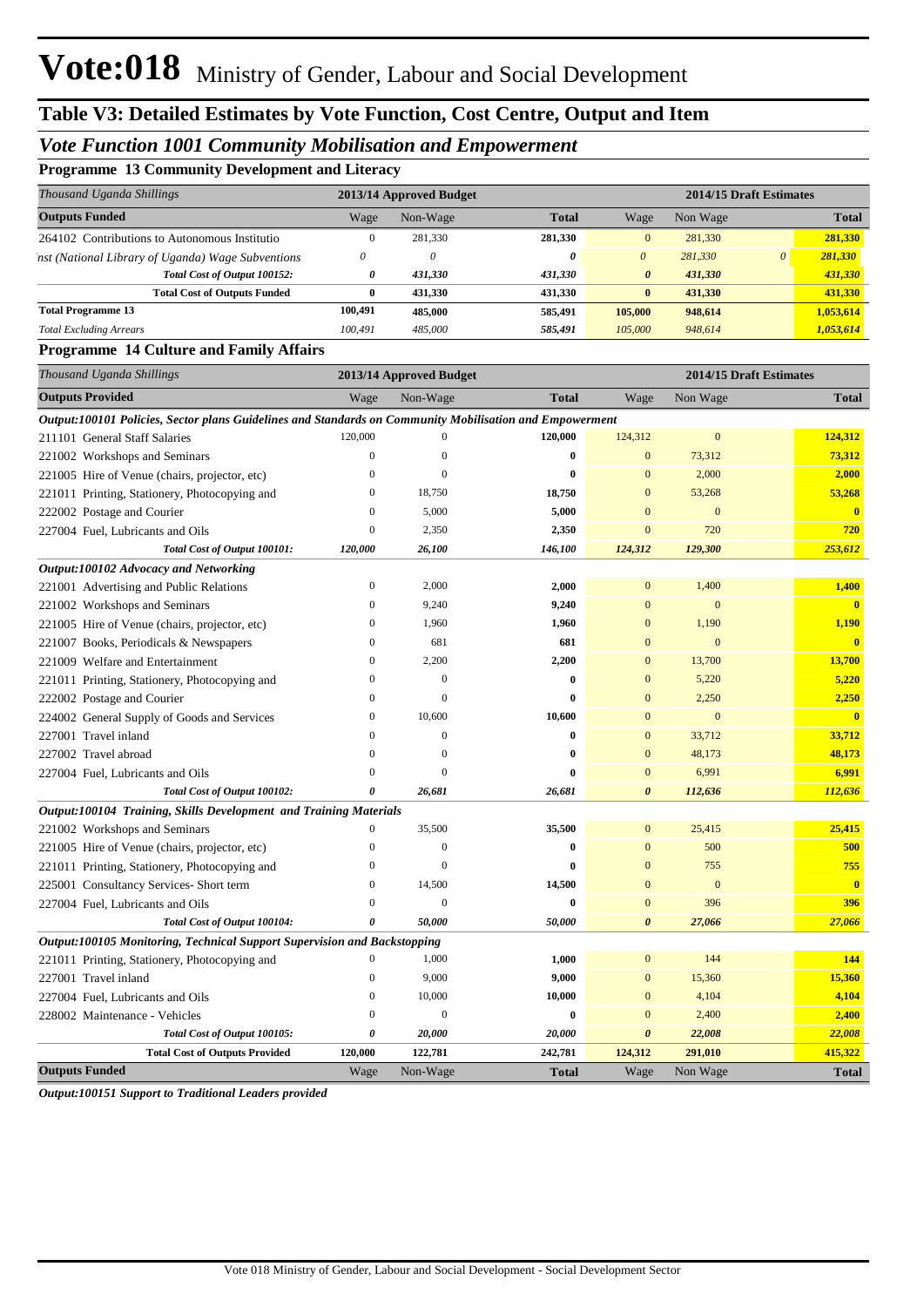## *Vote Function 1001 Community Mobilisation and Empowerment*

**Programme 14 Culture and Family Affairs**

| Thousand Uganda Shillings                                             |              | 2013/14 Approved Budget |              | 2014/15 Draft Estimates |                       |          |                                  |
|-----------------------------------------------------------------------|--------------|-------------------------|--------------|-------------------------|-----------------------|----------|----------------------------------|
| <b>Outputs Funded</b>                                                 | Wage         | Non-Wage                | <b>Total</b> | Wage                    | Non Wage              |          | <b>Total</b>                     |
| 264103 Grants to Cultural Institutions/ Leaders                       | $\mathbf{0}$ | 660,000                 | 660,000      | $\mathbf{0}$            | 660,000               |          | 660,000                          |
| o/w Alur Kingdom                                                      | 0            | 0                       | 0            | $\theta$                | 60,000                | 0        | 60,000                           |
| o/w Bunyoro Kitara Kingdom                                            | 0            | 0                       | 0            | $\theta$                | 60,000                | 0        | 60,000                           |
| o/w Obwa Kamuswaga bwa Kook                                           | 0            | 0                       | 0            | $\boldsymbol{0}$        | 60,000                | 0        | 60,000                           |
| o/w Tooro Kingdom                                                     | 0            | 0                       | 0            | $\boldsymbol{0}$        | 60,000                |          | 60,000                           |
| o/w Langi Chiefdom                                                    | 0            | 0                       | o            | $\theta$                | 60,000                | 0        | 60,000                           |
| <b>Buruli Chiefdom</b><br>O/W                                         | 0            | 0                       | 0            | $\theta$                | 60,000                |          | 60,000                           |
| o/w Teso Chiefdom,                                                    | 0            | 0                       | 0            | $\theta$                | 60,000                | 0        | 60,000                           |
| Obusinga bwa Rwenzururu;<br>O/W                                       | 0            |                         | 0            | $\theta$                | 60,000                | 0        | 60,000                           |
| o/w Tieng dhola Chiefdom                                              | 0            | $\theta$                |              | $\theta$                | 60,000                | 0        | 60,000                           |
| o/w Inzu Ya Masaba                                                    | 0            |                         |              | $\theta$                | 60,000                | 0        | 60,000                           |
| o/w Acholi Cheifdom                                                   | 0            | $\theta$                | o            | $\theta$                | 60,000                | $\Omega$ | 60,000                           |
| Total Cost of Output 100151:                                          | 0            | 660,000                 | 660,000      | $\theta$                | 660,000               |          | 660,000                          |
| Output:100153 Support to the Promotion of Culture and family provided |              |                         |              |                         |                       |          |                                  |
| 264101 Contributions to Autonomous Institutio                         | $^{(1)}$     | 88,000                  | 88,000       | $\Omega$                | $\mathbf{0}$          |          |                                  |
| Contributions to Autonomous Institutio<br>264102                      | $\mathbf{0}$ | 27,000                  | 27,000       | $\Omega$                | $\mathbf{0}$          |          | $\mathbf{0}$                     |
| Total Cost of Output 100153:                                          | 0            | 115,000                 | 115,000      | $\boldsymbol{\theta}$   | $\boldsymbol{\theta}$ |          | $\overline{\boldsymbol{\theta}}$ |
| <b>Total Cost of Outputs Funded</b>                                   | 0            | 775,000                 | 775,000      | $\bf{0}$                | 660,000               |          | 660,000                          |
| <b>Total Programme 14</b>                                             | 120,000      | 897,781                 | 1,017,781    | 124,312                 | 951,010               |          | 1,075,322                        |
| <b>Total Excluding Arrears</b>                                        | 120,000      | 897,781                 | 1,017,781    | 124,312                 | 951,010               |          | 1,075,322                        |

### *Development Budget Estimates*

#### **Project 0333 Functional Adult Literacy**

| Thousand Uganda Shillings                                                                               |         | 2013/14 Approved Budget |              | 2014/15 Draft Estimates |                       |                         |  |
|---------------------------------------------------------------------------------------------------------|---------|-------------------------|--------------|-------------------------|-----------------------|-------------------------|--|
| <b>Outputs Provided</b>                                                                                 |         | GoU External Fin.       | <b>Total</b> |                         | GoU External Fin.     | <b>Total</b>            |  |
| Output:100101 Policies, Sector plans Guidelines and Standards on Community Mobilisation and Empowerment |         |                         |              |                         |                       |                         |  |
| 211102 Contract Staff Salaries (Incl. Casuals, T                                                        | 7,400   | $\mathbf{0}$            | 7,400        | $\mathbf{0}$            | $\mathbf{0}$          | $\bf{0}$                |  |
| 211103 Allowances                                                                                       | 529     | $\Omega$                | 529          | $\mathbf{0}$            | $\mathbf{0}$          | $\overline{\mathbf{0}}$ |  |
| 221001 Advertising and Public Relations                                                                 | 10,000  | 0                       | 10,000       | $\mathbf{0}$            | $\Omega$              | $\overline{\mathbf{0}}$ |  |
| 221002 Workshops and Seminars                                                                           | 12,243  | $\Omega$                | 12,243       | $\mathbf{0}$            | $\mathbf{0}$          | $\bf{0}$                |  |
| 221008 Computer supplies and Information Tec                                                            | 1,962   | $\Omega$                | 1,962        | $\overline{0}$          | $\mathbf{0}$          | $\bf{0}$                |  |
| 221011 Printing, Stationery, Photocopying and                                                           | 19,687  | 0                       | 19,687       | $\mathbf{0}$            | $\mathbf{0}$          | $\bf{0}$                |  |
| 221012 Small Office Equipment                                                                           | 3,000   | $\mathbf{0}$            | 3,000        | $\mathbf{0}$            | $\mathbf{0}$          | $\bf{0}$                |  |
| 222001 Telecommunications                                                                               | 2,000   | $\Omega$                | 2,000        | $\overline{0}$          | $\mathbf{0}$          | $\bf{0}$                |  |
| 222002 Postage and Courier                                                                              | 7,000   | 0                       | 7,000        | $\mathbf{0}$            | $\mathbf{0}$          | $\bf{0}$                |  |
| 224002 General Supply of Goods and Services                                                             | 5,225   | 0                       | 5,225        | $\mathbf{0}$            | $\mathbf{0}$          | $\overline{\mathbf{0}}$ |  |
| 225001 Consultancy Services- Short term                                                                 | 10,000  | $\Omega$                | 10,000       | $\overline{0}$          | $\Omega$              | $\overline{\mathbf{0}}$ |  |
| 227002 Travel abroad                                                                                    | 21,455  | $\Omega$                | 21,455       | $\overline{0}$          | $\mathbf{0}$          | $\bf{0}$                |  |
| 227004 Fuel, Lubricants and Oils                                                                        | 15,000  | $\mathbf{0}$            | 15,000       | $\mathbf{0}$            | $\mathbf{0}$          | $\bf{0}$                |  |
| 228002 Maintenance - Vehicles                                                                           | 5,000   | $\Omega$                | 5,000        | $\overline{0}$          | $\mathbf{0}$          | $\bf{0}$                |  |
| Total Cost of Output 100101:                                                                            | 120,501 | 0                       | 120,501      | $\boldsymbol{\theta}$   | $\boldsymbol{\theta}$ | $\boldsymbol{\theta}$   |  |
| Output:100102 Advocacy and Networking                                                                   |         |                         |              |                         |                       |                         |  |
| 211102 Contract Staff Salaries (Incl. Casuals, T                                                        | 7,400   | $\Omega$                | 7,400        | $\mathbf{0}$            | $\mathbf{0}$          | $\bf{0}$                |  |
| 211103 Allowances                                                                                       | 1,586   | $\Omega$                | 1,586        | $\overline{0}$          | $\mathbf{0}$          | $\overline{\mathbf{0}}$ |  |
| 221001 Advertising and Public Relations                                                                 | 10,700  | $\mathbf{0}$            | 10,700       | $\mathbf{0}$            | $\mathbf{0}$          | $\overline{\mathbf{0}}$ |  |
| 221002 Workshops and Seminars                                                                           | 8,325   | $\mathbf{0}$            | 8,325        | $\overline{0}$          | $\mathbf{0}$          | $\bf{0}$                |  |
| 221005 Hire of Venue (chairs, projector, etc)                                                           | 20,000  | $\Omega$                | 20,000       | $\bf{0}$                | $\mathbf{0}$          | $\bf{0}$                |  |
| 221009 Welfare and Entertainment                                                                        | 920     | $\Omega$                | 920          | $\mathbf{0}$            | $\mathbf{0}$          | $\mathbf{0}$            |  |
| 221011 Printing, Stationery, Photocopying and                                                           | 31,500  | $\Omega$                | 31,500       | $\overline{0}$          | $\mathbf{0}$          | $\bf{0}$                |  |
| 222001 Telecommunications                                                                               | 500     | 0                       | 500          | $\mathbf{0}$            | $\mathbf{0}$          | $\bf{0}$                |  |
| 222002 Postage and Courier                                                                              | 630     | $\Omega$                | 630          | $\overline{0}$          | $\mathbf{0}$          | $\mathbf{0}$            |  |
| 224002 General Supply of Goods and Services                                                             | 10,000  | $\Omega$                | 10,000       | $\overline{0}$          | $\mathbf{0}$          | $\bf{0}$                |  |
| 227001 Travel inland                                                                                    | 11,552  | $\mathbf{0}$            | 11,552       | $\mathbf{0}$            | $\mathbf{0}$          | $\bf{0}$                |  |
| 227004 Fuel, Lubricants and Oils                                                                        | 10,000  | $\mathbf{0}$            | 10,000       | $\bf{0}$                | $\mathbf{0}$          | $\overline{\mathbf{0}}$ |  |
| Total Cost of Output 100102:                                                                            | 113,113 | 0                       | 113,113      | $\boldsymbol{\theta}$   | $\boldsymbol{\theta}$ | $\boldsymbol{\theta}$   |  |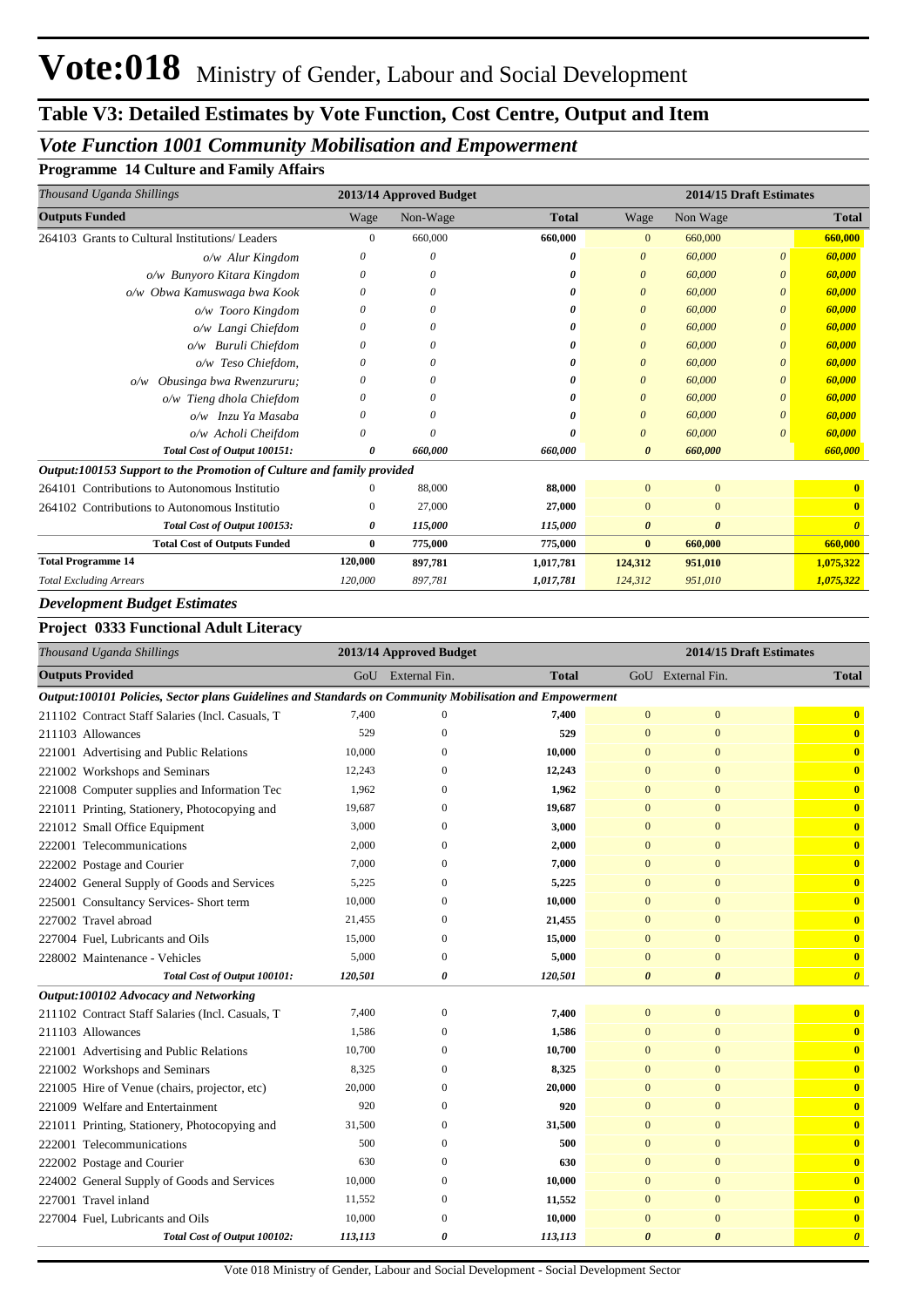# *Vote Function 1001 Community Mobilisation and Empowerment*

#### **Project 0333 Functional Adult Literacy**

| Thousand Uganda Shillings                                                |           | 2013/14 Approved Budget |              | 2014/15 Draft Estimates |                   |                         |  |  |  |
|--------------------------------------------------------------------------|-----------|-------------------------|--------------|-------------------------|-------------------|-------------------------|--|--|--|
| <b>Outputs Provided</b>                                                  |           | GoU External Fin.       | <b>Total</b> |                         | GoU External Fin. | <b>Total</b>            |  |  |  |
| Output:100104 Training, Skills Development and Training Materials        |           |                         |              |                         |                   |                         |  |  |  |
| 211102 Contract Staff Salaries (Incl. Casuals, T                         | 7,400     | $\mathbf{0}$            | 7,400        | $\bf{0}$                | $\mathbf{0}$      | $\bf{0}$                |  |  |  |
| 221011 Printing, Stationery, Photocopying and                            | 78,986    |                         | 78,986       |                         | $\Omega$          | $\mathbf{0}$            |  |  |  |
| 227004 Fuel, Lubricants and Oils                                         | 27,000    |                         | 27,000       | $\Omega$                | $\Omega$          | $\mathbf{0}$            |  |  |  |
| Total Cost of Output 100104:                                             | 113,386   |                         | 113,386      | 0                       | $\theta$          | $\boldsymbol{\theta}$   |  |  |  |
| Output:100105 Monitoring, Technical Support Supervision and Backstopping |           |                         |              |                         |                   |                         |  |  |  |
| 211102 Contract Staff Salaries (Incl. Casuals, T                         | 7,400     |                         | 7,400        | $\mathbf{0}$            | $\mathbf{0}$      | $\mathbf{0}$            |  |  |  |
| 227001 Travel inland                                                     | 30,000    |                         | 30,000       |                         | $\Omega$          | $\mathbf{0}$            |  |  |  |
| 227004 Fuel, Lubricants and Oils                                         | 30,000    |                         | 30,000       | $\Omega$                | $\Omega$          | $\mathbf{0}$            |  |  |  |
| 228002 Maintenance - Vehicles                                            | 12,600    |                         | 12,600       | $\Omega$                | $\Omega$          | $\mathbf{0}$            |  |  |  |
| Total Cost of Output 100105:                                             | 80,000    |                         | 80,000       | 0                       | $\theta$          | $\theta$                |  |  |  |
| <b>Total Cost of Outputs Provided</b>                                    | 427,000   | $\bf{0}$                | 427,000      | $\bf{0}$                | $\mathbf{0}$      | $\mathbf{0}$            |  |  |  |
| <b>Capital Purchases</b>                                                 | GoU       | External Fin.           | <b>Total</b> |                         | GoU External Fin. | <b>Total</b>            |  |  |  |
| Output:100176 Purchase of Office and ICT Equipment, including Software   |           |                         |              |                         |                   |                         |  |  |  |
| 312206 Gross Tax                                                         | 600,000   | $\Omega$                | 600,000      | $\Omega$                | $\mathbf{0}$      | $\mathbf{0}$            |  |  |  |
| Total Cost of Output 100176:                                             | 600,000   | 0                       | 600,000      | $\boldsymbol{\theta}$   | 0                 | $\boldsymbol{\theta}$   |  |  |  |
| <b>Total Cost of Capital Purchases</b>                                   | 600.000   | 0                       | 600,000      | $\mathbf{0}$            | $\bf{0}$          | $\overline{\mathbf{0}}$ |  |  |  |
| <b>Total Project 0333</b>                                                | 1,027,000 | $\bf{0}$                | 1,027,000    | $\bf{0}$                | $\bf{0}$          | $\mathbf{0}$            |  |  |  |
| <b>Total Excluding Taxes and Arrears</b>                                 | 427,000   | G                       | 427,000      | $\theta$                | $\theta$          |                         |  |  |  |
| Thousand Uganda Shillings                                                |           | 2013/14 Approved Budget |              |                         |                   | 2014/15 Draft Estimates |  |  |  |
|                                                                          |           | GoU External Fin.       | <b>Total</b> |                         | GoU External Fin. | <b>Total</b>            |  |  |  |
| <b>Total Vote Function 01</b>                                            | 2,630,272 |                         | 2,630,272    | 2,128,936               |                   | 2,128,936               |  |  |  |
| <b>Total Excluding Taxes and Arrears</b>                                 | 2,030,272 |                         | 2,030,272    | 2,128,936               |                   | 2,128,936               |  |  |  |

#### *Vote Function 1002 Mainstreaming Gender and Rights*

*Recurrent Budget Estimates*

#### **Programme 11 Gender and Women Affairs**

| Thousand Uganda Shillings                                                                               |                | 2013/14 Approved Budget |              | 2014/15 Draft Estimates |              |              |  |
|---------------------------------------------------------------------------------------------------------|----------------|-------------------------|--------------|-------------------------|--------------|--------------|--|
| <b>Outputs Provided</b>                                                                                 | Wage           | Non-Wage                | <b>Total</b> | Wage                    | Non Wage     | <b>Total</b> |  |
| Output:100201 Policies, Guidelines and Standards for mainstreaming Gender & Other Social Dev't Concerns |                |                         |              |                         |              |              |  |
| 211101 General Staff Salaries                                                                           | 170,000        | 0                       | 170,000      | 170,000                 | $\mathbf{0}$ | 170,000      |  |
| 221002 Workshops and Seminars                                                                           | $\Omega$       | 32,648                  | 32,648       | $\mathbf{0}$            | 60,000       | 60,000       |  |
| 221011 Printing, Stationery, Photocopying and                                                           | 0              | 17,772                  | 17,772       | $\mathbf{0}$            | 30,000       | 30,000       |  |
| 227001 Travel inland                                                                                    | 0              | $\mathbf{0}$            | $\bf{0}$     | $\Omega$                | 10,000       | 10,000       |  |
| 227004 Fuel, Lubricants and Oils                                                                        | $\overline{0}$ | 9,580                   | 9,580        | $\overline{0}$          | $\Omega$     | $\mathbf{0}$ |  |
| Total Cost of Output 100201:                                                                            | 170,000        | 60,000                  | 230,000      | 170,000                 | 100,000      | 270,000      |  |
| Output:100202 Advocacy and Networking                                                                   |                |                         |              |                         |              |              |  |
| 221001 Advertising and Public Relations                                                                 | 0              | 5,000                   | 5,000        | $\mathbf{0}$            | 65,477       | 65,477       |  |
| 221002 Workshops and Seminars                                                                           | 0              | 20,000                  | 20,000       | $\mathbf{0}$            | $\Omega$     | $\mathbf{0}$ |  |
| 221005 Hire of Venue (chairs, projector, etc)                                                           | 0              | 13,000                  | 13,000       | $\mathbf{0}$            | 14,275       | 14,275       |  |
| 221009 Welfare and Entertainment                                                                        | 0              | 3,650                   | 3,650        | $\mathbf{0}$            | 24,360       | 24,360       |  |
| 221011 Printing, Stationery, Photocopying and                                                           | 0              | 14,500                  | 14,500       | $\mathbf{0}$            | 18,366       | 18,366       |  |
| 222002 Postage and Courier                                                                              | $\Omega$       | $\Omega$                | $\mathbf{0}$ | $\mathbf{0}$            | 1,800        | 1,800        |  |
| 227001 Travel inland                                                                                    | $\Omega$       | $\Omega$                | $\mathbf{0}$ | $\Omega$                | 100,227      | 100,227      |  |
| 227002 Travel abroad                                                                                    | $\mathbf{0}$   | 18,850                  | 18,850       | $\overline{0}$          | $\mathbf{0}$ |              |  |
| 227004 Fuel, Lubricants and Oils                                                                        | $\mathbf{0}$   | 15,000                  | 15,000       | $\mathbf{0}$            | 25,495       | 25,495       |  |
| Total Cost of Output 100202:                                                                            | 0              | 90,000                  | 90,000       | $\theta$                | 250,000      | 250,000      |  |
| Output:100204 Capacity building for Gender and Rights Equality and Equity                               |                |                         |              |                         |              |              |  |
| 221002 Workshops and Seminars                                                                           | 0              | $\mathbf{0}$            | $\bf{0}$     | $\mathbf{0}$            | 16,060       | 16,060       |  |
| 221011 Printing, Stationery, Photocopying and                                                           | 0              | 40,060                  | 40,060       | $\mathbf{0}$            | 4,520        | 4,520        |  |
| 227001 Travel inland                                                                                    | 0              | 20,000                  | 20,000       | $\Omega$                | 58,800       | 58,800       |  |
| 227004 Fuel, Lubricants and Oils                                                                        | 0              | 13,895                  | 13,895       | $\mathbf{0}$            | 3,240        | 3,240        |  |
| 228002 Maintenance - Vehicles                                                                           | 0              | $\mathbf{0}$            | $\bf{0}$     | $\mathbf{0}$            | 6,400        | 6,400        |  |
| 228003 Maintenance – Machinery, Equipment                                                               | $\mathbf{0}$   | $\overline{0}$          | $\bf{0}$     | $\mathbf{0}$            | 4,980        | 4,980        |  |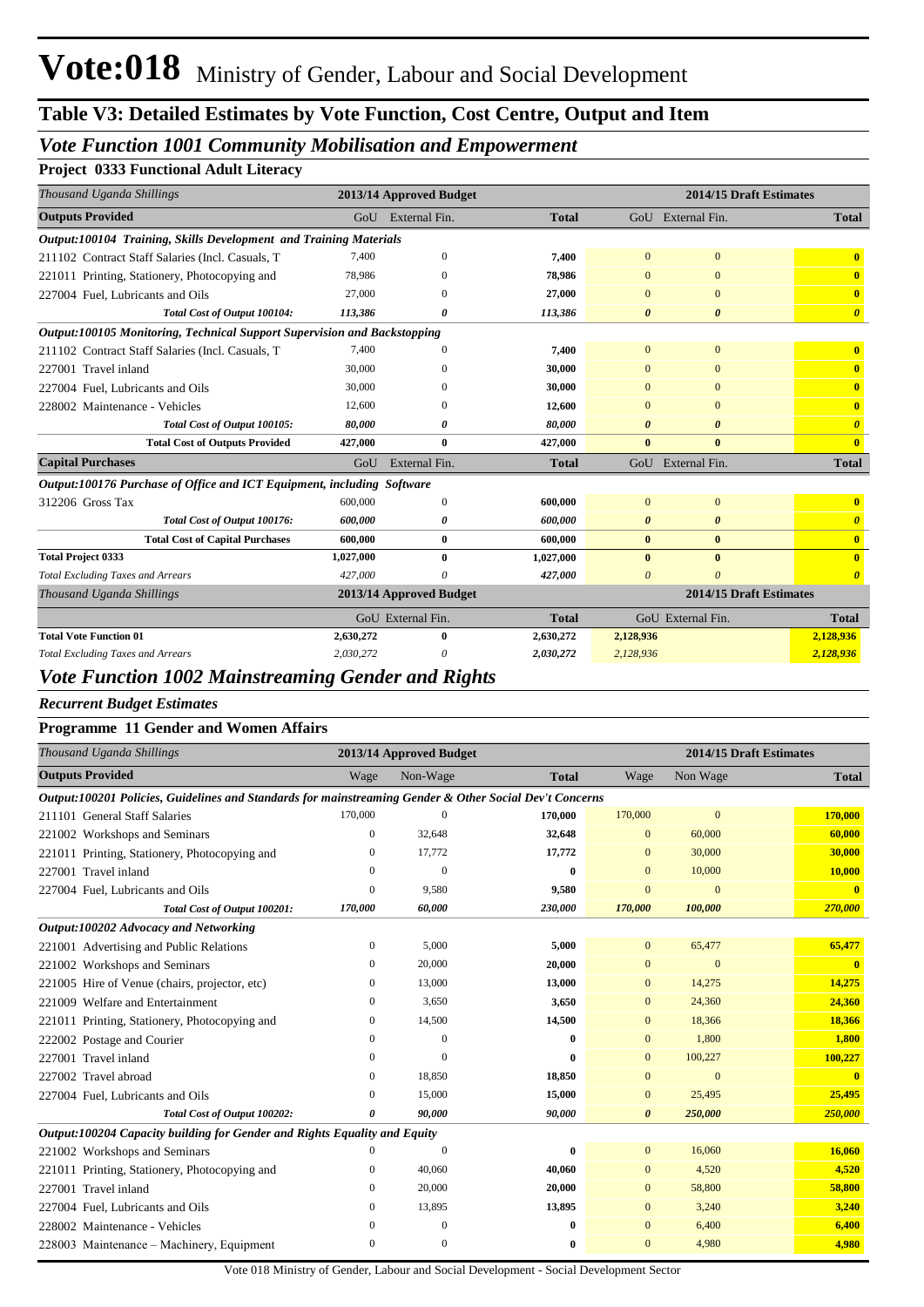# *Vote Function 1002 Mainstreaming Gender and Rights*

| <b>Programme 11 Gender and Women Affairs</b> |  |  |  |  |  |
|----------------------------------------------|--|--|--|--|--|
|----------------------------------------------|--|--|--|--|--|

| Thousand Uganda Shillings                                                                               |                       | 2013/14 Approved Budget   |              |                       | 2014/15 Draft Estimates |                         |                         |  |
|---------------------------------------------------------------------------------------------------------|-----------------------|---------------------------|--------------|-----------------------|-------------------------|-------------------------|-------------------------|--|
| <b>Outputs Provided</b>                                                                                 | Wage                  | Non-Wage                  | <b>Total</b> | Wage                  | Non Wage                |                         | <b>Total</b>            |  |
| Total Cost of Output 100204:                                                                            | $\boldsymbol{\theta}$ | 73,955                    | 73,955       | $\boldsymbol{\theta}$ | 94,000                  |                         | 94,000                  |  |
| <b>Total Cost of Outputs Provided</b>                                                                   | 170,000               | 223,955                   | 393,955      | 170,000               | 444,000                 |                         | 614,000                 |  |
| <b>Outputs Funded</b>                                                                                   | Wage                  | Non-Wage                  | <b>Total</b> | Wage                  | Non Wage                |                         | <b>Total</b>            |  |
| Output:100251 Support to National Women's Council and the Kapchorwa Women Development Group             |                       |                           |              |                       |                         |                         |                         |  |
| 264101 Contributions to Autonomous Institutio                                                           | $\mathbf{0}$          | 1,000,000                 | 1,000,000    | $\mathbf{0}$          | 1,000,000               |                         | 1,000,000               |  |
| o/w Contributions to Autonomous Institutions                                                            | 0                     | $\boldsymbol{\mathit{0}}$ | $\theta$     | $\boldsymbol{\theta}$ | 800,000                 | $\theta$                | 800,000                 |  |
| o/w REACH                                                                                               | 0                     | 0                         | 0            | $\theta$              | 200,000                 |                         | 200,000                 |  |
| 264102 Contributions to Autonomous Institutio                                                           | $\boldsymbol{0}$      | 85,000                    | 85,000       | $\mathbf{0}$          | 85,000                  |                         | 85,000                  |  |
| <i>ions to Autonomous Institutions (Wage Subventions)</i>                                               | 0                     | $\boldsymbol{\mathit{0}}$ | $\theta$     | $\boldsymbol{\theta}$ | 85,000                  | $\boldsymbol{\theta}$   | 85,000                  |  |
| Total Cost of Output 100251:                                                                            | $\boldsymbol{\theta}$ | 1,085,000                 | 1,085,000    | $\boldsymbol{\theta}$ | 1,085,000               |                         | 1,085,000               |  |
| <b>Total Cost of Outputs Funded</b>                                                                     | $\bf{0}$              | 1,085,000                 | 1,085,000    | $\bf{0}$              | 1,085,000               |                         | 1,085,000               |  |
| <b>Total Programme 11</b>                                                                               | 170,000               | 1,308,955                 | 1,478,955    | 170,000               | 1,529,000               |                         | 1,699,000               |  |
| <b>Total Excluding Arrears</b>                                                                          | 170,000               | 1,308,955                 | 1,478,955    | 170,000               | 1,529,000               |                         | 1,699,000               |  |
| <b>Programme 12 Equity and Rights</b>                                                                   |                       |                           |              |                       |                         |                         |                         |  |
| Thousand Uganda Shillings                                                                               |                       | 2013/14 Approved Budget   |              |                       |                         | 2014/15 Draft Estimates |                         |  |
| <b>Outputs Provided</b>                                                                                 | Wage                  | Non-Wage                  | <b>Total</b> | Wage                  | Non Wage                |                         | <b>Total</b>            |  |
| Output:100201 Policies, Guidelines and Standards for mainstreaming Gender & Other Social Dev't Concerns |                       |                           |              |                       |                         |                         |                         |  |
| 211101 General Staff Salaries                                                                           | 144,770               | $\mathbf{0}$              | 144,770      | 157,363               | $\boldsymbol{0}$        |                         | 157,363                 |  |
| 221002 Workshops and Seminars                                                                           | $\boldsymbol{0}$      | 23,650                    | 23,650       | $\boldsymbol{0}$      | 1,540                   |                         | 1,540                   |  |
| 221011 Printing, Stationery, Photocopying and                                                           | $\boldsymbol{0}$      | $\mathbf{0}$              | 0            | $\mathbf{0}$          | 24,800                  |                         | 24,800                  |  |
| Total Cost of Output 100201:                                                                            | 144,770               | 23,650                    | 168,420      | 157,363               | 26,340                  |                         | 183,703                 |  |
| Output:100202 Advocacy and Networking                                                                   |                       |                           |              |                       |                         |                         |                         |  |
| 221002 Workshops and Seminars                                                                           | $\boldsymbol{0}$      | 14,102                    | 14,102       | $\boldsymbol{0}$      | $\mathbf{0}$            |                         | $\mathbf{0}$            |  |
| 227002 Travel abroad                                                                                    | 0                     | $\boldsymbol{0}$          | $\bf{0}$     | $\mathbf{0}$          | 14,094                  |                         | 14,094                  |  |
| Total Cost of Output 100202:                                                                            | 0                     | 14,102                    | 14,102       | $\boldsymbol{\theta}$ | 14,094                  |                         | 14,094                  |  |
| Output:100204 Capacity building for Gender and Rights Equality and Equity                               |                       |                           |              |                       |                         |                         |                         |  |
| 213002 Incapacity, death benefits and funeral e                                                         | $\boldsymbol{0}$      | 20,000                    | 20,000       | $\mathbf{0}$          | $\boldsymbol{0}$        |                         | $\mathbf{0}$            |  |
| 221002 Workshops and Seminars                                                                           | 0                     | $\mathbf{0}$              | $\bf{0}$     | $\mathbf{0}$          | 31,440                  |                         | 31,440                  |  |
| 221011 Printing, Stationery, Photocopying and                                                           | 0                     | 1,900                     | 1,900        | $\mathbf{0}$          | $\boldsymbol{0}$        |                         | $\overline{\mathbf{0}}$ |  |
| 227001 Travel inland                                                                                    | $\mathbf{0}$          | $\mathbf{0}$              | $\bf{0}$     | $\mathbf{0}$          | 21,720                  |                         | 21,720                  |  |
| 227002 Travel abroad                                                                                    | $\mathbf{0}$          | 8,000                     | 8,000        | $\mathbf{0}$          | $\boldsymbol{0}$        |                         | $\mathbf{0}$            |  |
| 227004 Fuel, Lubricants and Oils                                                                        | 0                     | 5,443                     | 5,443        | $\mathbf{0}$          | $\boldsymbol{0}$        |                         | $\mathbf{0}$            |  |
| Total Cost of Output 100204:                                                                            | 0                     | 35,343                    | 35,343       | $\boldsymbol{\theta}$ | 53,160                  |                         | 53,160                  |  |
| <b>Total Cost of Outputs Provided</b>                                                                   | 144,770               | 73,095                    | 217,865      | 157,363               | 93,594                  |                         | 250,957                 |  |
| <b>Total Programme 12</b>                                                                               | 144,770               | 73,095                    | 217,865      | 157,363               | 93,594                  |                         | 250,957                 |  |
| <b>Total Excluding Arrears</b>                                                                          | 144,770               | 73,095                    | 217,865      | 157,363               | 93,594                  |                         | 250,957                 |  |
| Thousand Uganda Shillings                                                                               |                       | 2013/14 Approved Budget   |              |                       | 2014/15 Draft Estimates |                         |                         |  |
|                                                                                                         |                       | GoU External Fin.         | <b>Total</b> |                       | GoU External Fin.       |                         | <b>Total</b>            |  |
| <b>Total Vote Function 02</b>                                                                           | 1,696,820             | $\bf{0}$                  | 1,696,820    | 1,949,957             |                         |                         | 1,949,957               |  |
| <b>Total Excluding Taxes and Arrears</b>                                                                | 1,696,820             | $\boldsymbol{\theta}$     | 1,696,820    | 1,949,957             |                         |                         | 1,949,957               |  |
|                                                                                                         |                       |                           |              |                       |                         |                         |                         |  |

## *Vote Function 1003 Promotion of Labour Productivity and Employment*

*Recurrent Budget Estimates*

#### **Programme 06 Labour and Industrial Relations**

|                                                                                                |              |                         | 2014/15 Draft Estimates |              |              |  |  |  |  |  |  |  |
|------------------------------------------------------------------------------------------------|--------------|-------------------------|-------------------------|--------------|--------------|--|--|--|--|--|--|--|
| <b>Total</b><br>Wage<br>Non-Wage                                                               |              |                         | Wage                    | Non Wage     | <b>Total</b> |  |  |  |  |  |  |  |
| Output:100301 Policies, Laws, Regulations and Guidelines on Employment and Labour Productivity |              |                         |                         |              |              |  |  |  |  |  |  |  |
| 158,000                                                                                        | $\mathbf{0}$ | 158,000                 | 164,000                 | $\mathbf{0}$ | 164,000      |  |  |  |  |  |  |  |
| $\theta$                                                                                       | $\mathbf{0}$ | $\bf{0}$                | $\Omega$                | 30,000       | 30,000       |  |  |  |  |  |  |  |
| $\mathbf{0}$                                                                                   | 4.443        | 4.443                   | $\Omega$                | 25,000       | 25,000       |  |  |  |  |  |  |  |
| $\mathbf{0}$                                                                                   | 6.271        | 6,271                   | $\Omega$                | $\mathbf{0}$ | $\mathbf{0}$ |  |  |  |  |  |  |  |
| $\mathbf{0}$                                                                                   | 11.886       | 11.886                  | $\Omega$                | 5.000        | 5,000        |  |  |  |  |  |  |  |
| $\mathbf{0}$                                                                                   | 3,000        | 3,000                   | $\Omega$                | $\mathbf{0}$ | $\mathbf{0}$ |  |  |  |  |  |  |  |
|                                                                                                |              | 2013/14 Approved Budget |                         |              |              |  |  |  |  |  |  |  |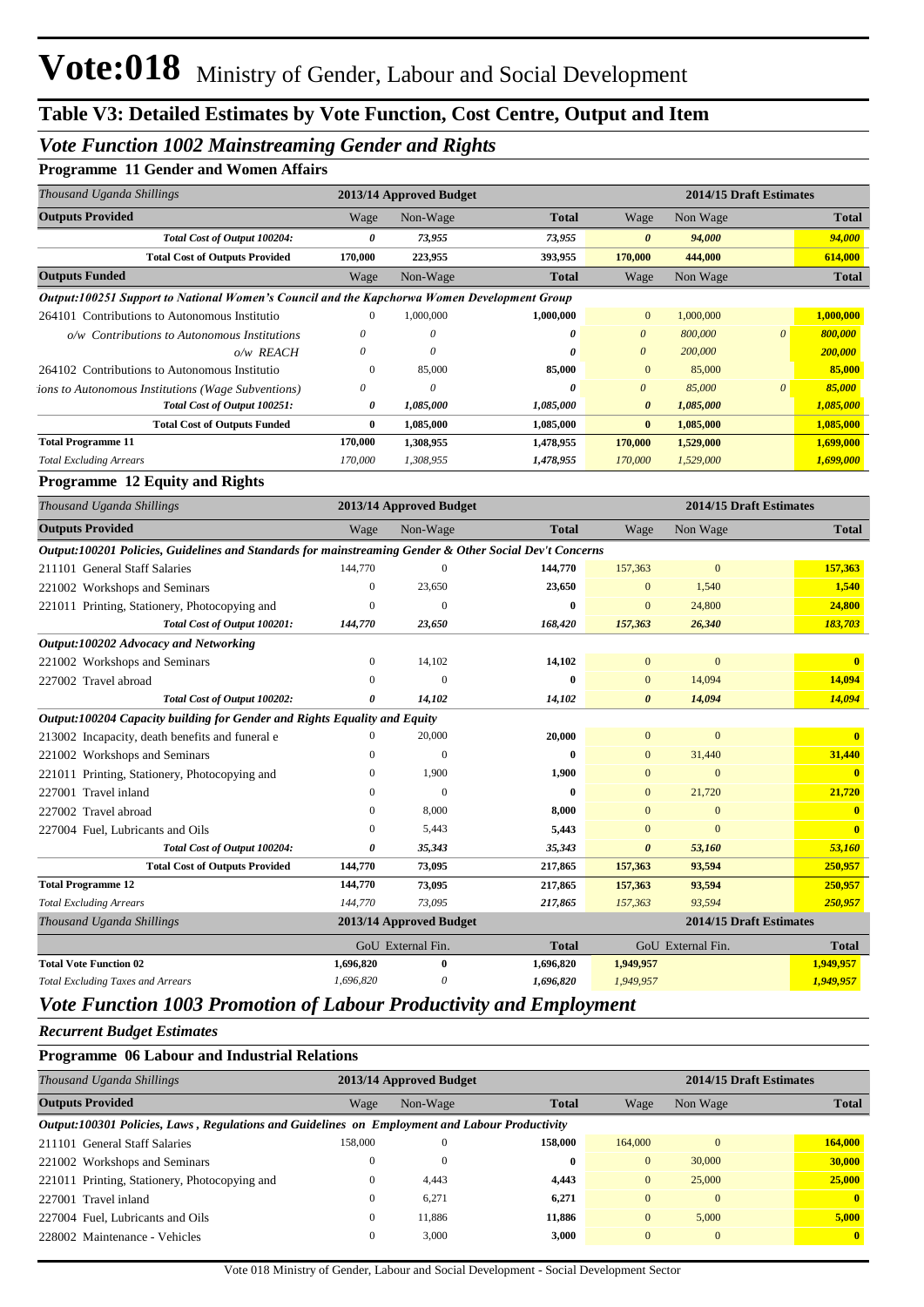# *Vote Function 1003 Promotion of Labour Productivity and Employment*

#### **Programme 06 Labour and Industrial Relations**

| Thousand Uganda Shillings                                                                 |                  | 2013/14 Approved Budget |              |                       |                  | 2014/15 Draft Estimates |  |  |
|-------------------------------------------------------------------------------------------|------------------|-------------------------|--------------|-----------------------|------------------|-------------------------|--|--|
| <b>Outputs Provided</b>                                                                   | Wage             | Non-Wage                | <b>Total</b> | Wage                  | Non Wage         | <b>Total</b>            |  |  |
| Total Cost of Output 100301:                                                              | 158,000          | 25,600                  | 183,600      | 164,000               | 60,000           | 224,000                 |  |  |
| Output:100302 Inspection of Workplaces and Investigation on violation of labour standards |                  |                         |              |                       |                  |                         |  |  |
| 227001 Travel inland                                                                      | $\Omega$         | $\theta$                | $\bf{0}$     | $\overline{0}$        | 100,200          | 100,200                 |  |  |
| 227004 Fuel, Lubricants and Oils                                                          | $\boldsymbol{0}$ | 12,236                  | 12,236       | $\mathbf{0}$          | 9,800            | 9,800                   |  |  |
| 228002 Maintenance - Vehicles                                                             | $\mathbf{0}$     | 2,000                   | 2,000        | $\mathbf{0}$          | $\boldsymbol{0}$ | $\overline{\mathbf{0}}$ |  |  |
| Total Cost of Output 100302:                                                              | $\theta$         | 14,236                  | 14,236       | $\boldsymbol{\theta}$ | 110,000          | 110,000                 |  |  |
| Output:100304 Settlement of Complaints on Non-Observance of Working Conditions            |                  |                         |              |                       |                  |                         |  |  |
| 221009 Welfare and Entertainment                                                          |                  | 4,160                   | 4,160        | $\mathbf{0}$          | $\mathbf{0}$     | $\mathbf{0}$            |  |  |
| 221011 Printing, Stationery, Photocopying and                                             | $\boldsymbol{0}$ | $\mathbf{0}$            | $\bf{0}$     | $\mathbf{0}$          | 960              | 960                     |  |  |
| 227001 Travel inland                                                                      | $\mathbf{0}$     | 6,271                   | 6,271        | $\mathbf{0}$          | 4,040            | 4,040                   |  |  |
| 227004 Fuel, Lubricants and Oils                                                          | $\mathbf{0}$     | 6,733                   | 6,733        | $\mathbf{0}$          | 1,000            | 1,000                   |  |  |
| 228002 Maintenance - Vehicles                                                             | $\overline{0}$   | 3,000                   | 3,000        | $\Omega$              | $\mathbf{0}$     | $\mathbf{0}$            |  |  |
| Total Cost of Output 100304:                                                              | 0                | 20,164                  | 20,164       | $\boldsymbol{\theta}$ | 6,000            | 6,000                   |  |  |
| Output:100305 Arbitration of Labour Disputes (Industrial Court)                           |                  |                         |              |                       |                  |                         |  |  |
| 211103 Allowances                                                                         | $\mathbf{0}$     | $\mathbf{0}$            | $\bf{0}$     | $\mathbf{0}$          | 20,000           | 20,000                  |  |  |
| 221009 Welfare and Entertainment                                                          | $\mathbf{0}$     | 10,000                  | 10,000       | $\mathbf{0}$          | $\mathbf{0}$     | $\overline{\mathbf{0}}$ |  |  |
| 221011 Printing, Stationery, Photocopying and                                             | $\mathbf{0}$     | $\mathbf{0}$            | $\bf{0}$     | $\mathbf{0}$          | 2,350            | 2,350                   |  |  |
| 227001 Travel inland                                                                      | $\mathbf{0}$     | $\Omega$                | 0            | $\overline{0}$        | 14,750           | 14,750                  |  |  |
| 227002 Travel abroad                                                                      | $\boldsymbol{0}$ | 10,000                  | 10,000       | $\overline{0}$        | $\mathbf{0}$     | $\mathbf{0}$            |  |  |
| 227004 Fuel, Lubricants and Oils                                                          | $\overline{0}$   | 10,000                  | 10,000       | $\Omega$              | 2,900            | 2,900                   |  |  |
| Total Cost of Output 100305:                                                              | 0                | 30,000                  | 30,000       | $\boldsymbol{\theta}$ | 40,000           | 40,000                  |  |  |
| <b>Output:100306 Training and Skills Development</b>                                      |                  |                         |              |                       |                  |                         |  |  |
| 221002 Workshops and Seminars                                                             | $\boldsymbol{0}$ | $\mathbf{0}$            | $\bf{0}$     | $\mathbf{0}$          | 23,000           | 23,000                  |  |  |
| 221003 Staff Training                                                                     | $\boldsymbol{0}$ | 10,000                  | 10,000       | $\mathbf{0}$          | $\mathbf{0}$     | $\mathbf{0}$            |  |  |
| 221011 Printing, Stationery, Photocopying and                                             | $\mathbf{0}$     | $\mathbf{0}$            | $\bf{0}$     | $\mathbf{0}$          | 17,000           | 17,000                  |  |  |
| Total Cost of Output 100306:                                                              | 0                | 10,000                  | 10,000       | $\boldsymbol{\theta}$ | 40,000           | 40,000                  |  |  |
| Output:100307 Advocacy and Networking                                                     |                  |                         |              |                       |                  |                         |  |  |
| 221001 Advertising and Public Relations                                                   | $\mathbf{0}$     | $\mathbf{0}$            | 0            | $\mathbf{0}$          | 65,477           | 65,477                  |  |  |
| 221005 Hire of Venue (chairs, projector, etc)                                             | $\overline{0}$   | $\Omega$                | $\mathbf{0}$ | $\overline{0}$        | 14,275           | 14,275                  |  |  |
| 221009 Welfare and Entertainment                                                          | $\theta$         | $\Omega$                | $\bf{0}$     | $\overline{0}$        | 24,360           | 24,360                  |  |  |
| 221011 Printing, Stationery, Photocopying and                                             | $\overline{0}$   | $\overline{0}$          | $\bf{0}$     | $\overline{0}$        | 18,366           | 18,366                  |  |  |
| 222002 Postage and Courier                                                                | $\overline{0}$   | $\overline{0}$          | $\mathbf{0}$ | $\mathbf{0}$          | 1,800            | 1,800                   |  |  |
| 224002 General Supply of Goods and Services                                               | $\boldsymbol{0}$ | 170,000                 | 170,000      | $\overline{0}$        | $\mathbf{0}$     | $\overline{0}$          |  |  |
| 227001 Travel inland                                                                      | $\mathbf{0}$     | $\mathbf{0}$            | $\bf{0}$     | $\mathbf{0}$          | 101,027          | 101,027                 |  |  |
| 227004 Fuel, Lubricants and Oils                                                          | $\overline{0}$   | 10,000                  | 10,000       | $\overline{0}$        | 24,695           | 24,695                  |  |  |
| Total Cost of Output 100307:                                                              | 0                | 180,000                 | 180,000      | $\boldsymbol{\theta}$ | 250,000          | 250,000                 |  |  |
| <b>Total Cost of Outputs Provided</b>                                                     | 158,000          | 280,000                 | 438,000      | 164,000               | 506,000          | 670,000                 |  |  |
| <b>Total Programme 06</b>                                                                 | 158,000          | 280,000                 | 438,000      | 164,000               | 506,000          | 670,000                 |  |  |
| <b>Total Excluding Arrears</b>                                                            | 158,000          | 280,000                 | 438,000      | 164,000               | 506,000          | 670,000                 |  |  |

#### **Programme 07 Occupational Safety and Health**

| Thousand Uganda Shillings                                                                      |          | 2013/14 Approved Budget |              | 2014/15 Draft Estimates |              |              |
|------------------------------------------------------------------------------------------------|----------|-------------------------|--------------|-------------------------|--------------|--------------|
| <b>Outputs Provided</b>                                                                        | Wage     | Non-Wage                | <b>Total</b> | Wage                    | Non Wage     | <b>Total</b> |
| Output:100301 Policies, Laws, Regulations and Guidelines on Employment and Labour Productivity |          |                         |              |                         |              |              |
| 211101 General Staff Salaries                                                                  | 321,000  | $\Omega$                | 321,000      | 334,000                 | $\mathbf{0}$ | 334,000      |
| 221002 Workshops and Seminars                                                                  | $\Omega$ | 12,243                  | 12,243       | $\Omega$                | $\mathbf{0}$ | $\mathbf{0}$ |
| 221011 Printing, Stationery, Photocopying and                                                  |          | $\Omega$                | $\bf{0}$     | $\overline{0}$          | 21,200       | 21,200       |
| 224002 General Supply of Goods and Services                                                    |          | 11,000                  | 11,000       | $\mathbf{0}$            | $\mathbf{0}$ |              |
| 227001 Travel inland                                                                           |          | 0                       | $\bf{0}$     | $\overline{0}$          | 28,800       | 28,800       |
| 227004 Fuel, Lubricants and Oils                                                               | 0        | 20,405                  | 20,405       | $\Omega$                | $\mathbf{0}$ | $\mathbf{0}$ |
| 228002 Maintenance - Vehicles                                                                  | 0        | 7,757                   | 7,757        | $\Omega$                | $\mathbf{0}$ | $\mathbf{0}$ |
| Total Cost of Output 100301:                                                                   | 321,000  | 51,405                  | 372,405      | 334,000                 | 50,000       | 384,000      |
| Output:100302 Inspection of Workplaces and Investigation on violation of labour standards      |          |                         |              |                         |              |              |
| 227001 Travel inland                                                                           |          | 75,751                  | 75,751       | $\overline{0}$          | 57,000       | 57,000       |
| 227004 Fuel, Lubricants and Oils                                                               |          | 40,520                  | 40,520       | $\Omega$                | 29,000       | 29,000       |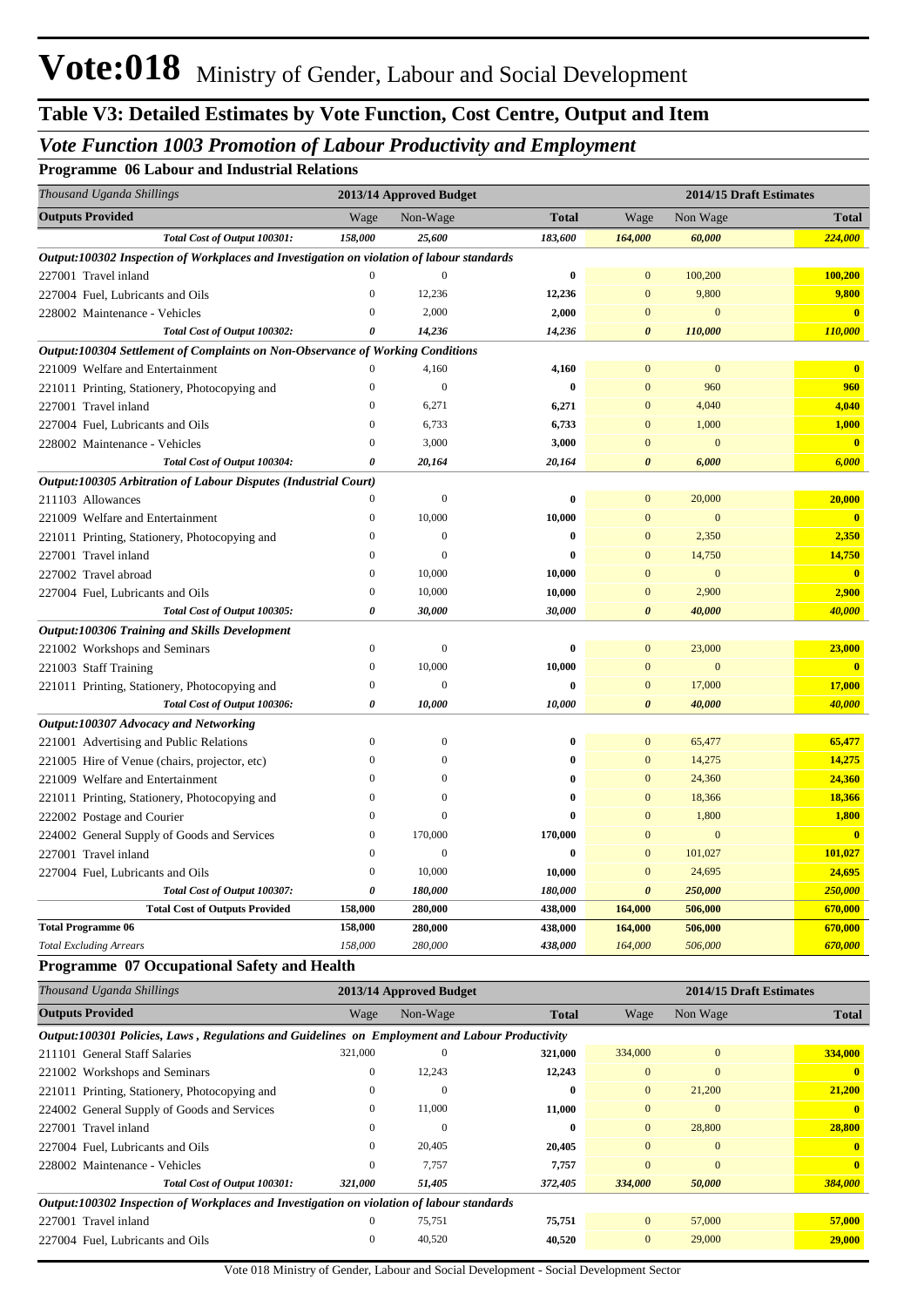## *Vote Function 1003 Promotion of Labour Productivity and Employment*

**Programme 07 Occupational Safety and Health**

| Thousand Uganda Shillings                                                                       |                |          | 2013/14 Approved Budget |                       |              | 2014/15 Draft Estimates |              |
|-------------------------------------------------------------------------------------------------|----------------|----------|-------------------------|-----------------------|--------------|-------------------------|--------------|
| <b>Outputs Provided</b>                                                                         | Wage           | Non-Wage | <b>Total</b>            | Wage                  | Non Wage     |                         | <b>Total</b> |
| 228002 Maintenance - Vehicles                                                                   | $\overline{0}$ | 12,924   | 12,924                  | $\mathbf{0}$          | 14,000       |                         | 14,000       |
| Total Cost of Output 100302:                                                                    | 0              | 129,195  | 129,195                 | $\boldsymbol{\theta}$ | 100,000      |                         | 100,000      |
| Output:100306 Training and Skills Development                                                   |                |          |                         |                       |              |                         |              |
| 221003 Staff Training                                                                           | $\overline{0}$ | 30,000   | 30,000                  | $\overline{0}$        | 16,000       |                         | 16,000       |
| Total Cost of Output 100306:                                                                    | 0              | 30,000   | 30,000                  | $\boldsymbol{\theta}$ | 16,000       |                         | 16,000       |
| Output:100307 Advocacy and Networking                                                           |                |          |                         |                       |              |                         |              |
| 221005 Hire of Venue (chairs, projector, etc)                                                   | $\Omega$       | $\Omega$ | $\mathbf{0}$            | $\mathbf{0}$          | 5,000        |                         | 5,000        |
| 221007 Books, Periodicals & Newspapers                                                          | $\Omega$       | $\Omega$ | $\mathbf{0}$            | $\mathbf{0}$          | 10,000       |                         | 10,000       |
| 221009 Welfare and Entertainment                                                                | $\Omega$       | 4,000    | 4,000                   | $\mathbf{0}$          | 7,500        |                         | 7,500        |
| 221011 Printing, Stationery, Photocopying and                                                   | $\Omega$       | $\Omega$ | $\mathbf{0}$            | $\mathbf{0}$          | 3,486        |                         | 3,486        |
| 224002 General Supply of Goods and Services                                                     | $\Omega$       | 10,000   | 10,000                  | $\mathbf{0}$          | $\theta$     |                         | $\mathbf{0}$ |
| 227002 Travel abroad                                                                            | $\Omega$       | $\Omega$ | $\mathbf{0}$            | $\mathbf{0}$          | 54,514       |                         | 54,514       |
| 227004 Fuel, Lubricants and Oils                                                                | $\Omega$       | 6,000    | 6,000                   | $\mathbf{0}$          | $\mathbf{0}$ |                         | $\mathbf{0}$ |
| Total Cost of Output 100307:                                                                    | 0              | 20,000   | 20,000                  | $\boldsymbol{\theta}$ | 80,500       |                         | 80,500       |
| <b>Total Cost of Outputs Provided</b>                                                           | 321,000        | 230,600  | 551,600                 | 334,000               | 246,500      |                         | 580,500      |
| <b>Outputs Funded</b>                                                                           | Wage           | Non-Wage | <b>Total</b>            | Wage                  | Non Wage     |                         | <b>Total</b> |
| Output:100351 Contribution to Membership of International Organisations (ILO, ARLAC, EAC, OPCW) |                |          |                         |                       |              |                         |              |
| 262201 Contributions to International Organisat                                                 | $\Omega$       | 49,400   | 49,400                  | $\mathbf{0}$          | 92,500       |                         | 92,500       |
| <i><b>t</b></i> For the Prohibition of Chemical Weapons (OPCW)                                  | $\theta$       | $\theta$ | $\theta$                | $\theta$              | 92,500       | $\theta$                | 92,500       |
| Total Cost of Output 100351:                                                                    | 0              | 49,400   | 49,400                  | $\boldsymbol{\theta}$ | 92,500       |                         | 92,500       |
| <b>Total Cost of Outputs Funded</b>                                                             | $\mathbf{0}$   | 49,400   | 49,400                  | $\bf{0}$              | 92,500       |                         | 92,500       |
| <b>Total Programme 07</b>                                                                       | 321,000        | 280,000  | 601,000                 | 334,000               | 339,000      |                         | 673,000      |
| <b>Total Excluding Arrears</b>                                                                  | 321,000        | 280,000  | 601,000                 | 334,000               | 339,000      |                         | 673,000      |

#### **Programme 08 Industrial Court**

| Thousand Uganda Shillings                                       |              | 2013/14 Approved Budget |              |                | 2014/15 Draft Estimates |              |
|-----------------------------------------------------------------|--------------|-------------------------|--------------|----------------|-------------------------|--------------|
| <b>Outputs Provided</b>                                         | Wage         | Non-Wage                | <b>Total</b> | Wage           | Non Wage                | <b>Total</b> |
| Output:100305 Arbitration of Labour Disputes (Industrial Court) |              |                         |              |                |                         |              |
| 211101 General Staff Salaries                                   | 157,000      | $\Omega$                | 157,000      | 163,000        | $\mathbf{0}$            | 163,000      |
| 211103 Allowances                                               | $\mathbf{0}$ | 21,000                  | 21,000       | $\overline{0}$ | $\mathbf{0}$            |              |
| 221002 Workshops and Seminars                                   | $\Omega$     | $\Omega$                | $\bf{0}$     | $\Omega$       | 16,697                  | 16,697       |
| <b>Staff Training</b><br>221003                                 | 0            | 55,000                  | 55,000       | $\Omega$       | $\mathbf{0}$            | $\mathbf{0}$ |
| Books, Periodicals & Newspapers<br>221007                       | $\Omega$     | $\Omega$                | $\mathbf{0}$ | $\mathbf{0}$   | 2,592                   | 2,592        |
| 221008 Computer supplies and Information Tec                    | 0            | $\Omega$                | $\mathbf{0}$ | $\mathbf{0}$   | 22,100                  | 22,100       |
| 221009 Welfare and Entertainment                                | $\mathbf{0}$ | 14,000                  | 14,000       | $\mathbf{0}$   | $\mathbf{0}$            | $\mathbf{0}$ |
| 221011 Printing, Stationery, Photocopying and                   | $\mathbf{0}$ | $\Omega$                | $\bf{0}$     | $\mathbf{0}$   | 3,082                   | 3,082        |
| 221012 Small Office Equipment                                   | 0            | 19,000                  | 19,000       | $\mathbf{0}$   | $\mathbf{0}$            | $\mathbf{0}$ |
| 222001 Telecommunications                                       | $\mathbf{0}$ | 10,000                  | 10,000       | $\overline{0}$ | 3,600                   | 3,600        |
| 222002 Postage and Courier                                      | $\mathbf{0}$ | 2,000                   | 2,000        | $\mathbf{0}$   | 1,200                   | 1,200        |
| 224002 General Supply of Goods and Services                     | $\Omega$     | 8,000                   | 8,000        | $\mathbf{0}$   | $\Omega$                | $\mathbf{0}$ |
| 227001 Travel inland                                            | $\mathbf{0}$ | $\Omega$                | $\bf{0}$     | $\mathbf{0}$   | 15,990                  | 15,990       |
| 227002 Travel abroad                                            | $\mathbf{0}$ | 45,000                  | 45,000       | $\mathbf{0}$   | 38,934                  | 38,934       |
| 227004 Fuel, Lubricants and Oils                                | $\Omega$     | 14,000                  | 14,000       | $\Omega$       | 39,204                  | 39,204       |
| 228002 Maintenance - Vehicles                                   | $\mathbf{0}$ | 12,000                  | 12,000       | $\Omega$       | 6,600                   | 6,600        |
| Total Cost of Output 100305:                                    | 157,000      | 200,000                 | 357,000      | 163,000        | 150,000                 | 313,000      |
| <b>Total Cost of Outputs Provided</b>                           | 157,000      | 200,000                 | 357,000      | 163,000        | 150,000                 | 313,000      |
| <b>Total Programme 08</b>                                       | 157,000      | 200,000                 | 357,000      | 163,000        | 150,000                 | 313,000      |
| <b>Total Excluding Arrears</b>                                  | 157,000      | 200,000                 | 357,000      | 163,000        | 150,000                 | 313,000      |

### **Programme 15 Employment Services**

| Thousand Uganda Shillings                                                                      |         | 2013/14 Approved Budget |              |         | 2014/15 Draft Estimates |              |
|------------------------------------------------------------------------------------------------|---------|-------------------------|--------------|---------|-------------------------|--------------|
| <b>Outputs Provided</b>                                                                        | Wage    | Non-Wage                | <b>Total</b> | Wage    | Non Wage                | <b>Total</b> |
| Output:100301 Policies, Laws, Regulations and Guidelines on Employment and Labour Productivity |         |                         |              |         |                         |              |
| 211101 General Staff Salaries                                                                  | 145,226 |                         | 145,226      | 151,480 |                         | 151.480      |
| 221002 Workshops and Seminars                                                                  |         | 37.545                  | 37.545       |         |                         | $\mathbf{0}$ |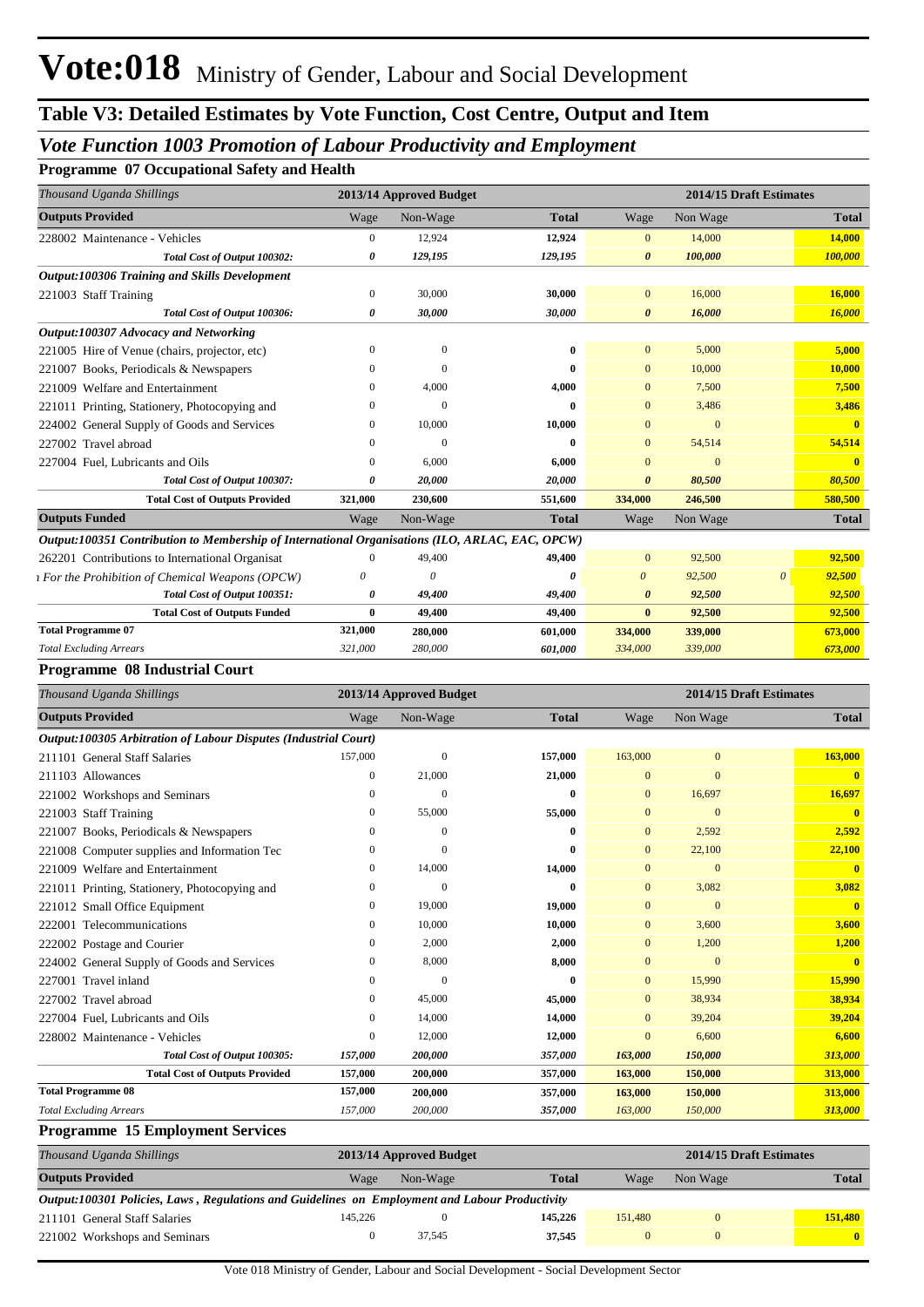# **Table V3: Detailed Estimates by Vote Function, Cost Centre, Output and Item**

## *Vote Function 1003 Promotion of Labour Productivity and Employment*

#### **Programme 15 Employment Services**

| Thousand Uganda Shillings                                                                 |                  | 2013/14 Approved Budget |              |                       | 2014/15 Draft Estimates |                         |  |  |
|-------------------------------------------------------------------------------------------|------------------|-------------------------|--------------|-----------------------|-------------------------|-------------------------|--|--|
| <b>Outputs Provided</b>                                                                   | Wage             | Non-Wage                | <b>Total</b> | Wage                  | Non Wage                | <b>Total</b>            |  |  |
| 221009 Welfare and Entertainment                                                          | $\boldsymbol{0}$ | $\mathbf{0}$            | $\bf{0}$     | $\mathbf{0}$          | 1,050                   | 1,050                   |  |  |
| 221011 Printing, Stationery, Photocopying and                                             | $\boldsymbol{0}$ | 13,329                  | 13,329       | $\bf{0}$              | 77,345                  | 77,345                  |  |  |
| 222002 Postage and Courier                                                                | $\bf{0}$         | 2,000                   | 2,000        | 0                     | $\mathbf{0}$            | $\mathbf{0}$            |  |  |
| 224002 General Supply of Goods and Services                                               | $\bf{0}$         | 13,000                  | 13,000       | $\mathbf{0}$          | $\mathbf{0}$            | $\mathbf{0}$            |  |  |
| 227001 Travel inland                                                                      | $\mathbf{0}$     | $\mathbf{0}$            | $\bf{0}$     | $\mathbf{0}$          | 45,310                  | 45,310                  |  |  |
| 227002 Travel abroad                                                                      | $\boldsymbol{0}$ | 10,000                  | 10,000       | $\overline{0}$        | $\mathbf{0}$            | $\mathbf{0}$            |  |  |
| 227004 Fuel, Lubricants and Oils                                                          | $\boldsymbol{0}$ | 13,075                  | 13,075       | $\mathbf{0}$          | 16,560                  | 16,560                  |  |  |
| 228002 Maintenance - Vehicles                                                             | $\mathbf{0}$     | 5,126                   | 5,126        | $\overline{0}$        | $\mathbf{0}$            | $\mathbf{0}$            |  |  |
| Total Cost of Output 100301:                                                              | 145,226          | 94,075                  | 239,301      | 151,480               | 140,265                 | 291,746                 |  |  |
| Output:100302 Inspection of Workplaces and Investigation on violation of labour standards |                  |                         |              |                       |                         |                         |  |  |
| 221011 Printing, Stationery, Photocopying and                                             | $\boldsymbol{0}$ | $\mathbf{0}$            | $\bf{0}$     | $\mathbf{0}$          | 12                      | 12                      |  |  |
| 224002 General Supply of Goods and Services                                               | $\boldsymbol{0}$ | 15,870                  | 15,870       | $\mathbf{0}$          | $\mathbf{0}$            | $\overline{\mathbf{0}}$ |  |  |
| 227001 Travel inland                                                                      | $\overline{0}$   | 20,000                  | 20,000       | $\mathbf{0}$          | 13,056                  | 13,056                  |  |  |
| 227002 Travel abroad                                                                      | $\mathbf{0}$     | 150,000                 | 150,000      | $\mathbf{0}$          | 213,956                 | 213,956                 |  |  |
| 227004 Fuel, Lubricants and Oils                                                          | $\boldsymbol{0}$ | 20,000                  | 20,000       | $\bf{0}$              | 756                     | 756                     |  |  |
| Total Cost of Output 100302:                                                              | 0                | 205,870                 | 205,870      | 0                     | 227,780                 | 227,780                 |  |  |
| Output:100306 Training and Skills Development                                             |                  |                         |              |                       |                         |                         |  |  |
| 221002 Workshops and Seminars                                                             | $\mathbf{0}$     | 36,000                  | 36,000       | $\mathbf{0}$          | 36,097                  | 36,097                  |  |  |
| 221011 Printing, Stationery, Photocopying and                                             | $\boldsymbol{0}$ | $\mathbf{0}$            | $\bf{0}$     | $\mathbf{0}$          | 1,050                   | 1,050                   |  |  |
| 222001 Telecommunications                                                                 | $\boldsymbol{0}$ | $\boldsymbol{0}$        | $\bf{0}$     | $\mathbf{0}$          | 300                     | <b>300</b>              |  |  |
| 227004 Fuel, Lubricants and Oils                                                          | $\boldsymbol{0}$ | $\overline{0}$          | $\bf{0}$     | $\mathbf{0}$          | 252                     | 252                     |  |  |
| Total Cost of Output 100306:                                                              | 0                | 36,000                  | 36,000       | $\boldsymbol{\theta}$ | 37,699                  | 37,699                  |  |  |
| Output:100307 Advocacy and Networking                                                     |                  |                         |              |                       |                         |                         |  |  |
| 213002 Incapacity, death benefits and funeral e                                           | $\boldsymbol{0}$ | 10,660                  | 10,660       | $\boldsymbol{0}$      | $\mathbf{0}$            | $\overline{\mathbf{0}}$ |  |  |
| 221001 Advertising and Public Relations                                                   | $\mathbf{0}$     | $\mathbf{0}$            | $\bf{0}$     | $\boldsymbol{0}$      | 12,692                  | 12,692                  |  |  |
| 221002 Workshops and Seminars                                                             | $\overline{0}$   | $\overline{0}$          | $\bf{0}$     | $\mathbf{0}$          | 5,000                   | 5,000                   |  |  |
| 221007 Books, Periodicals & Newspapers                                                    | $\boldsymbol{0}$ | 4,557                   | 4,557        | $\bf{0}$              | $\mathbf{0}$            | $\overline{\mathbf{0}}$ |  |  |
| 221009 Welfare and Entertainment                                                          | $\boldsymbol{0}$ | $\mathbf{0}$            | $\bf{0}$     | $\mathbf{0}$          | 1,200                   | 1,200                   |  |  |
| 221011 Printing, Stationery, Photocopying and                                             | $\boldsymbol{0}$ | 15,106                  | 15,106       | $\bf{0}$              | $\mathbf{0}$            | $\overline{\mathbf{0}}$ |  |  |
| 222001 Telecommunications                                                                 | $\mathbf{0}$     | $\mathbf{0}$            | $\mathbf{0}$ | $\overline{0}$        | 37                      | 37                      |  |  |
| 227004 Fuel, Lubricants and Oils                                                          | $\overline{0}$   | 23,676                  | 23,676       | $\overline{0}$        | $\overline{0}$          | $\mathbf{0}$            |  |  |
| 228002 Maintenance - Vehicles                                                             | $\mathbf{0}$     | 3,000                   | 3,000        | $\overline{0}$        | $\overline{0}$          | $\mathbf{0}$            |  |  |
| Total Cost of Output 100307:                                                              | 0                | 57,000                  | 57,000       | $\boldsymbol{\theta}$ | 18,930                  | 18,930                  |  |  |
| <b>Total Cost of Outputs Provided</b>                                                     | 145,226          | 392,944                 | 538,170      | 151,480               | 424,674                 | 576,154                 |  |  |
| <b>Total Programme 15</b>                                                                 | 145,226          | 392,944                 | 538,170      | 151,480               | 424,674                 | 576,154                 |  |  |
| <b>Total Excluding Arrears</b>                                                            | 145,226          | 392,944                 | 538,170      | 151,480               | 424,674                 | 576,154                 |  |  |

#### *Development Budget Estimates*

#### **Project 1282 Strengthening Safeguards, Safety and Health at Workplaces (SSASHEW)**

| Thousand Uganda Shillings                                                                      |              | 2013/14 Approved Budget |              |              | 2014/15 Draft Estimates |              |
|------------------------------------------------------------------------------------------------|--------------|-------------------------|--------------|--------------|-------------------------|--------------|
| <b>Outputs Provided</b>                                                                        | GoU          | External Fin.           | <b>Total</b> | GoU          | External Fin.           | <b>Total</b> |
| Output:100301 Policies, Laws, Regulations and Guidelines on Employment and Labour Productivity |              |                         |              |              |                         |              |
| 211102 Contract Staff Salaries (Incl. Casuals, T.                                              | 100,800      |                         | 100,800      | 111,600      | $\mathbf{0}$            | 111,600      |
| 211103 Allowances                                                                              | 6,708        | $\Omega$                | 6,708        | $\mathbf{0}$ | $\mathbf{0}$            | $\mathbf{0}$ |
| 212101 Social Security Contributions                                                           | $\mathbf{0}$ |                         | $\bf{0}$     | 9,300        | $\mathbf{0}$            | 9,300        |
| 213002 Incapacity, death benefits and funeral e                                                | 33,292       | 0                       | 33,292       | $\mathbf{0}$ | $\mathbf{0}$            | $\bf{0}$     |
| 221002 Workshops and Seminars                                                                  | 37,000       | $\Omega$                | 37,000       | 44,484       | $\mathbf{0}$            | 44,484       |
| 221003 Staff Training                                                                          | 29,600       | $\Omega$                | 29,600       | $\mathbf{0}$ | $\mathbf{0}$            | $\mathbf{0}$ |
| 221005 Hire of Venue (chairs, projector, etc)                                                  | $\mathbf{0}$ |                         | $\bf{0}$     | 1,700        | $\mathbf{0}$            | 1,700        |
| 221011 Printing, Stationery, Photocopying and                                                  | $\mathbf{0}$ | $\Omega$                | $\bf{0}$     | 9,428        | $\mathbf{0}$            | 9,428        |
| 225001 Consultancy Services-Short term                                                         | 50,000       | $\Omega$                | 50,000       | $\mathbf{0}$ | $\mathbf{0}$            | $\mathbf{0}$ |
| 225002 Consultancy Services-Long-term                                                          | 319,000      | $\Omega$                | 319,000      | 200,000      | $\mathbf{0}$            | 200,000      |
| 227001 Travel inland                                                                           | 110,000      | $\Omega$                | 110,000      | 53,200       | $\mathbf{0}$            | 53,200       |
| 227004 Fuel, Lubricants and Oils                                                               | 75,000       | $\Omega$                | 75,000       | 3,240        | $\mathbf{0}$            | 3,240        |
| 228002 Maintenance - Vehicles                                                                  | 60,000       | $\Omega$                | 60,000       | $\mathbf{0}$ | $\mathbf{0}$            | $\bf{0}$     |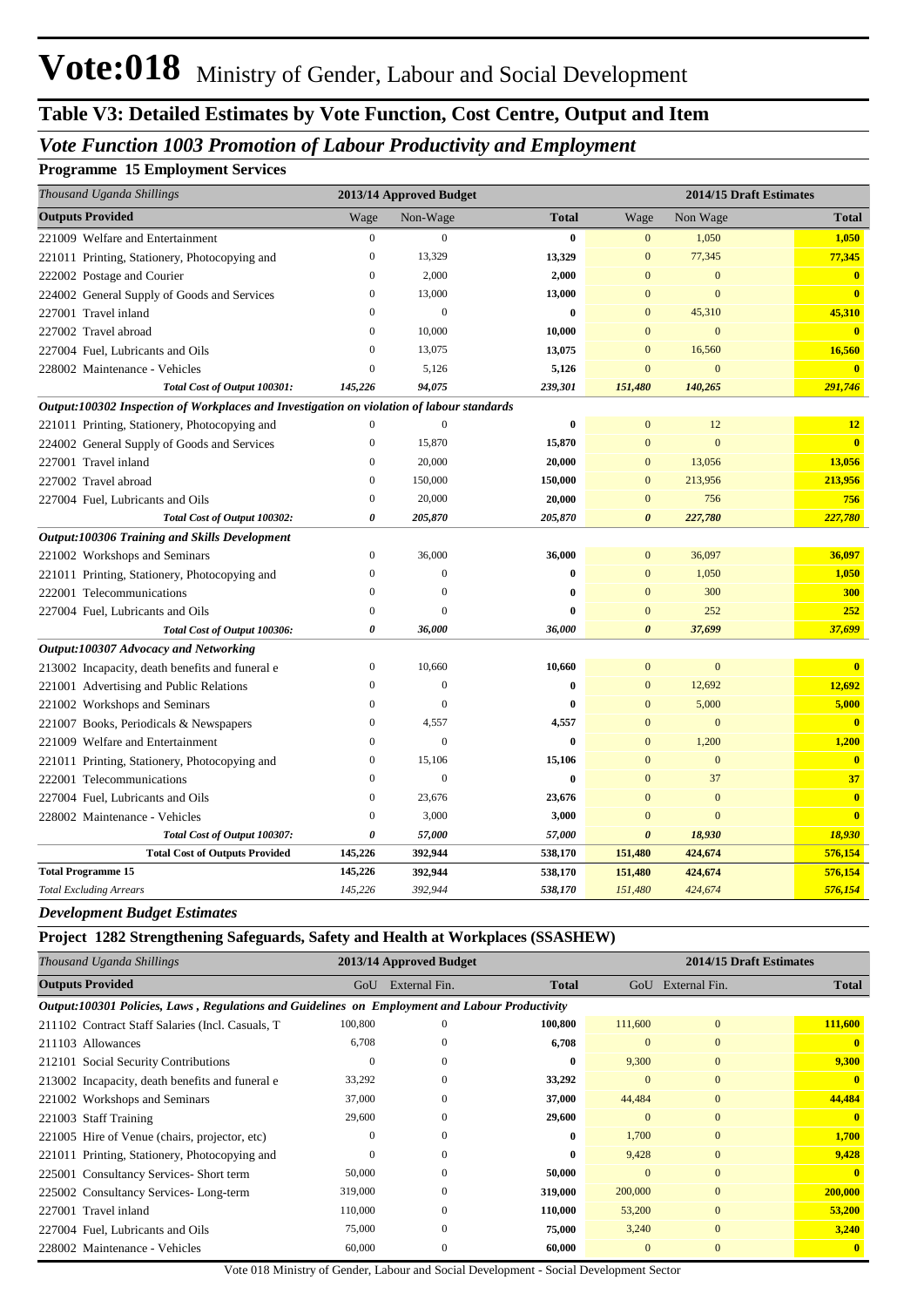# **Table V3: Detailed Estimates by Vote Function, Cost Centre, Output and Item**

## *Vote Function 1003 Promotion of Labour Productivity and Employment*

**Project 1282 Strengthening Safeguards, Safety and Health at Workplaces (SSASHEW)**

| Thousand Uganda Shillings                                                                 |                  | 2013/14 Approved Budget |              |              | 2014/15 Draft Estimates |                |
|-------------------------------------------------------------------------------------------|------------------|-------------------------|--------------|--------------|-------------------------|----------------|
| <b>Outputs Provided</b>                                                                   | GoU              | External Fin.           | <b>Total</b> |              | GoU External Fin.       | <b>Total</b>   |
| Total Cost of Output 100301:                                                              | 821,400          | 0                       | 821,400      | 432,952      | 0                       | 432,952        |
| Output:100302 Inspection of Workplaces and Investigation on violation of labour standards |                  |                         |              |              |                         |                |
| 211102 Contract Staff Salaries (Incl. Casuals, T                                          | 100,800          | $\mathbf{0}$            | 100,800      | 111,600      | $\bf{0}$                | 111,600        |
| 212101 Social Security Contributions                                                      | $\mathbf{0}$     |                         | 0            | 9,300        | $\Omega$                | 9,300          |
| 221002 Workshops and Seminars                                                             | $\Omega$         | $\Omega$                | 0            | 22,494       | $\Omega$                | 22,494         |
| 221005 Hire of Venue (chairs, projector, etc)                                             | $\bf{0}$         | $\Omega$                | 0            | 1,000        | $\Omega$                | 1,000          |
| 221011 Printing, Stationery, Photocopying and                                             | $\theta$         |                         | 0            | 1,538        | $\Omega$                | 1,538          |
| 225001 Consultancy Services- Short term                                                   | $\boldsymbol{0}$ |                         | 0            | 221,088      | $\Omega$                | 221,088        |
| 227001 Travel inland                                                                      | 216,200          |                         | 216,200      | 132,200      | $\Omega$                | 132,200        |
| 227004 Fuel, Lubricants and Oils                                                          | 59,000           |                         | 59,000       | 31,680       | $\Omega$                | 31,680         |
| 228002 Maintenance - Vehicles                                                             | 20,000           | $\Omega$                | 20,000       | 10,000       | $\Omega$                | 10,000         |
| 228004 Maintenance – Other                                                                | 129,600          | $\Omega$                | 129,600      | $\mathbf{0}$ | $\Omega$                | $\mathbf{0}$   |
| Total Cost of Output 100302:                                                              | 525,600          | 0                       | 525,600      | 540,900      | 0                       | <b>540,900</b> |
| Output:100306 Training and Skills Development                                             |                  |                         |              |              |                         |                |
| 221003 Staff Training                                                                     | 20,000           | $\boldsymbol{0}$        | 20,000       | 41,490       | $\bf{0}$                | 41,490         |
| 227002 Travel abroad                                                                      | $\mathbf{0}$     | $\Omega$                | 0            | 18,510       | $\overline{0}$          | 18,510         |
| Total Cost of Output 100306:                                                              | 20,000           | 0                       | 20,000       | 60,000       | 0                       | 60,000         |
| Output:100307 Advocacy and Networking                                                     |                  |                         |              |              |                         |                |
| 211102 Contract Staff Salaries (Incl. Casuals, T                                          | 50,400           | $\mathbf{0}$            | 50,400       | 111,600      | $\overline{0}$          | 111,600        |
| 212101 Social Security Contributions                                                      | $\boldsymbol{0}$ |                         | 0            | 9,300        | $\Omega$                | 9,300          |
| 221001 Advertising and Public Relations                                                   | 80,000           |                         | 80,000       | 97,214       | $\Omega$                | 97,214         |
|                                                                                           | 64,800           |                         | 64,800       | 140,832      | $\Omega$                | 140,832        |
| 221002 Workshops and Seminars                                                             | $\boldsymbol{0}$ |                         | 0            | 4,000        | $\Omega$                | 4,000          |
| 221005 Hire of Venue (chairs, projector, etc)                                             | 12,000           |                         | 12,000       | $\mathbf{0}$ | $\Omega$                | $\mathbf{0}$   |
| 221009 Welfare and Entertainment                                                          |                  |                         |              |              | $\Omega$                |                |
| 221011 Printing, Stationery, Photocopying and                                             | 47,000           | $\Omega$                | 47,000       | 6,379        | $\Omega$                | 6,379          |
| 227001 Travel inland                                                                      | 128,800          | $\Omega$                | 128,800      | 106,500      | $\Omega$                | 106,500        |
| 227004 Fuel, Lubricants and Oils                                                          | 80,000           |                         | 80,000       | 5,076        |                         | 5,076          |
| Total Cost of Output 100307:                                                              | 463,000          | 0                       | 463,000      | 480,900      | 0                       | 480,900        |
| <b>Total Cost of Outputs Provided</b>                                                     | 1,830,000        | $\bf{0}$                | 1,830,000    | 1,514,752    | $\bf{0}$                | 1,514,752      |
| <b>Capital Purchases</b>                                                                  | GoU              | External Fin.           | <b>Total</b> |              | GoU External Fin.       | <b>Total</b>   |
| Output:100375 Purchase of Motor Vehicles and Other Transport Equipment                    |                  |                         |              |              |                         |                |
| 231004 Transport equipment                                                                | 170,000          | $\boldsymbol{0}$        | 170,000      | 250,000      | $\boldsymbol{0}$        | 250,000        |
| Total Cost of Output 100375:                                                              | 170,000          | 0                       | 170,000      | 250,000      | $\boldsymbol{\theta}$   | 250,000        |
| Output:100376 Purchase of Office and ICT Equipment, including Software                    |                  |                         |              |              |                         |                |
| 231005 Machinery and equipment                                                            |                  |                         |              | 50,000       |                         | 50,000         |
| Total Cost of Output 100376:                                                              | $\pmb{\theta}$   | 0                       | 0            | 50,000       | $\boldsymbol{\theta}$   | 50,000         |
| Output:100377 Purchase of Specialised Machinery & Equipment                               |                  |                         |              |              |                         |                |
| 231005 Machinery and equipment                                                            | $\boldsymbol{0}$ | $\mathbf{0}$            | 0            | 185,248      | $\boldsymbol{0}$        | 185,248        |
| Total Cost of Output 100377:                                                              | 0                | 0                       | 0            | 185,248      | $\boldsymbol{\theta}$   | 185,248        |
| <b>Total Cost of Capital Purchases</b>                                                    | 170,000          | $\bf{0}$                | 170,000      | 485,248      | $\bf{0}$                | 485,248        |
| <b>Total Project 1282</b>                                                                 | 2,000,000        | $\bf{0}$                | 2,000,000    | 2,000,000    | $\bf{0}$                | 2,000,000      |
| <b>Total Excluding Taxes and Arrears</b>                                                  | 2,000,000        | $\theta$                | 2,000,000    | 2,000,000    | $\overline{\mathbf{0}}$ | 2,000,000      |
| Thousand Uganda Shillings                                                                 |                  | 2013/14 Approved Budget |              |              | 2014/15 Draft Estimates |                |
|                                                                                           |                  | GoU External Fin.       | <b>Total</b> |              | GoU External Fin.       | <b>Total</b>   |
| <b>Total Vote Function 03</b>                                                             | 3,934,170        | $\bf{0}$                | 3,934,170    | 4,232,154    |                         | 4,232,154      |
| <b>Total Excluding Taxes and Arrears</b>                                                  | 3,934,170        | 0                       | 3,934,170    | 4,232,154    |                         | 4,232,154      |

## *Vote Function 1004 Social Protection for Vulnerable Groups*

#### *Recurrent Budget Estimates*

#### **Programme 03 Disability and Elderly**

| Thousand Uganda Shillings                                                                |         | 2013/14 Approved Budget |              |         |          | 2014/15 Draft Estimates |
|------------------------------------------------------------------------------------------|---------|-------------------------|--------------|---------|----------|-------------------------|
| <b>Outputs Provided</b>                                                                  | Wage    | Non-Wage                | <b>Total</b> | Wage    | Non Wage | Total                   |
| Output:100401 Policies, Guidelines, Laws, Regulations and Standards on Vulnerable Groups |         |                         |              |         |          |                         |
| 211101 General Staff Salaries                                                            | 160,405 |                         | 160.405      | 165,000 |          | 165,000                 |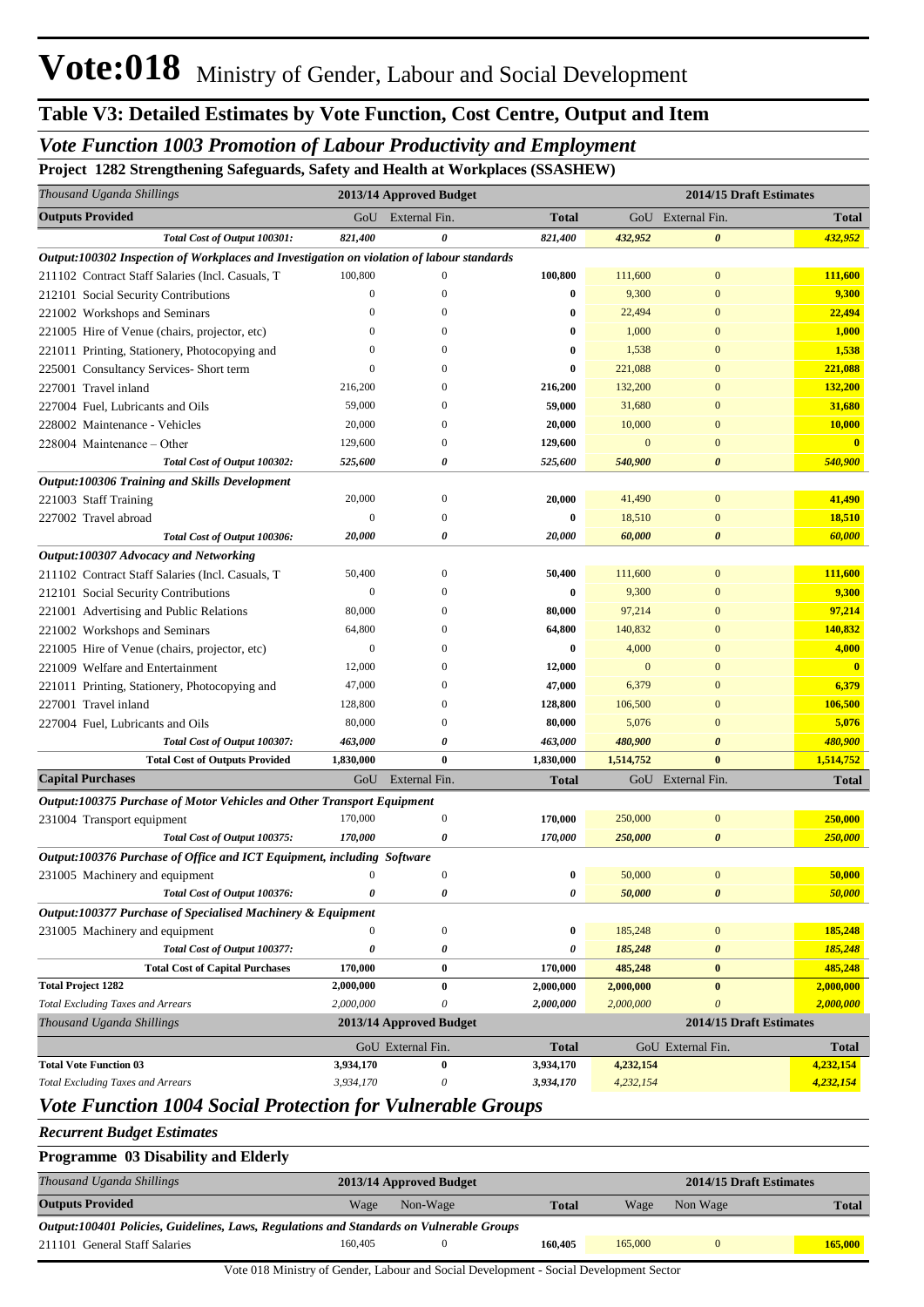## *Vote Function 1004 Social Protection for Vulnerable Groups*

### **Programme 03 Disability and Elderly**

| Thousand Uganda Shillings                                                                                                                                                                                                                                                                                                                                                                                                       |                       | 2013/14 Approved Budget |                    |                                                |                   | 2014/15 Draft Estimates |                         |
|---------------------------------------------------------------------------------------------------------------------------------------------------------------------------------------------------------------------------------------------------------------------------------------------------------------------------------------------------------------------------------------------------------------------------------|-----------------------|-------------------------|--------------------|------------------------------------------------|-------------------|-------------------------|-------------------------|
| <b>Outputs Provided</b>                                                                                                                                                                                                                                                                                                                                                                                                         | Wage                  | Non-Wage                | <b>Total</b>       | Wage                                           | Non Wage          |                         | <b>Total</b>            |
| 221002 Workshops and Seminars                                                                                                                                                                                                                                                                                                                                                                                                   | $\overline{0}$        | $\mathbf{0}$            | $\bf{0}$           | $\mathbf{0}$                                   | 20,425            |                         | 20,425                  |
| 221011 Printing, Stationery, Photocopying and                                                                                                                                                                                                                                                                                                                                                                                   | $\mathbf{0}$          | 7,109                   | 7,109              | $\mathbf{0}$                                   | $\mathbf{0}$      |                         | $\mathbf{0}$            |
| 222002 Postage and Courier                                                                                                                                                                                                                                                                                                                                                                                                      | $\mathbf{0}$          | 2,580                   | 2,580              | $\mathbf{0}$                                   | $\Omega$          |                         | $\mathbf{0}$            |
| 227004 Fuel, Lubricants and Oils                                                                                                                                                                                                                                                                                                                                                                                                | $\mathbf{0}$          | 891                     | 891                | $\mathbf{0}$                                   | $\mathbf{0}$      |                         | $\mathbf{0}$            |
| Total Cost of Output 100401:                                                                                                                                                                                                                                                                                                                                                                                                    | 160,405               | 10,580                  | 170,985            | 165,000                                        | 20,425            |                         | 185,425                 |
| Output:100402 Advocacy and Networking                                                                                                                                                                                                                                                                                                                                                                                           |                       |                         |                    |                                                |                   |                         |                         |
| 221001 Advertising and Public Relations                                                                                                                                                                                                                                                                                                                                                                                         | $\mathbf{0}$          | 800                     | 800                | $\mathbf{0}$                                   | 2,200             |                         | 2,200                   |
| 221005 Hire of Venue (chairs, projector, etc)                                                                                                                                                                                                                                                                                                                                                                                   | $\mathbf{0}$          | 900                     | 900                | $\mathbf{0}$                                   | 4,000             |                         | 4,000                   |
| 221009 Welfare and Entertainment                                                                                                                                                                                                                                                                                                                                                                                                | $\Omega$              | 2,000                   | 2,000              | $\mathbf{0}$                                   | 5,100             |                         | 5,100                   |
| 221011 Printing, Stationery, Photocopying and                                                                                                                                                                                                                                                                                                                                                                                   | $\theta$              | 10,000                  | 10,000             | $\mathbf{0}$                                   | 4,000             |                         | 4,000                   |
| 222002 Postage and Courier                                                                                                                                                                                                                                                                                                                                                                                                      | $\Omega$              | 4,915                   | 4,915              | $\mathbf{0}$                                   | $\mathbf{0}$      |                         | $\overline{\mathbf{0}}$ |
| 227001 Travel inland                                                                                                                                                                                                                                                                                                                                                                                                            | $\Omega$              | $\boldsymbol{0}$        | $\bf{0}$           | $\mathbf{0}$                                   | 4,700             |                         | 4,700                   |
| Total Cost of Output 100402:                                                                                                                                                                                                                                                                                                                                                                                                    | 0                     | 18,615                  | 18,615             | $\boldsymbol{\theta}$                          | 20,000            |                         | 20,000                  |
| Output:100403 Monitoring and Evaluation of Programmes for Vulnerable Groups                                                                                                                                                                                                                                                                                                                                                     |                       |                         |                    |                                                |                   |                         |                         |
| 227001 Travel inland                                                                                                                                                                                                                                                                                                                                                                                                            |                       | 6,806                   | 6,806              | $\mathbf{0}$                                   | 14,525            |                         | 14,525                  |
| 227004 Fuel, Lubricants and Oils                                                                                                                                                                                                                                                                                                                                                                                                | $\mathbf{0}$          | 4,055                   | 4,055              | $\mathbf{0}$                                   | 6,102             |                         | 6,102                   |
| 228002 Maintenance - Vehicles                                                                                                                                                                                                                                                                                                                                                                                                   | $\mathbf{0}$          | 2,000                   | 2,000              | $\mathbf{0}$                                   | $\mathbf{0}$      |                         | $\overline{\mathbf{0}}$ |
| Total Cost of Output 100403:                                                                                                                                                                                                                                                                                                                                                                                                    | 0                     | 12,861                  | 12,861             | $\boldsymbol{\theta}$                          | 20,627            |                         | 20,627                  |
| Output:100404 Training and Skills Development                                                                                                                                                                                                                                                                                                                                                                                   |                       |                         |                    |                                                |                   |                         |                         |
| 221002 Workshops and Seminars                                                                                                                                                                                                                                                                                                                                                                                                   | $\mathbf{0}$          | 16,000                  | 16,000             | $\mathbf{0}$                                   | $\mathbf{0}$      |                         |                         |
| 221003 Staff Training                                                                                                                                                                                                                                                                                                                                                                                                           | $\mathbf{0}$          | $\boldsymbol{0}$        | $\bf{0}$           | $\mathbf{0}$                                   | 20,961            |                         | 20,961                  |
| 224002 General Supply of Goods and Services                                                                                                                                                                                                                                                                                                                                                                                     | $\mathbf{0}$          | 21,365                  | 21,365             | $\mathbf{0}$                                   | $\mathbf{0}$      |                         | $\mathbf{0}$            |
| Total Cost of Output 100404:                                                                                                                                                                                                                                                                                                                                                                                                    | 0                     | 37,365                  | 37,365             | $\boldsymbol{\theta}$                          | 20,961            |                         | 20,961                  |
| <b>Total Cost of Outputs Provided</b>                                                                                                                                                                                                                                                                                                                                                                                           | 160,405               | 79,420                  | 239,825            | 165,000                                        | 82,013            |                         | 247,013                 |
| <b>Outputs Funded</b>                                                                                                                                                                                                                                                                                                                                                                                                           | Wage                  | Non-Wage                | <b>Total</b>       | Wage                                           | Non Wage          |                         | <b>Total</b>            |
| Output:100451 Support to councils provided                                                                                                                                                                                                                                                                                                                                                                                      |                       |                         |                    |                                                |                   |                         |                         |
| 264101 Contributions to Autonomous Institutio                                                                                                                                                                                                                                                                                                                                                                                   | $\boldsymbol{0}$      | 800,000                 | 800,000            | $\mathbf{0}$                                   | 526,352           |                         | 526,352                 |
| ons to Autonomous Inst. (Nat. Council for Disability)                                                                                                                                                                                                                                                                                                                                                                           | $\boldsymbol{\theta}$ | $\theta$                | 0                  | $\boldsymbol{\theta}$                          | 500,000           | $\boldsymbol{\theta}$   | 500,000                 |
| <sup>2</sup> Autonomous Inst. (Nat. Council for Older Persons)                                                                                                                                                                                                                                                                                                                                                                  | $\theta$              | $\theta$                | $\theta$           | $\boldsymbol{\theta}$                          | 26,352            | $\theta$                | 26,352                  |
| 264102 Contributions to Autonomous Institutio                                                                                                                                                                                                                                                                                                                                                                                   | $\mathbf{0}$          | 36,000                  | 36,000             | $\mathbf{0}$                                   | 36,000            |                         | 36,000                  |
| Inst. Wage Subventions (Nat. Council for Disability)                                                                                                                                                                                                                                                                                                                                                                            | $\boldsymbol{\theta}$ | $\boldsymbol{\theta}$   |                    | $\boldsymbol{\theta}$                          | 36,000            | $\boldsymbol{\theta}$   | 36,000                  |
| Total Cost of Output 100451:                                                                                                                                                                                                                                                                                                                                                                                                    | 0                     | 836,000                 | 836,000            | $\boldsymbol{\theta}$                          | 562,352           |                         | 562,352                 |
| Output:100452 Support to the Renovation and Maintenance of Centres for Vulnerable Groups                                                                                                                                                                                                                                                                                                                                        |                       |                         |                    |                                                |                   |                         |                         |
| 263106 Other Current grants                                                                                                                                                                                                                                                                                                                                                                                                     | $\mathbf{0}$          | 136,635                 | 136,635            | $\mathbf{0}$                                   | 135,635           |                         | 135,635                 |
| w Other Current grants(current) Lweza Reh. Centre                                                                                                                                                                                                                                                                                                                                                                               | $\theta$              | $\theta$                |                    | $\boldsymbol{\theta}$                          | 21,945            | $\boldsymbol{\theta}$   | 21,945                  |
| v Other Current grants(current) Kireka Reh. Centre                                                                                                                                                                                                                                                                                                                                                                              | $\theta$              | 0                       | 0                  | $\boldsymbol{\theta}$                          | 28,215            | $\boldsymbol{\theta}$   | 28,215                  |
| o/w Other Current grants(current) Ruti Reh. Centre                                                                                                                                                                                                                                                                                                                                                                              | $\theta$              |                         |                    | $\boldsymbol{\theta}$                          | 21,945            | $\boldsymbol{\theta}$   | 21,945                  |
| her Current grants(current) Mpumudde Reh. Centre                                                                                                                                                                                                                                                                                                                                                                                | 0                     |                         |                    | $\theta$                                       | 27,215            | $\boldsymbol{\theta}$   | 27,215                  |
| v Other Current grants(current) Ocoko Reh. Centre                                                                                                                                                                                                                                                                                                                                                                               | $\theta$<br>$\theta$  |                         | n                  | $\boldsymbol{\theta}$<br>$\boldsymbol{\theta}$ | 15,675            | $\boldsymbol{\theta}$   | 15,675                  |
| o/w Other Current grants(current) Non food items<br>Total Cost of Output 100452:                                                                                                                                                                                                                                                                                                                                                | 0                     | 0<br>136,635            | 0                  | $\boldsymbol{\theta}$                          | 20,640<br>135,635 | $\boldsymbol{\theta}$   | 20,640                  |
| <b>Total Cost of Outputs Funded</b>                                                                                                                                                                                                                                                                                                                                                                                             | $\bf{0}$              | 972,635                 | 136,635<br>972,635 | $\bf{0}$                                       | 697,987           |                         | 135,635<br>697,987      |
| <b>Total Programme 03</b>                                                                                                                                                                                                                                                                                                                                                                                                       | 160,405               | 1,052,055               | 1,212,460          | 165,000                                        | 780,000           |                         | 945,000                 |
|                                                                                                                                                                                                                                                                                                                                                                                                                                 | 160,405               | 1,052,055               | 1,212,460          | 165,000                                        | 780,000           |                         | 945,000                 |
|                                                                                                                                                                                                                                                                                                                                                                                                                                 |                       |                         |                    |                                                |                   |                         |                         |
| <b>Total Excluding Arrears</b>                                                                                                                                                                                                                                                                                                                                                                                                  |                       |                         |                    |                                                |                   |                         |                         |
| Programme 05 Youth and Children Affairs<br>$\overline{1}$ $\overline{1}$ $\overline{1}$ $\overline{1}$ $\overline{1}$ $\overline{1}$ $\overline{1}$ $\overline{1}$ $\overline{1}$ $\overline{1}$ $\overline{1}$ $\overline{1}$ $\overline{1}$ $\overline{1}$ $\overline{1}$ $\overline{1}$ $\overline{1}$ $\overline{1}$ $\overline{1}$ $\overline{1}$ $\overline{1}$ $\overline{1}$ $\overline{1}$ $\overline{1}$ $\overline{$ | 20121                 |                         |                    |                                                | $201417F$         |                         |                         |

| Thousand Uganda Shillings                                                                |              | 2013/14 Approved Budget |              |                |                | 2014/15 Draft Estimates |
|------------------------------------------------------------------------------------------|--------------|-------------------------|--------------|----------------|----------------|-------------------------|
| <b>Outputs Provided</b>                                                                  | Wage         | Non-Wage                | <b>Total</b> | Wage           | Non Wage       | <b>Total</b>            |
| Output:100401 Policies, Guidelines, Laws, Regulations and Standards on Vulnerable Groups |              |                         |              |                |                |                         |
| 211101 General Staff Salaries                                                            | 157.100      | $\theta$                | 157.100      | 165,207        | $\mathbf{0}$   | 165,207                 |
| 211103 Allowances                                                                        | $\mathbf{0}$ | 5,850                   | 5,850        | $\overline{0}$ | 24,387         | 24.387                  |
| 212101 Social Security Contributions                                                     | $\mathbf{0}$ | $\overline{0}$          | $\bf{0}$     | $\overline{0}$ | 3,213          | 3,213                   |
| 221002 Workshops and Seminars                                                            | $\mathbf{0}$ | 3,525                   | 3,525        | $\overline{0}$ | 17,000         | 17,000                  |
| 221009 Welfare and Entertainment                                                         | $\mathbf{0}$ | 1.626                   | 1,626        | $\Omega$       | $\mathbf{0}$   | $\mathbf{0}$            |
| 221011 Printing, Stationery, Photocopying and                                            | $\mathbf{0}$ | 2,678                   | 2,678        | $\mathbf{0}$   | $\overline{0}$ | $\mathbf{0}$            |
|                                                                                          |              |                         |              |                |                |                         |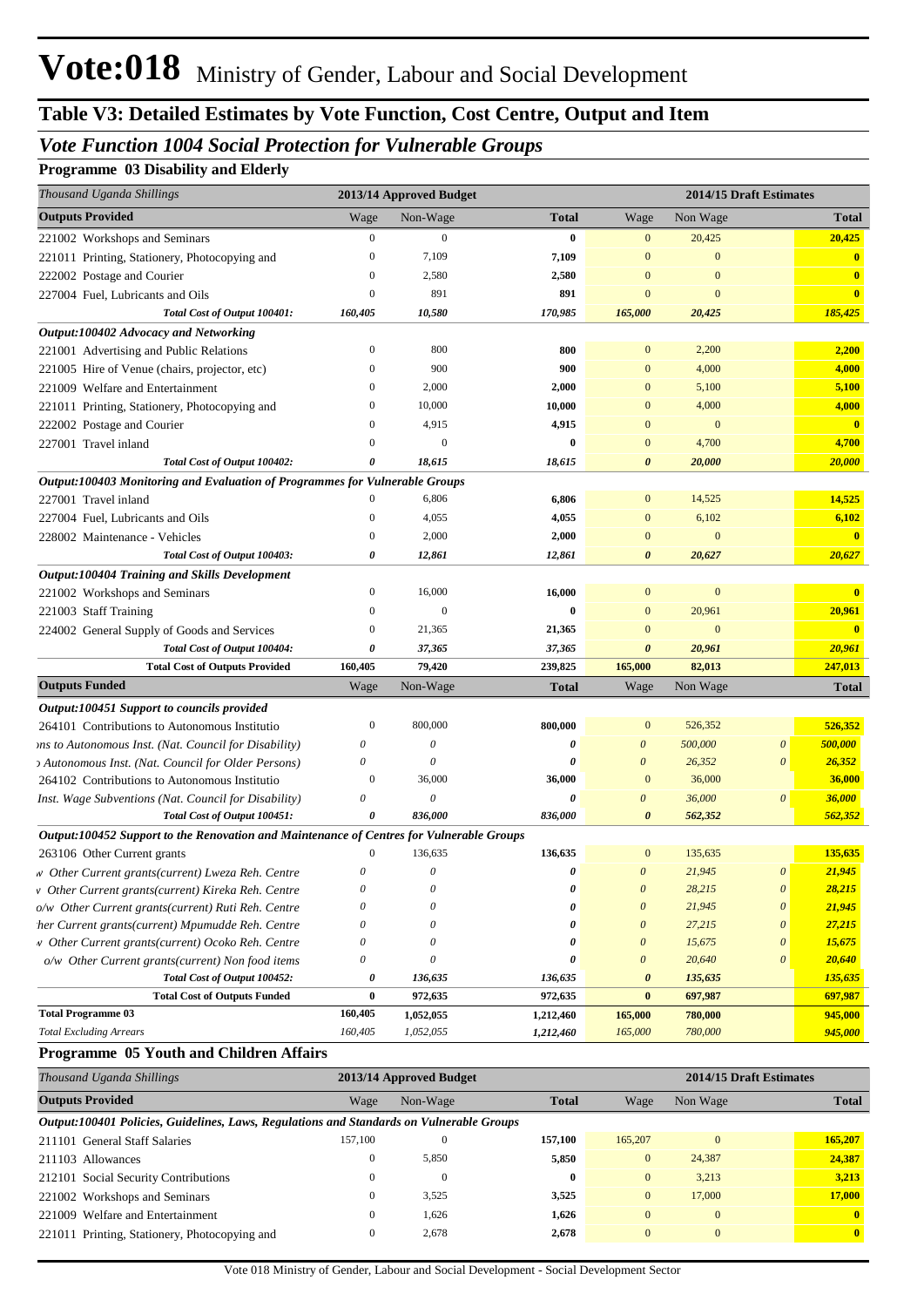# *Vote Function 1004 Social Protection for Vulnerable Groups*

**Programme 05 Youth and Children Affairs**

| Thousand Uganda Shillings                                                    |                       | 2013/14 Approved Budget   |                  |                       | 2014/15 Draft Estimates |                           |                         |
|------------------------------------------------------------------------------|-----------------------|---------------------------|------------------|-----------------------|-------------------------|---------------------------|-------------------------|
| <b>Outputs Provided</b>                                                      | Wage                  | Non-Wage                  | <b>Total</b>     | Wage                  | Non Wage                |                           | <b>Total</b>            |
| Total Cost of Output 100401:                                                 | 157,100               | 13,679                    | 170,779          | 165,207               | 44,600                  |                           | 209,807                 |
| Output:100402 Advocacy and Networking                                        |                       |                           |                  |                       |                         |                           |                         |
| 211103 Allowances                                                            | $\boldsymbol{0}$      | $\boldsymbol{0}$          | $\bf{0}$         | $\mathbf{0}$          | 20,903                  |                           | 20,903                  |
| 212101 Social Security Contributions                                         | $\boldsymbol{0}$      | $\mathbf{0}$              | $\bf{0}$         | $\mathbf{0}$          | 2,327                   |                           | 2,327                   |
| 221001 Advertising and Public Relations                                      | $\boldsymbol{0}$      | 11,000                    | 11,000           | $\mathbf{0}$          | 61,637                  |                           | 61,637                  |
| 221002 Workshops and Seminars                                                | $\overline{0}$        | 200,000                   | 200,000          | $\mathbf{0}$          | 4,120                   |                           | 4,120                   |
| 221005 Hire of Venue (chairs, projector, etc)                                | $\boldsymbol{0}$      | $\boldsymbol{0}$          | $\bf{0}$         | $\mathbf{0}$          | 32,745                  |                           | 32,745                  |
| 221009 Welfare and Entertainment                                             | $\overline{0}$        | 4,000                     | 4,000            | $\mathbf{0}$          | 27,430                  |                           | 27,430                  |
| 221011 Printing, Stationery, Photocopying and                                | $\theta$              | $\mathbf{0}$              | $\bf{0}$         | $\mathbf{0}$          | 26,545                  |                           | 26,545                  |
| 222001 Telecommunications                                                    | $\mathbf{0}$          | $\mathbf{0}$              | $\bf{0}$         | $\mathbf{0}$          | 900                     |                           | 900                     |
| 222002 Postage and Courier                                                   | $\mathbf{0}$          | $\boldsymbol{0}$          | $\bf{0}$         | $\mathbf{0}$          | 1,428                   |                           | 1,428                   |
| 227001 Travel inland                                                         | $\Omega$              | $\mathbf{0}$              | $\bf{0}$         | $\mathbf{0}$          | 70,001                  |                           | 70,001                  |
| 227004 Fuel, Lubricants and Oils                                             | $\Omega$              | $\mathbf{0}$              | 0                | $\mathbf{0}$          | 35,194                  |                           | 35,194                  |
| Total Cost of Output 100402:                                                 | 0                     | 215,000                   | 215,000          | $\boldsymbol{\theta}$ | 283,230                 |                           | 283,230                 |
| Output:100403 Monitoring and Evaluation of Programmes for Vulnerable Groups  |                       |                           |                  |                       |                         |                           |                         |
| 211103 Allowances                                                            | $\mathbf{0}$          | 0                         | $\bf{0}$         | $\mathbf{0}$          | 84,425                  |                           | 84,425                  |
| 212101 Social Security Contributions                                         | $\overline{0}$        | $\mathbf{0}$              | $\bf{0}$         | $\mathbf{0}$          | 8,876                   |                           | 8,876                   |
| 227001 Travel inland                                                         | $\overline{0}$        | 7,170                     | 7,170            | $\mathbf{0}$          | 7,180                   |                           | 7,180                   |
| 227004 Fuel, Lubricants and Oils                                             | $\overline{0}$        | $\boldsymbol{0}$          | $\bf{0}$         | $\mathbf{0}$          | 19,870                  |                           | 19,870                  |
| 228002 Maintenance - Vehicles                                                | $\overline{0}$        | $\mathbf{0}$              | 0                | $\mathbf{0}$          | 29,488                  |                           | 29,488                  |
| 321422 Conditional transfers to Contracts com                                | $\boldsymbol{0}$      | 19,880                    | 19,880           | $\mathbf{0}$          | $\overline{0}$          |                           | $\overline{\mathbf{0}}$ |
| Total Cost of Output 100403:                                                 | $\boldsymbol{\theta}$ | 27,050                    | 27,050           | $\boldsymbol{\theta}$ | 149,840                 |                           | 149,840                 |
| Output:100404 Training and Skills Development                                |                       |                           |                  |                       |                         |                           |                         |
| 211103 Allowances                                                            | $\overline{0}$        | $\mathbf{0}$              | $\bf{0}$         | $\mathbf{0}$          | 20,903                  |                           | 20,903                  |
| 212101 Social Security Contributions                                         | $\overline{0}$        | $\mathbf{0}$              | $\bf{0}$         | $\boldsymbol{0}$      | 2,327                   |                           | 2,327                   |
| 282103 Scholarships and related costs                                        | $\mathbf{0}$          | $\mathbf{0}$              | 0                | $\boldsymbol{0}$      | 593,130                 |                           | 593,130                 |
| 321440 Other grants                                                          | $\mathbf{0}$          | 3,980,476                 | 3,980,476        | $\boldsymbol{0}$      | $\mathbf{0}$            |                           | $\mathbf{0}$            |
| Total Cost of Output 100404:                                                 | 0                     | 3,980,476                 | 3,980,476        | $\boldsymbol{\theta}$ | 616,360                 |                           | 616,360                 |
| Output:100405 Empowerment, Support, Care and Protection of Vulnerable Groups |                       |                           |                  |                       |                         |                           |                         |
| 211103 Allowances                                                            | $\bf{0}$              | $\mathbf{0}$              | $\bf{0}$         | $\mathbf{0}$          | 71,201                  |                           | 71,201                  |
| 212101 Social Security Contributions                                         | $\overline{0}$        | $\boldsymbol{0}$          | $\bf{0}$         | $\boldsymbol{0}$      | 2,327                   |                           | 2,327                   |
| 221002 Workshops and Seminars                                                | $\overline{0}$        | 9,290                     | 9,290            | $\mathbf{0}$          | 16,880                  |                           | 16,880                  |
| 221003 Staff Training                                                        | $\Omega$              | $\mathbf{0}$              | $\bf{0}$         | $\mathbf{0}$          | 3,500                   |                           | 3,500                   |
| 221008 Computer supplies and Information Tec                                 | $\boldsymbol{0}$      | $\mathbf{0}$              | $\bf{0}$         | $\mathbf{0}$          | 2,546                   |                           | 2,546                   |
| 221009 Welfare and Entertainment                                             | $\Omega$              | 5,710                     | 5,710            | $\boldsymbol{0}$      | 2,880                   |                           | 2,880                   |
| 221011 Printing, Stationery, Photocopying and                                | $\overline{0}$        | $\boldsymbol{0}$          | $\bf{0}$         | $\boldsymbol{0}$      | 7,485                   |                           | 7,485                   |
| 221012 Small Office Equipment                                                | $\Omega$              | $\mathbf{0}$              | 0                | $\mathbf{0}$          | 1,582                   |                           | 1,582                   |
| 222001 Telecommunications                                                    | $\Omega$              | $\mathbf{0}$              | 0                | $\mathbf{0}$          | 13,200                  |                           | 13,200                  |
| 227001 Travel inland                                                         | $\Omega$              | $\mathbf{0}$              | 0                | $\boldsymbol{0}$      | 11,540                  |                           | 11,540                  |
|                                                                              | $\Omega$              | $\mathbf{0}$              | 0                | $\mathbf{0}$          | 36,360                  |                           | 36,360                  |
| 227004 Fuel, Lubricants and Oils                                             | $\Omega$              | $\mathbf{0}$              | 0                | $\mathbf{0}$          |                         |                           | 16,240                  |
| 228002 Maintenance - Vehicles                                                | $\Omega$              | $\mathbf{0}$              | 0                | $\mathbf{0}$          | 16,240                  |                           | 159,489                 |
| 282103 Scholarships and related costs                                        | 0                     |                           |                  | $\boldsymbol{\theta}$ | 159,489                 |                           | 345,230                 |
| Total Cost of Output 100405:<br><b>Total Cost of Outputs Provided</b>        |                       | 15,000<br>4,251,205       | 15,000           |                       | 345,230<br>1,439,260    |                           | 1,604,467               |
| <b>Outputs Funded</b>                                                        | 157,100               |                           | 4,408,305        | 165,207               |                         |                           |                         |
|                                                                              | Wage                  | Non-Wage                  | <b>Total</b>     | Wage                  | Non Wage                |                           | <b>Total</b>            |
| Output:100451 Support to councils provided                                   |                       |                           |                  |                       |                         |                           |                         |
| 263206 Other Capital grants                                                  | $\boldsymbol{0}$      | $\boldsymbol{0}$          | $\boldsymbol{0}$ | $\bf{0}$              | 1,400,650               |                           | 1,400,650               |
| /w Transperancy and Accountabilty Agencies (TAA)                             | 0                     | 0                         | 0                | $\boldsymbol{\theta}$ | 115,650                 | $\boldsymbol{\mathit{0}}$ | 115,650                 |
| o/w Special Interest Groups                                                  | 0                     | $\boldsymbol{\mathit{0}}$ | 0                | $\boldsymbol{\theta}$ | 1,285,000               | $\boldsymbol{\theta}$     | 1,285,000               |
| 264101 Contributions to Autonomous Institutio                                | $\boldsymbol{0}$      | 1,096,000                 | 1,096,000        | $\mathbf{0}$          | 1,446,000               |                           | 1,446,000               |
| o/w Non wage subvention - National Youth Council                             | 0                     | 0                         | 0                | $\boldsymbol{\theta}$ | 1,000,000               | $\boldsymbol{\theta}$     | 1,000,000               |
| on wage subvention - National Council for Children                           | 0                     | 0                         | 0                | $\boldsymbol{\theta}$ | 446,000                 | $\boldsymbol{\theta}$     | 446,000                 |
| 264102 Contributions to Autonomous Institutio                                | $\boldsymbol{0}$      | 259,207                   | 259,207          | $\mathbf{0}$          | 259,207                 |                           | 259,207                 |
| o/w Wage subvention - National Youth Council                                 | 0                     | 0                         | 0                | $\boldsymbol{\theta}$ | 74,400                  | $\boldsymbol{\theta}$     | 74,400                  |
| w Wage subvention - National Council for Children                            | 0                     | 0                         | 0                | $\boldsymbol{\theta}$ | 184,807                 | $\boldsymbol{\theta}$     | 184,807                 |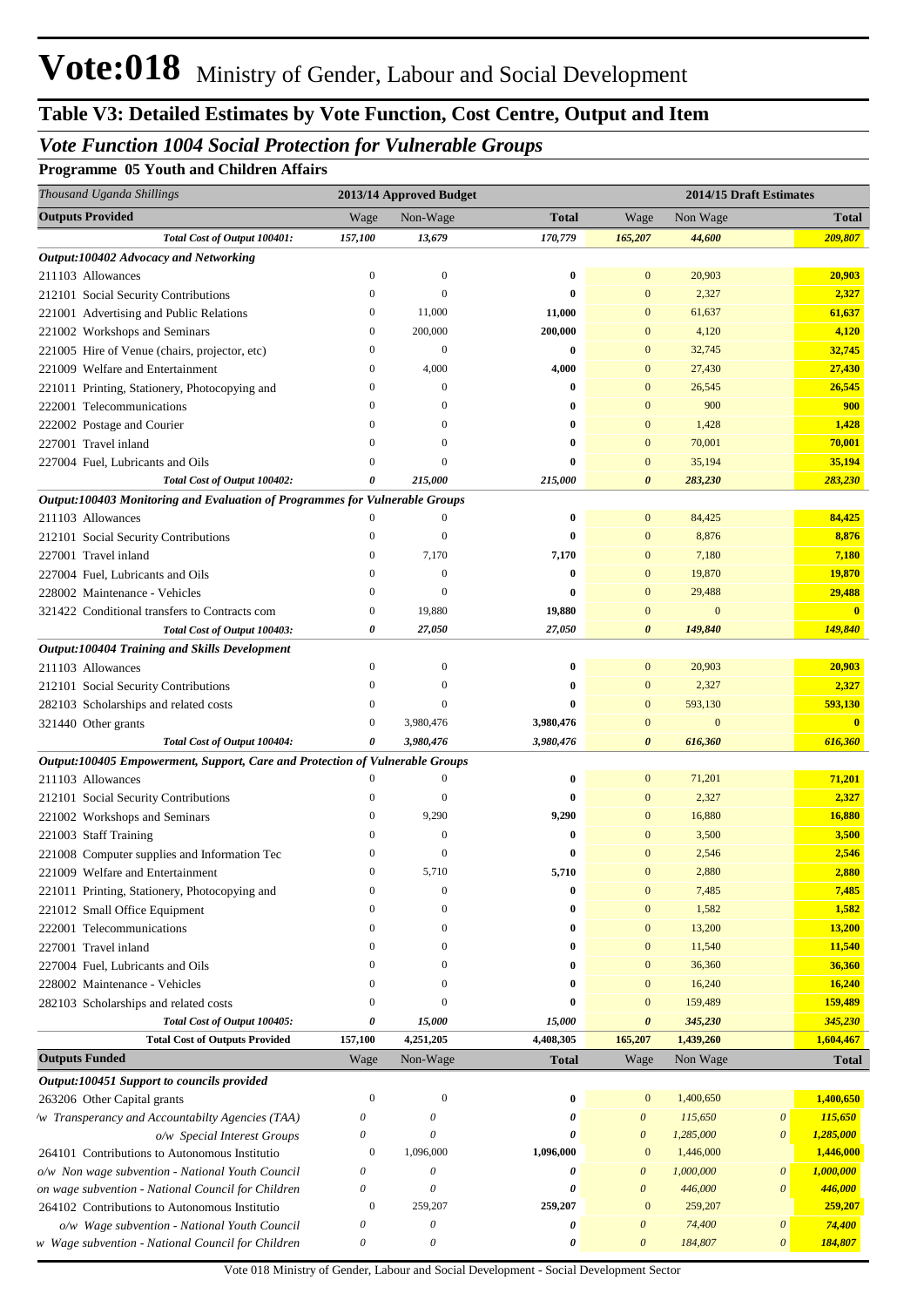## *Vote Function 1004 Social Protection for Vulnerable Groups*

#### **Programme 05 Youth and Children Affairs**

| Thousand Uganda Shillings                                                                |          | 2013/14 Approved Budget |              |                       | 2014/15 Draft Estimates |          |              |  |
|------------------------------------------------------------------------------------------|----------|-------------------------|--------------|-----------------------|-------------------------|----------|--------------|--|
| <b>Outputs Funded</b>                                                                    | Wage     | Non-Wage                | <b>Total</b> | Wage                  | Non Wage                |          | <b>Total</b> |  |
| Total Cost of Output 100451:                                                             | 0        | 1,355,207               | 1,355,207    | $\boldsymbol{\theta}$ | 3,105,857               |          | 3,105,857    |  |
| Output:100452 Support to the Renovation and Maintenance of Centres for Vulnerable Groups |          |                         |              |                       |                         |          |              |  |
| 263106 Other Current grants                                                              | 0        | $\theta$                | 0            | $\overline{0}$        | 597,000                 |          | 597,000      |  |
| o/w Kampiringisa National Rehabilitation Centre                                          |          |                         | 0            | $\theta$              | 268,800                 | 0        | 268,800      |  |
| o/w Naguru Remand Home                                                                   | 0        | 0                       | 0            | $\theta$              | 100,200                 | 0        | 100,200      |  |
| o/w Naguru Reception Centre                                                              | 0        | 0                       | o            | $\theta$              | 80,000                  | 0        | 80,000       |  |
| o/w Fort Portal Remand Home                                                              | 0        | O                       | o            | $\theta$              | 29,000                  | 0        | 29,000       |  |
| o/w Mbale Remand Home                                                                    | 0        | 0                       | 0            | $\theta$              | 29,000                  | $\theta$ | 29,000       |  |
| o/w Arua Remand Home                                                                     | 0        | 0                       | o            | $\theta$              | 24,000                  | 0        | 24,000       |  |
| o/w Kobulin Youth Skills Centre                                                          | $\theta$ | O                       | 0            | $\theta$              | 66,000                  | 0        | 66,000       |  |
| 263206 Other Capital grants                                                              | $\Omega$ | 447,000                 | 447,000      | $\Omega$              | $\Omega$                |          |              |  |
| Total Cost of Output 100452:                                                             | 0        | 447,000                 | 447,000      | $\boldsymbol{\theta}$ | 597,000                 |          | 597,000      |  |
| <b>Total Cost of Outputs Funded</b>                                                      | 0        | 1,802,207               | 1,802,207    | $\bf{0}$              | 3,702,857               |          | 3,702,857    |  |
| <b>Total Programme 05</b>                                                                | 157,100  | 6,053,412               | 6,210,512    | 165,207               | 5,142,117               |          | 5,307,324    |  |
| <b>Total Excluding Arrears</b>                                                           | 157,100  | 6,053,412               | 6,210,512    | 165,207               | 5,142,117               |          | 5,307,324    |  |

*Development Budget Estimates*

### **Project 0342 Promotion of Children and Youth**

| Thousand Uganda Shillings                                                                |           | 2013/14 Approved Budget |              |                       |                       | 2014/15 Draft Estimates |
|------------------------------------------------------------------------------------------|-----------|-------------------------|--------------|-----------------------|-----------------------|-------------------------|
| <b>Outputs Provided</b>                                                                  |           | GoU External Fin.       | <b>Total</b> |                       | GoU External Fin.     | <b>Total</b>            |
| <b>Output:100403 Monitoring and Evaluation of Programmes for Vulnerable Groups</b>       |           |                         |              |                       |                       |                         |
| 211102 Contract Staff Salaries (Incl. Casuals, T                                         | 24,745    | $\Omega$                | 24,745       | $\overline{0}$        | $\mathbf{0}$          | $\bf{0}$                |
| 211103 Allowances                                                                        | 4,360     | $\mathbf{0}$            | 4,360        | $\overline{0}$        | $\mathbf{0}$          | $\overline{\mathbf{0}}$ |
| 224002 General Supply of Goods and Services                                              | 57,000    | $\mathbf{0}$            | 57,000       | $\overline{0}$        | $\mathbf{0}$          | $\overline{\mathbf{0}}$ |
| 227001 Travel inland                                                                     | 5,005     | $\Omega$                | 5,005        | $\mathbf{0}$          | $\mathbf{0}$          | $\overline{\mathbf{0}}$ |
| 227004 Fuel, Lubricants and Oils                                                         | 2,800     | $\Omega$                | 2,800        | $\overline{0}$        | $\mathbf{0}$          | $\overline{\mathbf{0}}$ |
| 228002 Maintenance - Vehicles                                                            | 5,040     | $\Omega$                | 5,040        | $\mathbf{0}$          | $\mathbf{0}$          | $\overline{\mathbf{0}}$ |
| Total Cost of Output 100403:                                                             | 98,950    | $\boldsymbol{\theta}$   | 98,950       | $\boldsymbol{\theta}$ | $\boldsymbol{\theta}$ | $\boldsymbol{\theta}$   |
| <b>Output:100404 Training and Skills Development</b>                                     |           |                         |              |                       |                       |                         |
| 211102 Contract Staff Salaries (Incl. Casuals, T                                         | 22,270    | $\overline{0}$          | 22,270       | $\mathbf{0}$          | $\mathbf{0}$          | $\bf{0}$                |
| 221002 Workshops and Seminars                                                            | 27,000    | $\theta$                | 27,000       | $\mathbf{0}$          | $\mathbf{0}$          | $\overline{\mathbf{0}}$ |
| 221003 Staff Training                                                                    | 60,830    | $\theta$                | 60,830       | $\mathbf{0}$          | $\mathbf{0}$          | $\overline{\mathbf{0}}$ |
| Total Cost of Output 100404:                                                             | 110,100   | $\theta$                | 110,100      | $\boldsymbol{\theta}$ | $\boldsymbol{\theta}$ | $\boldsymbol{\theta}$   |
| Output:100405 Empowerment, Support, Care and Protection of Vulnerable Groups             |           |                         |              |                       |                       |                         |
| 211102 Contract Staff Salaries (Incl. Casuals, T                                         | 59,388    | $\Omega$                | 59,388       | $\mathbf{0}$          | $\mathbf{0}$          | $\mathbf{0}$            |
| 221008 Computer supplies and Information Tec                                             | 1,000     | $\overline{0}$          | 1,000        | $\mathbf{0}$          | $\mathbf{0}$          | $\overline{\mathbf{0}}$ |
| 221011 Printing, Stationery, Photocopying and                                            | 7,485     | $\theta$                | 7,485        | $\mathbf{0}$          | $\mathbf{0}$          | $\mathbf{0}$            |
| 222001 Telecommunications                                                                | 13,200    | $\theta$                | 13,200       | $\mathbf{0}$          | $\mathbf{0}$          | $\overline{\mathbf{0}}$ |
| 224002 General Supply of Goods and Services                                              | 128,960   | $\Omega$                | 128,960      | $\mathbf{0}$          | $\mathbf{0}$          | $\mathbf{0}$            |
| 227004 Fuel, Lubricants and Oils                                                         | 36,400    | $\theta$                | 36,400       | $\mathbf{0}$          | $\mathbf{0}$          | $\bullet$               |
| 228002 Maintenance - Vehicles                                                            | 15,230    | $\theta$                | 15,230       | $\mathbf{0}$          | $\mathbf{0}$          | $\mathbf{0}$            |
| Total Cost of Output 100405:                                                             | 261,662   | $\boldsymbol{\theta}$   | 261,662      | $\boldsymbol{\theta}$ | $\boldsymbol{\theta}$ | $\boldsymbol{\theta}$   |
| <b>Total Cost of Outputs Provided</b>                                                    | 470,712   | $\mathbf{0}$            | 470,712      | $\mathbf{0}$          | $\theta$              | $\mathbf{0}$            |
| <b>Outputs Funded</b>                                                                    | GoU       | External Fin.           | <b>Total</b> |                       | GoU External Fin.     | <b>Total</b>            |
| Output:100452 Support to the Renovation and Maintenance of Centres for Vulnerable Groups |           |                         |              |                       |                       |                         |
| 263206 Other Capital grants                                                              | 150,000   | $\boldsymbol{0}$        | 150,000      | $\mathbf{0}$          | $\mathbf{0}$          | $\overline{\mathbf{0}}$ |
| Total Cost of Output 100452:                                                             | 150,000   | 0                       | 150,000      | $\boldsymbol{\theta}$ | $\boldsymbol{\theta}$ | $\boldsymbol{\theta}$   |
| <b>Total Cost of Outputs Funded</b>                                                      | 150,000   | $\bf{0}$                | 150,000      | $\bf{0}$              | $\bf{0}$              | $\mathbf{0}$            |
| <b>Capital Purchases</b>                                                                 | GoU       | External Fin.           | <b>Total</b> |                       | GoU External Fin.     | <b>Total</b>            |
| Output:100477 Purchase of Specialised Machinery & Equipment                              |           |                         |              |                       |                       |                         |
| 312206 Gross Tax                                                                         | 400,000   | $\boldsymbol{0}$        | 400,000      | $\mathbf{0}$          | $\mathbf{0}$          | $\overline{\mathbf{0}}$ |
| Total Cost of Output 100477:                                                             | 400,000   | $\boldsymbol{\theta}$   | 400,000      | $\boldsymbol{\theta}$ | $\pmb{\theta}$        | $\boldsymbol{\theta}$   |
| <b>Total Cost of Capital Purchases</b>                                                   | 400,000   | $\bf{0}$                | 400,000      | $\bf{0}$              | $\bf{0}$              | $\mathbf{0}$            |
| <b>Total Project 0342</b>                                                                | 1,020,712 | $\bf{0}$                | 1,020,712    | $\bf{0}$              | $\pmb{0}$             | $\overline{\mathbf{0}}$ |
| <b>Total Excluding Taxes and Arrears</b>                                                 | 620,712   | $\theta$                | 620,712      | $\boldsymbol{\theta}$ | $\theta$              | $\boldsymbol{\theta}$   |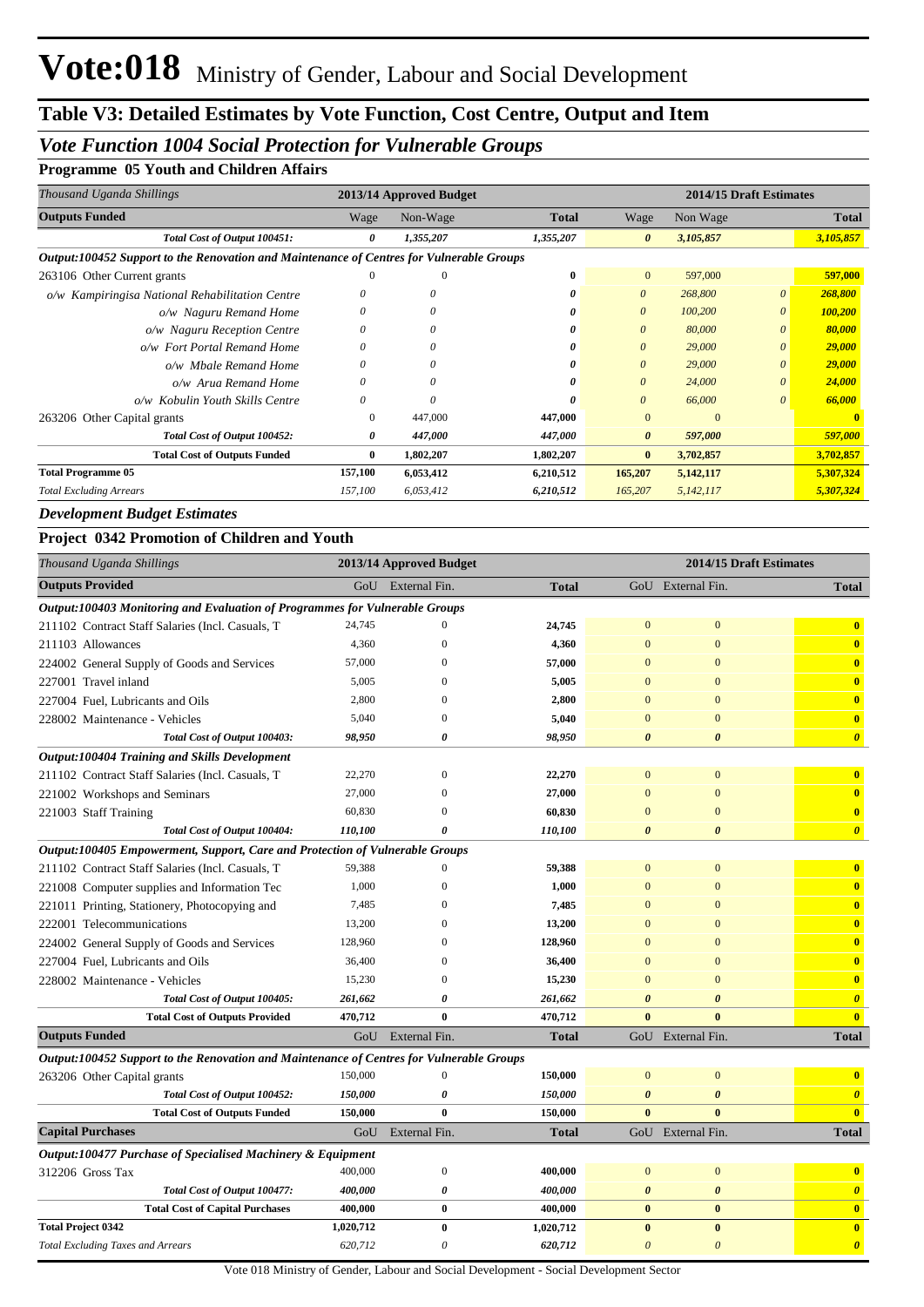### *Vote Function 1004 Social Protection for Vulnerable Groups*

**Project 1157 Social Assistance Grant for Empowerment**

| Thousand Uganda Shillings                                                     |            | 2013/14 Approved Budget |              |                | 2014/15 Draft Estimates |              |
|-------------------------------------------------------------------------------|------------|-------------------------|--------------|----------------|-------------------------|--------------|
| <b>Outputs Provided</b>                                                       |            | GoU External Fin.       | <b>Total</b> |                | GoU External Fin.       | <b>Total</b> |
| Output:100403 Monitoring and Evaluation of Programmes for Vulnerable Groups   |            |                         |              |                |                         |              |
| 221002 Workshops and Seminars                                                 | 4.400      |                         | 4,400        | $\mathbf{0}$   | $\mathbf{0}$            |              |
| 221011 Printing, Stationery, Photocopying and                                 | 800        | 0                       | 800          | $\overline{0}$ | $\Omega$                | $\mathbf{0}$ |
| 227001 Travel inland                                                          | 117,120    | 0                       | 117,120      | 101,254        | $\Omega$                | 101,254      |
| 227004 Fuel, Lubricants and Oils                                              | 79,000     | 0                       | 79,000       | $\mathbf{0}$   | $\mathbf{0}$            |              |
| Total Cost of Output 100403:                                                  | 201,320    | 0                       | 201,320      | 101,254        | 0                       | 101,254      |
| Output:100404 Training and Skills Development                                 |            |                         |              |                |                         |              |
| 221002 Workshops and Seminars                                                 | $\Omega$   | $\Omega$                | 0            | 98,000         | $\mathbf{0}$            | 98,000       |
| Total Cost of Output 100404:                                                  | $\theta$   | 0                       | 0            | 98,000         | $\boldsymbol{\theta}$   | 98,000       |
| Output:100405 Empowerment, Support, Care and Protection of Vulnerable Groups  |            |                         |              |                |                         |              |
| 211103 Allowances                                                             |            |                         | 0            | 1,800,000      | $\overline{0}$          | 1,800,000    |
| 321440 Other grants                                                           | 1,798,680  | $\Omega$                | 1,798,680    | $\overline{0}$ | $\overline{0}$          | $\mathbf{0}$ |
| Total Cost of Output 100405:                                                  | 1,798,680  | ß                       | 1,798,680    | 1,800,000      | $\theta$                | 1,800,000    |
| <b>Total Cost of Outputs Provided</b>                                         | 2,000,000  | $\mathbf{0}$            | 2,000,000    | 1,999,254      | $\mathbf{0}$            | 1,999,254    |
| <b>Capital Purchases</b>                                                      | GoU        | External Fin.           | <b>Total</b> |                | GoU External Fin.       | <b>Total</b> |
| <b>Output:100475 Purchase of Motor Vehicles and Other Transport Equipment</b> |            |                         |              |                |                         |              |
| 312206 Gross Tax                                                              | 600,000    | $\theta$                | 600,000      | $\Omega$       | $\overline{0}$          |              |
| Total Cost of Output 100475:                                                  | 600,000    | 0                       | 600,000      | $\theta$       | $\boldsymbol{\theta}$   | $\theta$     |
| <b>Total Cost of Capital Purchases</b>                                        | 600,000    | $\bf{0}$                | 600,000      | $\bf{0}$       | $\bf{0}$                | $\mathbf{0}$ |
| <b>Total Project 1157</b>                                                     | 2,600,000  | 0                       | 2,600,000    | 1,999,254      | $\bf{0}$                | 1,999,254    |
| <b>Total Excluding Taxes and Arrears</b>                                      | 2,000,000  |                         | 2,000,000    | 1,999,254      | $\theta$                | 1,999,254    |
| Thousand Uganda Shillings                                                     |            | 2013/14 Approved Budget |              |                | 2014/15 Draft Estimates |              |
|                                                                               |            | GoU External Fin.       | <b>Total</b> |                | GoU External Fin.       | <b>Total</b> |
| <b>Total Vote Function 04</b>                                                 | 11,043,684 | $\mathbf{0}$            | 11,043,684   | 8,251,578      |                         | 8,251,578    |
| <b>Total Excluding Taxes and Arrears</b>                                      | 10,043,684 | 0                       | 10,043,684   | 8,251,578      |                         | 8,251,578    |

# *Vote Function 1049 Policy, Planning and Support Services*

#### *Recurrent Budget Estimates*

#### **Programme 01 Headquarters, Planning and Policy**

| Thousand Uganda Shillings                                                                   |                | 2013/14 Approved Budget |              | 2014/15 Draft Estimates |              |              |  |
|---------------------------------------------------------------------------------------------|----------------|-------------------------|--------------|-------------------------|--------------|--------------|--|
| <b>Outputs Provided</b>                                                                     | Wage           | Non-Wage                | <b>Total</b> | Wage                    | Non Wage     | <b>Total</b> |  |
| Output:104901 Policy, Consultation, Planning, Resource Mobilisation and Monitoring Services |                |                         |              |                         |              |              |  |
| 211101 General Staff Salaries                                                               | 697,416        | $\mathbf{0}$            | 697,416      | 631,416                 | $\mathbf{0}$ | 631,416      |  |
| 213002 Incapacity, death benefits and funeral e                                             | 0              | 41,624                  | 41,624       | $\mathbf{0}$            | 41,024       | 41,024       |  |
| 221001 Advertising and Public Relations                                                     | 0              | 14,064                  | 14,064       | $\mathbf{0}$            | $\mathbf{0}$ | $\bf{0}$     |  |
| 221007 Books, Periodicals & Newspapers                                                      | 0              | 22,204                  | 22,204       | $\overline{0}$          | 21,600       | 21,600       |  |
| 221009 Welfare and Entertainment                                                            | 0              | 32,894                  | 32,894       | $\overline{0}$          | 35,640       | 35,640       |  |
| 221010 Special Meals and Drinks                                                             | 0              | 18,000                  | 18,000       | $\mathbf{0}$            | $\mathbf{0}$ | $\mathbf{0}$ |  |
| 221011 Printing, Stationery, Photocopying and                                               | 0              | 31,400                  | 31,400       | $\mathbf{0}$            | 49,046       | 49,046       |  |
| 221012 Small Office Equipment                                                               | 0              | 37,000                  | 37,000       | $\mathbf{0}$            | $\mathbf{0}$ | $\mathbf{0}$ |  |
| 222002 Postage and Courier                                                                  | 0              | 6                       | 6            | $\mathbf{0}$            | $\Omega$     | $\mathbf{0}$ |  |
| 223004 Guard and Security services                                                          | $\mathbf{0}$   | 12,000                  | 12,000       | $\mathbf{0}$            | 96,000       | 96,000       |  |
| 227001 Travel inland                                                                        | 0              | $\Omega$                | $\bf{0}$     | $\Omega$                | 655,600      | 655,600      |  |
| 227004 Fuel, Lubricants and Oils                                                            | $\Omega$       | $\Omega$                | $\bf{0}$     | $\Omega$                | 7,698        | 7.698        |  |
| Total Cost of Output 104901:                                                                | 697,416        | 209,192                 | 906,608      | 631,416                 | 906,608      | 1,538,023    |  |
| Output:104902 Support Services (Finance and Administration) to the Ministry Provided        |                |                         |              |                         |              |              |  |
| 211103 Allowances                                                                           | 0              | 418,304                 | 418,304      | $\overline{0}$          | 394,140      | 394,140      |  |
| 221009 Welfare and Entertainment                                                            | 0              | 88,491                  | 88,491       | $\overline{0}$          | 88,491       | 88,491       |  |
| 221016 IFMS Recurrent costs                                                                 | 0              | 61,000                  | 61,000       | $\mathbf{0}$            | 63,964       | 63,964       |  |
| 221020 IPPS Recurrent Costs                                                                 | $\overline{0}$ | $\overline{0}$          | $\bf{0}$     | $\overline{0}$          | 25,000       | 25,000       |  |
| 222001 Telecommunications                                                                   | $\mathbf{0}$   | 119,030                 | 119,030      | $\overline{0}$          | 120,000      | 120,000      |  |
| 222002 Postage and Courier                                                                  | $\mathbf{0}$   | 3,500                   | 3,500        | $\overline{0}$          | 3,500        | 3,500        |  |
| 223003 Rent – (Produced Assets) to private enti                                             | $\mathbf{0}$   | 1,880,000               | 1,880,000    | $\overline{0}$          | 2,432,000    | 2,432,000    |  |
| 223004 Guard and Security services                                                          | 0              | 72,908                  | 72,908       | $\mathbf{0}$            | 72,900       | 72,900       |  |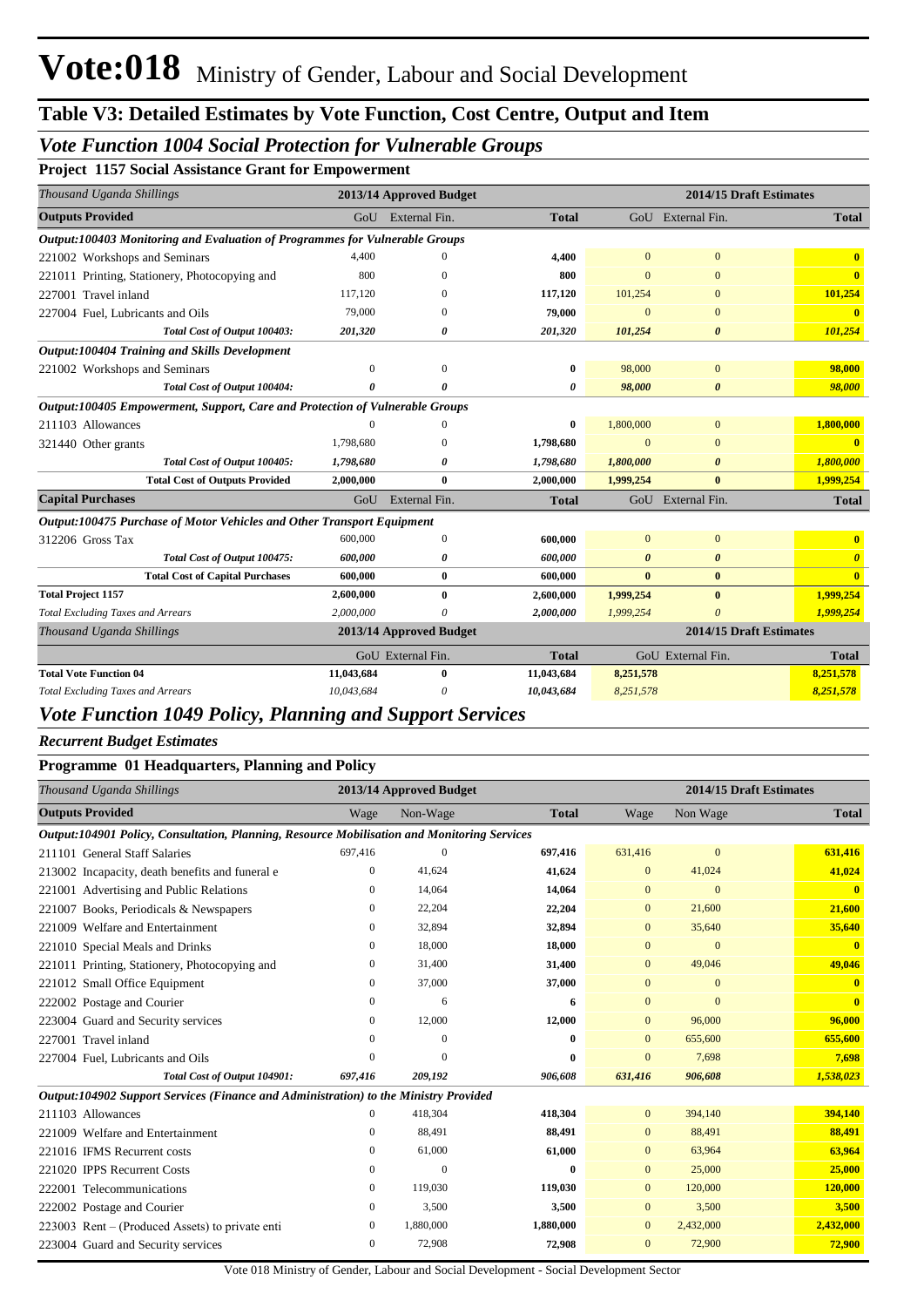## *Vote Function 1049 Policy, Planning and Support Services*

**Programme 01 Headquarters, Planning and Policy**

| Thousand Uganda Shillings                                      |                | 2013/14 Approved Budget |              |                       | 2014/15 Draft Estimates |                       |              |
|----------------------------------------------------------------|----------------|-------------------------|--------------|-----------------------|-------------------------|-----------------------|--------------|
| <b>Outputs Provided</b>                                        | Wage           | Non-Wage                | <b>Total</b> | Wage                  | Non Wage                |                       | <b>Total</b> |
| 223005 Electricity                                             | 0              | 120,000                 | 120,000      | $\mathbf{0}$          | 120,000                 |                       | 120,000      |
| 223006 Water                                                   | $\overline{0}$ | 72,000                  | 72,000       | $\mathbf{0}$          | 120,000                 |                       | 120,000      |
| 224002 General Supply of Goods and Services                    | $\Omega$       | 148,410                 | 148,410      | $\overline{0}$        | $\overline{0}$          |                       |              |
| 227004 Fuel, Lubricants and Oils                               | $\Omega$       | 70,000                  | 70,000       | $\mathbf{0}$          | 161,568                 |                       | 161,568      |
| 228002 Maintenance - Vehicles                                  | 0              | 77,200                  | 77,200       | $\mathbf{0}$          | 164,447                 |                       | 164,447      |
| 273102 Incapacity, death benefits and funeral e                | 0              | 119,660                 | 119,660      | $\overline{0}$        | $\overline{0}$          |                       | $\mathbf{0}$ |
| Total Cost of Output 104902:                                   | 0              | 3,250,502               | 3,250,502    | $\boldsymbol{\theta}$ | 3,766,010               |                       | 3,766,010    |
| Output:104903 Ministerial and Top Management Services Provided |                |                         |              |                       |                         |                       |              |
| 211103 Allowances                                              | 0              | 548,798                 | 548,798      | $\mathbf{0}$          | 320,565                 |                       | 320,565      |
| 221001 Advertising and Public Relations                        | 0              | 54,000                  | 54,000       | $\Omega$              | 56,300                  |                       | 56,300       |
| 221007 Books, Periodicals & Newspapers                         | $\overline{0}$ | 2,200                   | 2,200        | $\overline{0}$        | $\overline{0}$          |                       |              |
| 221012 Small Office Equipment                                  | 0              | 7,500                   | 7,500        | $\overline{0}$        | $\overline{0}$          |                       | $\mathbf{0}$ |
| 227002 Travel abroad                                           | $\Omega$       | $\overline{0}$          | $\bf{0}$     | $\mathbf{0}$          | 215,735                 |                       | 215,735      |
| 227004 Fuel, Lubricants and Oils                               | $\Omega$       | 94,151                  | 94,151       | $\overline{0}$        | 114,048                 |                       | 114,048      |
| Total Cost of Output 104903:                                   | 0              | 706,649                 | 706,649      | 0                     | 706,649                 |                       | 706,649      |
| <b>Total Cost of Outputs Provided</b>                          | 697,416        | 4,166,343               | 4,863,759    | 631,416               | 5,379,267               |                       | 6,010,682    |
| <b>Outputs Funded</b>                                          | Wage           | Non-Wage                | <b>Total</b> | Wage                  | Non Wage                |                       | <b>Total</b> |
| Output:104951 Support to the street children activities        |                |                         |              |                       |                         |                       |              |
| 264101 Contributions to Autonomous Institutio                  | $\mathbf{0}$   | 950,733                 | 950,733      | $\mathbf{0}$          | 985,112                 |                       | 985,112      |
| o/w Contributions to Autonomous Inst.                          | 0              | 0                       | 0            | $\boldsymbol{\theta}$ | 985,112                 | $\boldsymbol{\theta}$ | 985,112      |
| Total Cost of Output 104951:                                   | 0              | 950,733                 | 950,733      | $\boldsymbol{\theta}$ | 985,112                 |                       | 985,112      |
| <b>Total Cost of Outputs Funded</b>                            | $\bf{0}$       | 950,733                 | 950,733      | $\mathbf{0}$          | 985,112                 |                       | 985,112      |
| <b>Arrears</b>                                                 | Wage           | Non-Wage                | <b>Total</b> | Wage                  | Non Wage                |                       | <b>Total</b> |
| Output:104999 Arrears                                          |                |                         |              |                       |                         |                       |              |
| 321605 Domestic arrears (Budgeting)                            | 0              | $\boldsymbol{0}$        | $\bf{0}$     | $\mathbf{0}$          | 1,048,214               |                       | 1,048,214    |
| Total Cost of Output 104999:                                   | 0              | 0                       | 0            | $\boldsymbol{\theta}$ | 1,048,214               |                       | 1,048,214    |
| <b>Total Cost of Arrears</b>                                   | $\bf{0}$       | $\bf{0}$                | $\bf{0}$     | $\bf{0}$              | 1,048,214               |                       | 1,048,214    |
| <b>Total Programme 01</b>                                      | 697,416        | 5,117,077               | 5,814,492    | 631,416               | 7,412,593               |                       | 8,044,009    |
| <b>Total Excluding Arrears</b>                                 | 697,416        | 5,117,077               | 5,814,492    | 631,416               | 6,364,379               |                       | 6,995,795    |
| Programme 09 Office of the D/G&CD D/SP and D/L                 |                |                         |              |                       |                         |                       |              |

| Thousand Uganda Shillings                                                                   |        | 2013/14 Approved Budget |              | 2014/15 Draft Estimates |              |              |  |
|---------------------------------------------------------------------------------------------|--------|-------------------------|--------------|-------------------------|--------------|--------------|--|
| <b>Outputs Provided</b>                                                                     | Wage   | Non-Wage                | <b>Total</b> | Wage                    | Non Wage     | <b>Total</b> |  |
| Output:104901 Policy, Consultation, Planning, Resource Mobilisation and Monitoring Services |        |                         |              |                         |              |              |  |
| 211101 General Staff Salaries                                                               | 53,000 | $\mathbf{0}$            | 53,000       | 55,000                  | $\Omega$     | 55,000       |  |
| 211103 Allowances                                                                           | 0      | 25,410                  | 25,410       | $\mathbf{0}$            | $\mathbf{0}$ |              |  |
| 221009 Welfare and Entertainment                                                            | 0      | 2,574                   | 2,574        | $\mathbf{0}$            | 20,000       | 20,000       |  |
| 227001 Travel inland                                                                        | 0      | 21,000                  | 21,000       | $\mathbf{0}$            | 12,300       | 12,300       |  |
| 227004 Fuel, Lubricants and Oils                                                            | 0      | 15,000                  | 15,000       | $\overline{0}$          | 12,700       | 12,700       |  |
| 228002 Maintenance - Vehicles                                                               | 0      | 15,016                  | 15,016       | $\mathbf{0}$            | 5,000        | 5,000        |  |
| Total Cost of Output 104901:                                                                | 53,000 | 79,000                  | 132,000      | 55,000                  | 50,000       | 105,000      |  |
| <b>Total Cost of Outputs Provided</b>                                                       | 53,000 | 79,000                  | 132,000      | 55,000                  | 50,000       | 105,000      |  |
| <b>Total Programme 09</b>                                                                   | 53,000 | 79,000                  | 132,000      | 55,000                  | 50,000       | 105,000      |  |
| <b>Total Excluding Arrears</b>                                                              | 53,000 | 79,000                  | 132,000      | 55,000                  | 50,000       | 105,000      |  |

**Programme 16 Internal Audit**

| Thousand Uganda Shillings                                                            |                | 2013/14 Approved Budget |              | 2014/15 Draft Estimates |              |              |  |  |
|--------------------------------------------------------------------------------------|----------------|-------------------------|--------------|-------------------------|--------------|--------------|--|--|
| <b>Outputs Provided</b>                                                              | Wage           | Non-Wage                | <b>Total</b> | Wage                    | Non Wage     | <b>Total</b> |  |  |
| Output:104902 Support Services (Finance and Administration) to the Ministry Provided |                |                         |              |                         |              |              |  |  |
| 211101 General Staff Salaries                                                        | 70,008         | $\theta$                | 70,008       | 68,638                  | $\Omega$     | 68.638       |  |  |
| 211104 Statutory salaries                                                            | 54,900         | $\overline{0}$          | 54,900       | $\overline{0}$          | $\mathbf{0}$ | $\mathbf{0}$ |  |  |
| 221007 Books, Periodicals & Newspapers                                               | $\mathbf{0}$   | 2.230                   | 2.230        | $\Omega$                | $\theta$     | $\mathbf{0}$ |  |  |
| 221008 Computer supplies and Information Tec                                         | $\mathbf{0}$   | 5,000                   | 5,000        | $\Omega$                | $\theta$     | $\mathbf{0}$ |  |  |
| 221009 Welfare and Entertainment                                                     | $\overline{0}$ | 5.940                   | 5.940        | $\overline{0}$          | 11,400       | 11,400       |  |  |
| 227001 Travel inland                                                                 | $\mathbf{0}$   | 12,940                  | 12,940       | $\overline{0}$          | 13,600       | 13,600       |  |  |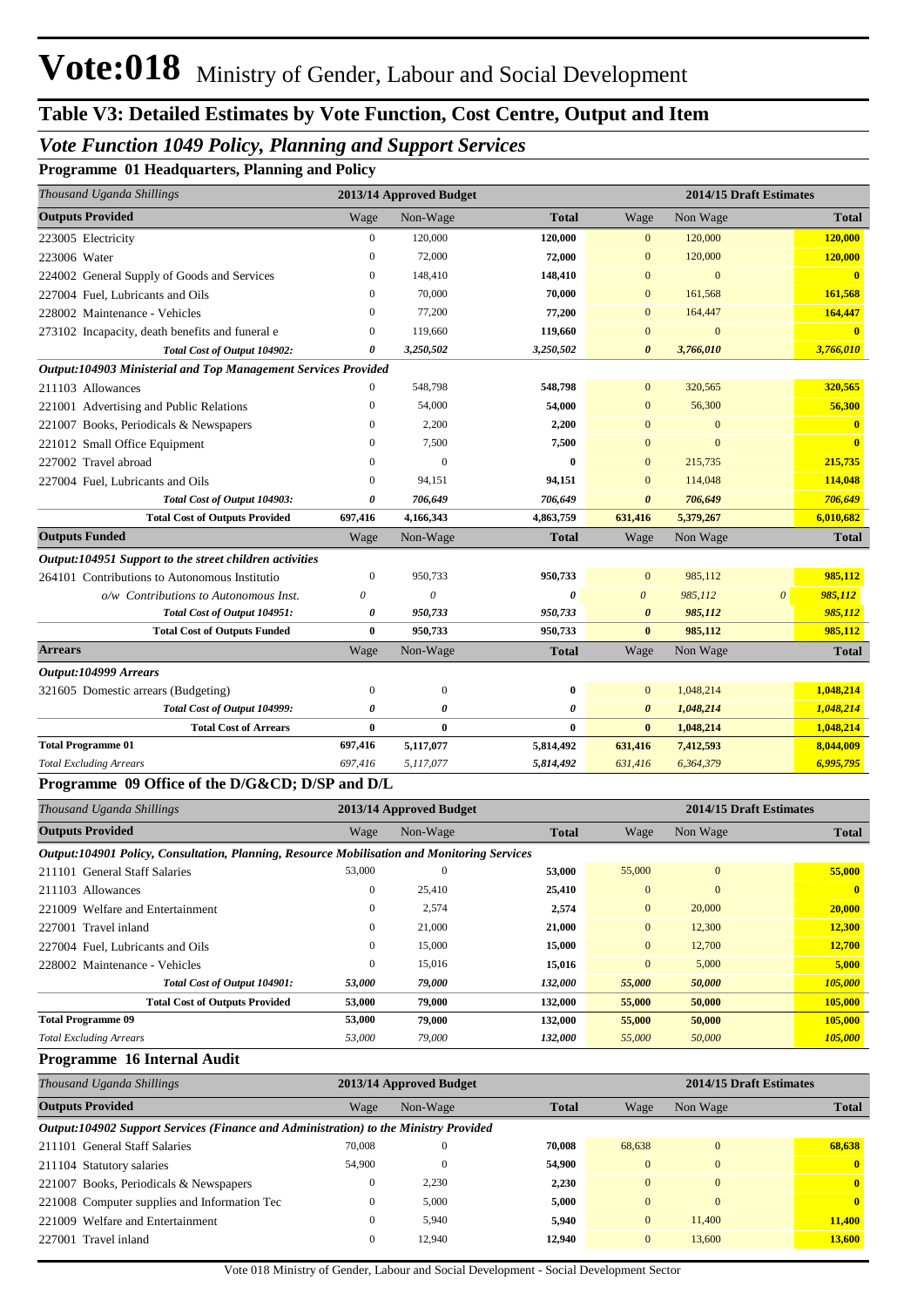## *Vote Function 1049 Policy, Planning and Support Services*

#### **Programme 16 Internal Audit**

| Thousand Uganda Shillings             |         | 2013/14 Approved Budget |              |          | 2014/15 Draft Estimates |              |  |  |
|---------------------------------------|---------|-------------------------|--------------|----------|-------------------------|--------------|--|--|
| <b>Outputs Provided</b>               | Wage    | Non-Wage                | <b>Total</b> | Wage     | Non Wage                | <b>Total</b> |  |  |
| 227004 Fuel, Lubricants and Oils      |         | 13,950                  | 13,950       | $\Omega$ | 15,000                  | 15,000       |  |  |
| Total Cost of Output 104902:          | 124.908 | 40.060                  | 164.968      | 68.638   | 40,000                  | 108,638      |  |  |
| <b>Total Cost of Outputs Provided</b> | 124.908 | 40.060                  | 164.968      | 68.638   | 40,000                  | 108.638      |  |  |
| <b>Total Programme 16</b>             | 124.908 | 40.060                  | 164.968      | 68.638   | 40,000                  | 108,638      |  |  |
| <b>Total Excluding Arrears</b>        | 124,908 | 40,060                  | 164.968      | 68.638   | 40,000                  | 108.638      |  |  |

#### *Development Budget Estimates*

#### **Project 0345 Strengthening MSLGD**

| Thousand Uganda Shillings                                                                   |                  | 2013/14 Approved Budget   |              |                       |                       | 2014/15 Draft Estimates |                         |
|---------------------------------------------------------------------------------------------|------------------|---------------------------|--------------|-----------------------|-----------------------|-------------------------|-------------------------|
| <b>Outputs Provided</b>                                                                     |                  | GoU External Fin.         | <b>Total</b> |                       | GoU External Fin.     |                         | <b>Total</b>            |
| Output:104901 Policy, Consultation, Planning, Resource Mobilisation and Monitoring Services |                  |                           |              |                       |                       |                         |                         |
| 211102 Contract Staff Salaries (Incl. Casuals, T                                            | 602,000          | $\mathbf{0}$              | 602,000      | 1,829,524             | $\mathbf{0}$          |                         | 1,829,524               |
| 212101 Social Security Contributions                                                        | $\mathbf{0}$     | $\mathbf{0}$              | $\bf{0}$     | 203,280               | $\boldsymbol{0}$      |                         | 203,280                 |
| 221002 Workshops and Seminars                                                               | 72,009           | $\mathbf{0}$              | 72,009       | $\mathbf{0}$          | $\overline{0}$        |                         | $\mathbf{0}$            |
| 221011 Printing, Stationery, Photocopying and                                               | 29,539           | $\mathbf{0}$              | 29,539       | 187,121               | $\overline{0}$        |                         | 187,121                 |
| 222002 Postage and Courier                                                                  | 2,353            | $\mathbf{0}$              | 2,353        | $\mathbf{0}$          | $\overline{0}$        |                         | $\bf{0}$                |
| 223004 Guard and Security services                                                          | 12,000           | $\mathbf{0}$              | 12,000       | $\Omega$              | $\overline{0}$        |                         | $\overline{\mathbf{0}}$ |
| 224002 General Supply of Goods and Services                                                 | 3,824,649        | $\mathbf{0}$              | 3,824,649    | $\Omega$              | $\overline{0}$        |                         | $\bf{0}$                |
| 227001 Travel inland                                                                        | 267,050          | $\mathbf{0}$              | 267,050      | $\Omega$              | $\overline{0}$        |                         | $\bf{0}$                |
| 227002 Travel abroad                                                                        | 200,000          | $\mathbf{0}$              | 200,000      | $\Omega$              | $\overline{0}$        |                         | $\bf{0}$                |
| 227004 Fuel, Lubricants and Oils                                                            | 200,000          | $\mathbf{0}$              | 200,000      | $\Omega$              | $\overline{0}$        |                         | $\overline{\mathbf{0}}$ |
| Total Cost of Output 104901:                                                                | 5,209,599        | 0                         | 5,209,599    | 2,219,925             | $\boldsymbol{\theta}$ |                         | 2,219,925               |
| Output:104902 Support Services (Finance and Administration) to the Ministry Provided        |                  |                           |              |                       |                       |                         |                         |
| 211102 Contract Staff Salaries (Incl. Casuals, T                                            | 19,397           | $\mathbf{0}$              | 19,397       | 49,008                | $\mathbf{0}$          |                         | 49,008                  |
| 211103 Allowances                                                                           | 2,236            | $\mathbf{0}$              | 2,236        | $\mathbf{0}$          | $\mathbf{0}$          |                         | $\mathbf{0}$            |
| 212101 Social Security Contributions                                                        | $\mathbf{0}$     | $\mathbf{0}$              | $\bf{0}$     | 5,446                 | $\overline{0}$        |                         | 5,446                   |
| 213001 Medical expenses (To employees)                                                      | 38,279           | $\mathbf{0}$              | 38,279       | $\mathbf{0}$          | $\overline{0}$        |                         | $\bf{0}$                |
| 221002 Workshops and Seminars                                                               | 90,908           | $\mathbf{0}$              | 90,908       | $\mathbf{0}$          | $\overline{0}$        |                         | $\overline{\mathbf{0}}$ |
| 221003 Staff Training                                                                       | 140,450          | $\mathbf{0}$              | 140,450      | $\Omega$              | $\Omega$              |                         | $\overline{\mathbf{0}}$ |
| 227001 Travel inland                                                                        | $\mathbf{0}$     | $\mathbf{0}$              | $\bf{0}$     | 290,000               | $\overline{0}$        |                         | 290,000                 |
| 227004 Fuel, Lubricants and Oils                                                            | $\mathbf{0}$     | $\mathbf{0}$              | $\bf{0}$     | 80                    | $\overline{0}$        |                         | 80                      |
| Total Cost of Output 104902:                                                                | 291,270          | 0                         | 291,270      | 344,533               | $\boldsymbol{\theta}$ |                         | 344,533                 |
| Output:104903 Ministerial and Top Management Services Provided                              |                  |                           |              |                       |                       |                         |                         |
| 211102 Contract Staff Salaries (Incl. Casuals, T                                            | 19,397           | $\boldsymbol{0}$          | 19,397       | $\mathbf{0}$          | $\mathbf{0}$          |                         | $\bf{0}$                |
| 211103 Allowances                                                                           | 23,464           | $\mathbf{0}$              | 23,464       | $\Omega$              | $\overline{0}$        |                         | $\bf{0}$                |
| 227001 Travel inland                                                                        | 27,050           | $\mathbf{0}$              | 27,050       | $\Omega$              | $\Omega$              |                         | $\bf{0}$                |
| 227004 Fuel, Lubricants and Oils                                                            | 20,000           | $\mathbf{0}$              | 20,000       | $\Omega$              | $\Omega$              |                         | $\bf{0}$                |
| 228002 Maintenance - Vehicles                                                               | 13,000           | $\mathbf{0}$              | 13,000       | $\Omega$              | $\Omega$              |                         | $\bf{0}$                |
| Total Cost of Output 104903:                                                                | 102,911          | 0                         | 102,911      | $\boldsymbol{\theta}$ | $\boldsymbol{\theta}$ |                         | $\boldsymbol{\theta}$   |
| <b>Total Cost of Outputs Provided</b>                                                       | 5,603,779        | $\bf{0}$                  | 5,603,779    | 2,564,458             | $\bf{0}$              |                         | 2,564,458               |
| <b>Outputs Funded</b>                                                                       | GoU              | External Fin.             | <b>Total</b> |                       | GoU External Fin.     |                         | <b>Total</b>            |
| Output:104952 Support to Youth Groups                                                       |                  |                           |              |                       |                       |                         |                         |
| 263206 Other Capital grants                                                                 | $\theta$         | $\mathbf{0}$              | 0            | 30,606,329            | $\mathbf{0}$          |                         | 30,606,329              |
| ernments transfers for Youth Livelihood Programme                                           | 0                | 0                         | 0            | 27,000,000            | 0                     | $\theta$                | 27,000,000              |
| o/w Special interst groups                                                                  | 0                | 0                         | 0            | 2.000,000             | $\theta$              | $\theta$                | 2,000,000               |
| o/w Transperancy and Accountability Agencies                                                | 0                | $\boldsymbol{\mathit{0}}$ | 0            | 1,606,329             | $\boldsymbol{\theta}$ | $\boldsymbol{\theta}$   | 1,606,329               |
| Total Cost of Output 104952:                                                                | 0                | 0                         | 0            | 30,606,329            | $\boldsymbol{\theta}$ |                         | 30,606,329              |
| <b>Total Cost of Outputs Funded</b>                                                         | $\bf{0}$         | $\bf{0}$                  | $\bf{0}$     | 30,606,329            | $\bf{0}$              |                         | 30,606,329              |
| <b>Capital Purchases</b>                                                                    |                  | GoU External Fin.         | <b>Total</b> |                       | GoU External Fin.     |                         | <b>Total</b>            |
| Output:104972 Government Buildings and Administrative Infrastructure                        |                  |                           |              |                       |                       |                         |                         |
| 231001 Non Residential buildings (Depreciatio                                               | 50,000           | $\boldsymbol{0}$          | 50,000       | $\boldsymbol{0}$      | $\boldsymbol{0}$      |                         | $\bf{0}$                |
| Total Cost of Output 104972:                                                                | 50,000           | 0                         | 50,000       | $\boldsymbol{\theta}$ | 0                     |                         | $\boldsymbol{\theta}$   |
| Output:104975 Purchase of Motor Vehicles and Other Transport Equipment                      |                  |                           |              |                       |                       |                         |                         |
| 231004 Transport equipment                                                                  | 2,035,950        | $\boldsymbol{0}$          | 2,035,950    | 710,000               | $\boldsymbol{0}$      |                         | 710,000                 |
| 312204 Taxes on Machinery, Furniture & Vehi                                                 | $\boldsymbol{0}$ | $\boldsymbol{0}$          | $\bf{0}$     | 951,808               | $\boldsymbol{0}$      |                         | 951,808                 |

Vote 018 Ministry of Gender, Labour and Social Development - Social Development Sector